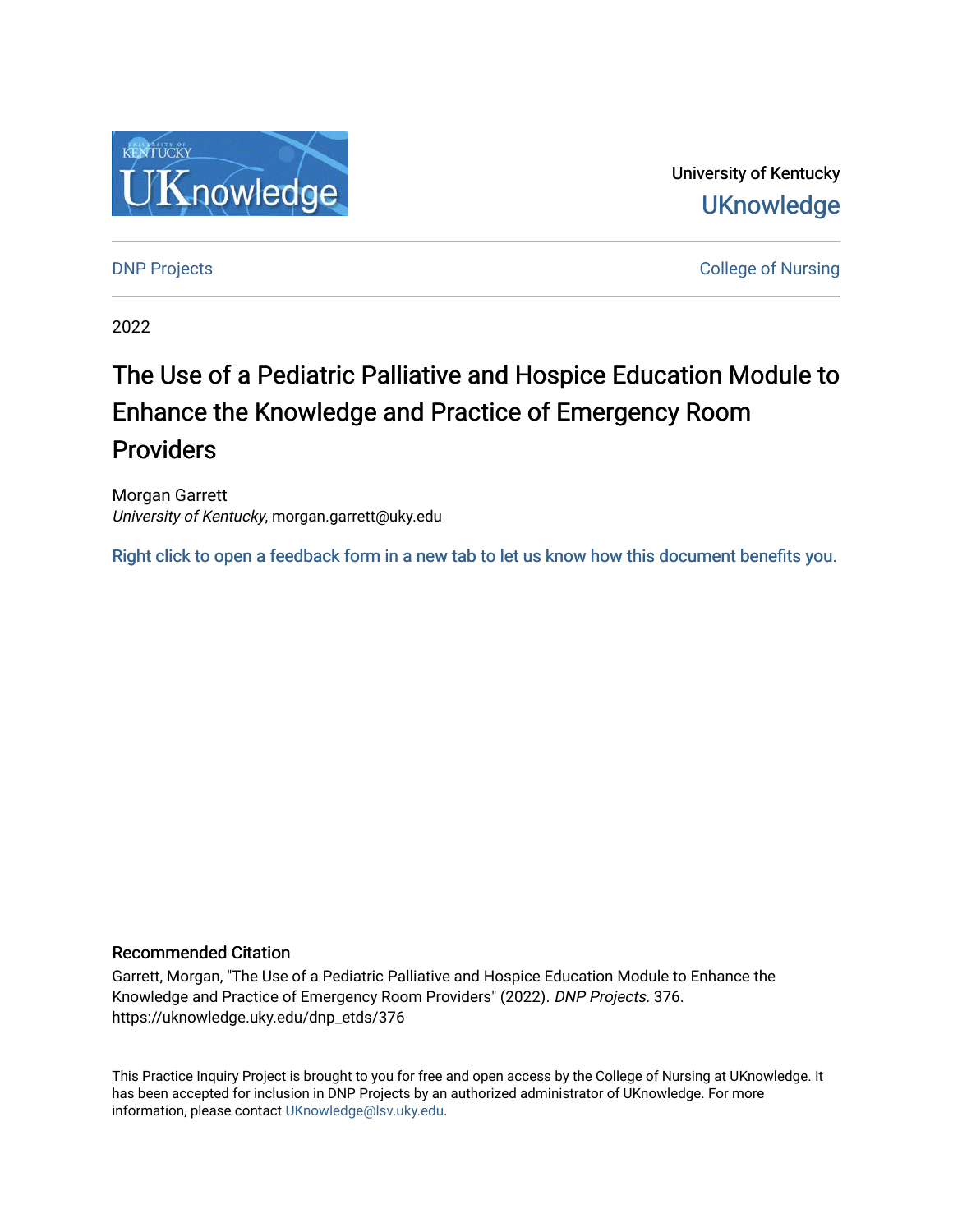The Use of a Pediatric Palliative and Hospice Education Module to Enhance the Knowledge and Practice of Emergency Room Providers

Submitted in Partial Fulfillment of the Requirements for the Degree of Doctor of Nursing Practice at the University of Kentucky

By:

Morgan Garrett, RN, BSN

Lexington, KY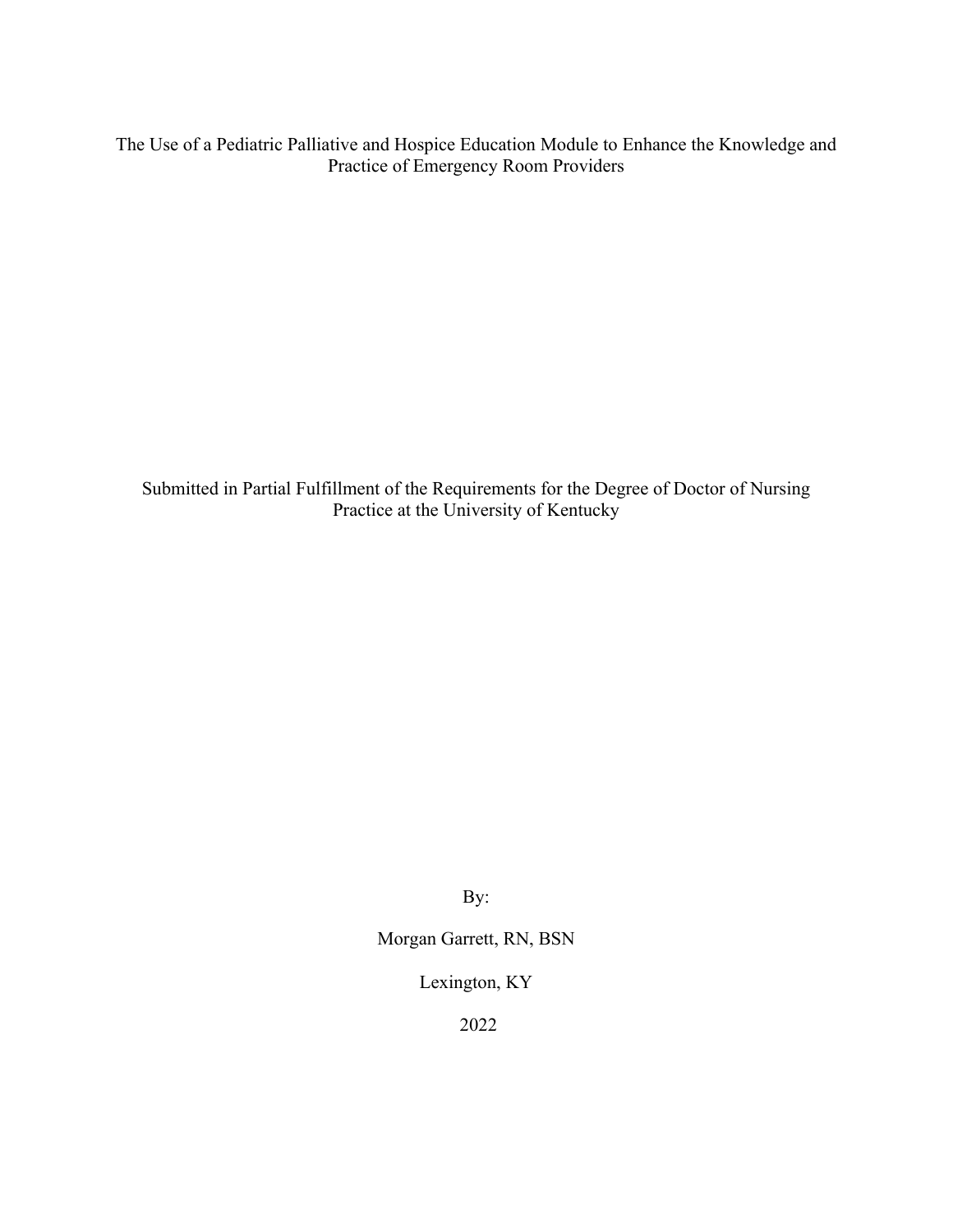#### **Abstract**

**Background:** Palliative and hospice care resources are underutilized in pediatric patients with chronic and life-limiting illnesses. One contributing factor is the lack of formalized education for medical providers regarding the differences and scope of palliative and hospice care models. Without adequate education about these services, providers are not able to effectively utilize otherwise available resources to provide holistic care.

**Purpose:** The purpose of this study was to assess the current perception of knowledge among providers pertaining to pediatric palliative and hospice care. The study investigated improvements in educational outcomes in ten categories after participation in a web-based training. A secondary assessment was made of perceived effectiveness of the training itself.

**Methods:** A prospective cohort study was completed using providers within the University of Kentucky Hospital's Emergency Department. Surveys were distributed to seventy-seven participants which included physicians and advanced practice providers. A pre and post survey using Qualtrics, and a web based educational model were used to analyze clinician knowledge. These surveys used Likert scales, multiple choice, and short answer to evaluate providers' perceptions both before and after the education. Survey topics assessed included prior training, perceptions of educational need, and current knowledge. Categories included in the knowledge assessment and web-based training included ethics, symptom management, grief, use of resources, developmentally appropriate discussion, care planning, and difficult conversations. A paired t-test was used to compare clinician knowledge and attitudes both before and after the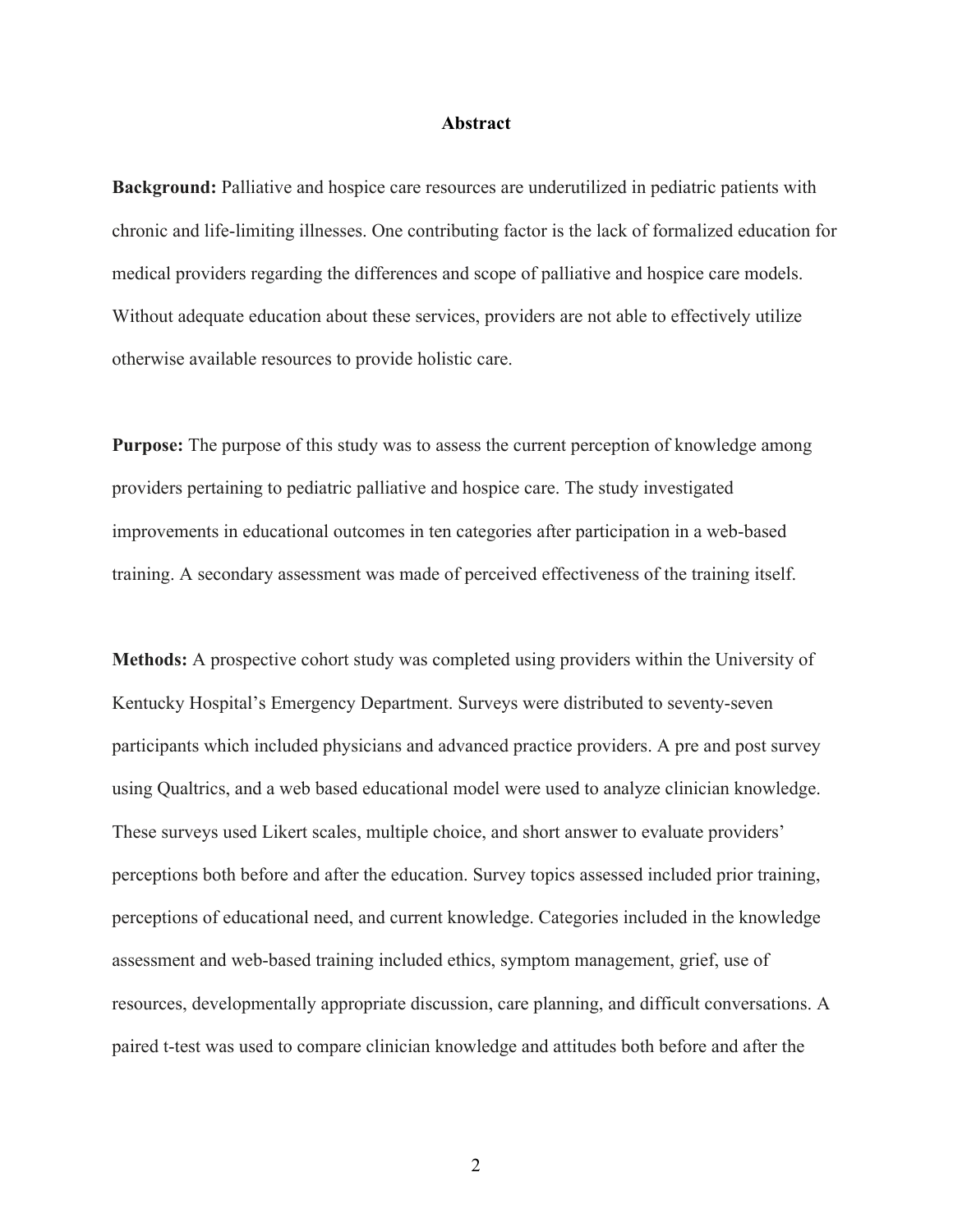web-based education. As part of the post-survey the participants completed an evaluation of the educational module and a re-assessment of their perception of knowledge.

**Results:** A total of ten participants completed the pre-survey between November 2021 and February 2022. Six participants completed the training and post-survey during the same period. Following the training a statistically significant increase in perception of knowledge was observed in 80% of the categories and 100% of the categories displayed a score increase from the pre-survey ratings.  $100\%$  (n=6) of the participants felt that the training was useful and would recommend it to others within their cohort.

**Conclusion:** Literature has confirmed there is a lack of education in pediatric palliative and hospice care in the United States. After a web-based training experience, there was a recorded improvement in perception of education of the same topic among providers in the Emergency Department at the University of Kentucky. Improved Likert scale scores were observed to have statistical significance for nine of ten training categories. Further evaluation with a larger sample size and with different demographics would be useful to determine if this finding is reproducible on a wider scale.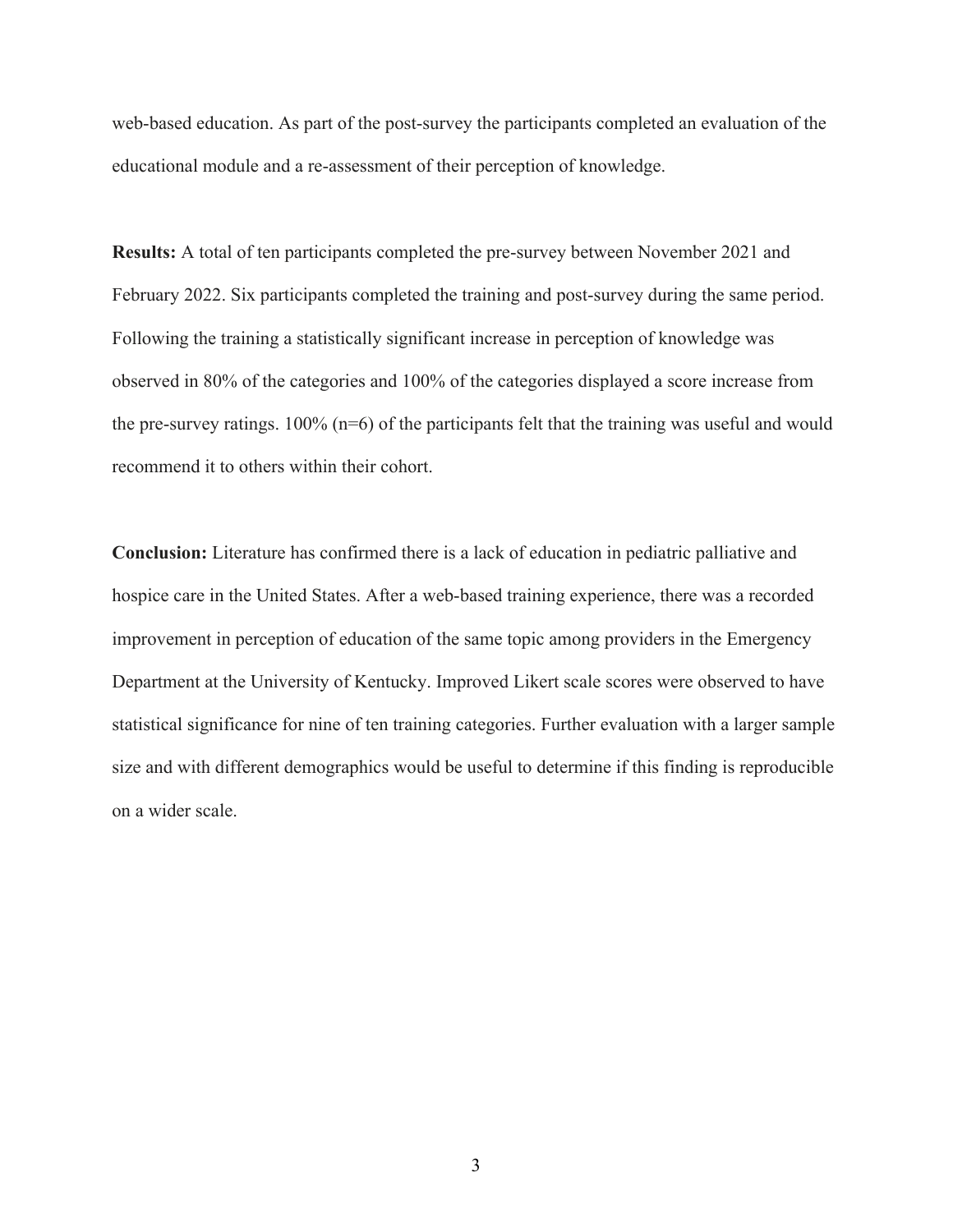#### **Acknowledgements**

I would like to acknowledge my faculty advisor, Dr. Misty Ellis for her encouragement and wisdom in the last year of my DNP program. While Dr. Ellis took over the track coordinator position late in my program, she ensured we had the knowledge, time, practice, and support to fulfill the rigorous requirements of this program. Her guidance in both practice and professional matters has greatly impacted my path to becoming a nurse practitioner.

I feel fortunate to have 3 influential and admirable women on my DNP committee. Dr. Kathy Isaacs has been influential in getting all the moving parts of my final project together. Dr. Isaacs also graciously accepted a position on my committee about pediatric palliative and hospice despite it not being her specialty. She stepped in to fill a faculty mentor position when it seemed that many other faculty did not have an interest in this specialty at the beginning of my program.

Dr. Adrienne Johnston has been both a mentor and preceptor during my DNP program. Dr. Johnston agreed to partake in my committee and then agreed to take me as a clinical student in my final semester of rotations because she knew about my passion for palliative care and learning how I could expand that passion to others. She has been inspiring, supportive, and greatly encouraged my growth as a new provider.

These 3 women emulate the leadership, confidence, and compassion that is required to fulfil the role as nurse practitioner. Without their voices and actions, I would not have been successful in this program, and I feel certain that the DNP community would be lacking without them. They have all played a role in molding me into the provider I will become and have inspired me to give back and teach the future of our profession. With their help I have learned to remain curious about change and be a thought leader in innovations within my role. I hope to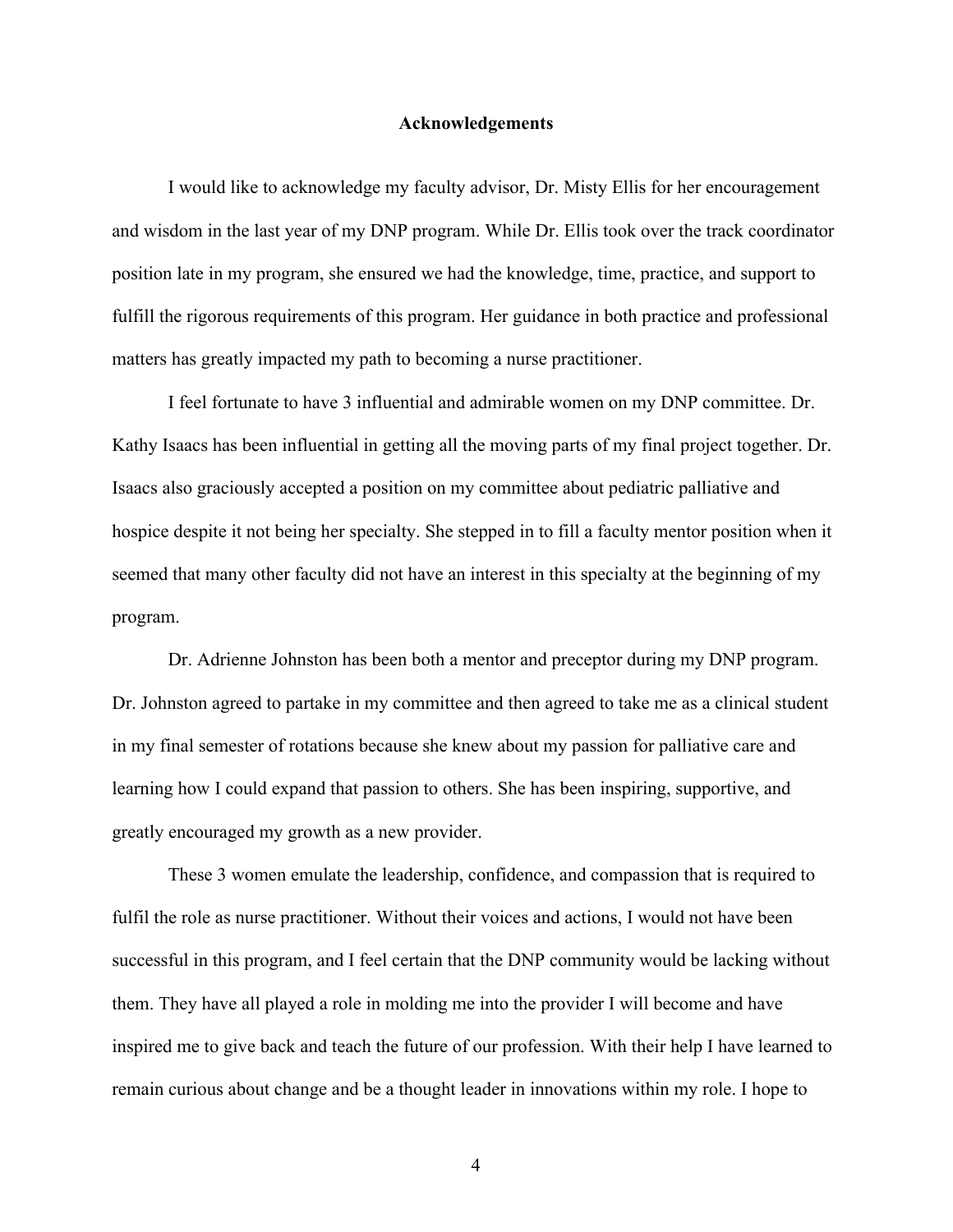expand this project to the rest of KCH and beyond, hoping to encompass many healthcare systems in the future.

Finally, I would like to acknowledge Dr. Amanda Thaxton Wiggins, who played an instrumental role in assisting me with statistical analysis. Her knowledge and expertise in the data analysis and use of SPSS was the guiding light to evaluating my data. Without her, this project would have been much more challenging. Thank you to all of you, who have given me encouragement and made me a better student and future provider.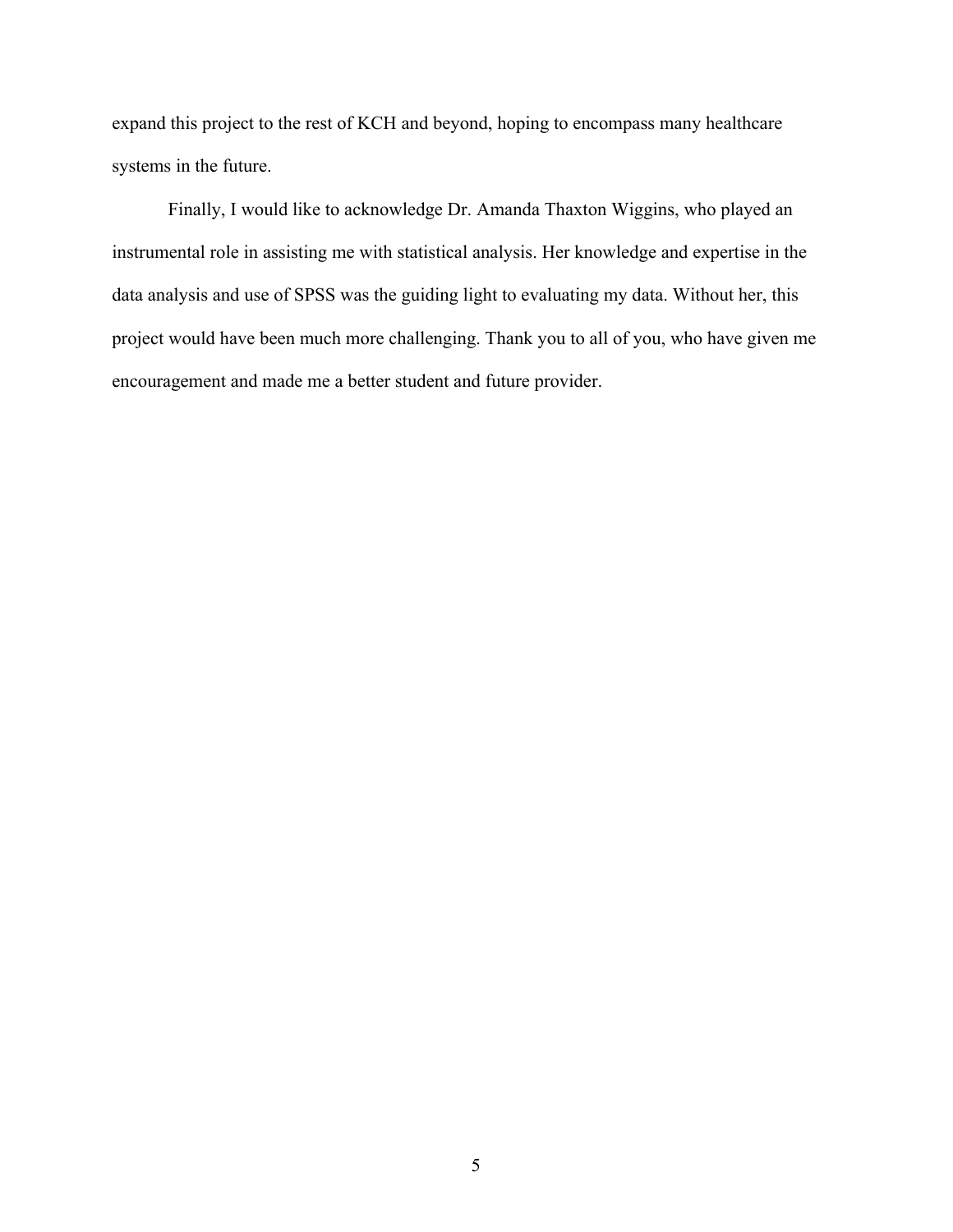#### **Dedication**

This project is dedicated to my family including my mother, Mary Lynn, father, Jeff, and brother, Ben as well as my fiancé Daniel. This project and the completion of the DNP program has been a 3-year commitment to which they have stood by me through its entirety. My family has always supported my aspirations to pursue the highest levels of education. Their love, encouragement, and constant nudges have been unwavering, especially in times of doubt or stress. My father, an accomplished businessman, author, philanthropist, and role model has provided a guiding light to follow my passion and to strive for excellence even in the smallest ways. His leadership within his work community has fueled my desire to work hard to earn my place, to give back, and remember where I started. My mother, a strong, independent, business manager and leader has provided lessons in responsibility, relationships, and navigating challenges with grace. She has been a cheerleader and a shoulder throughout this program. Along with my parents, my brother has been a constant reminder that I can do anything I set my mind to and that I can be proud of my work. His reminders that he is proud of me as a sister and professional have been steadfast and provided moments of joy when I felt lost. Finally, my beloved fiancé, Daniel. The number of nights he has listened to me panic, cry, or vent are immeasurable. His calm demeanor and affirmations have provided comfort throughout the program. He is a pillar in my life, much like my family, and his stability and love have pushed me through the roughest waters. It is such a blessing to know that he and my family are always there to act as lights in the dark, calm in the storm, and as a rock when nothing seems certain. This project is wholeheartedly dedicated to them for all they have done for me both near and from afar.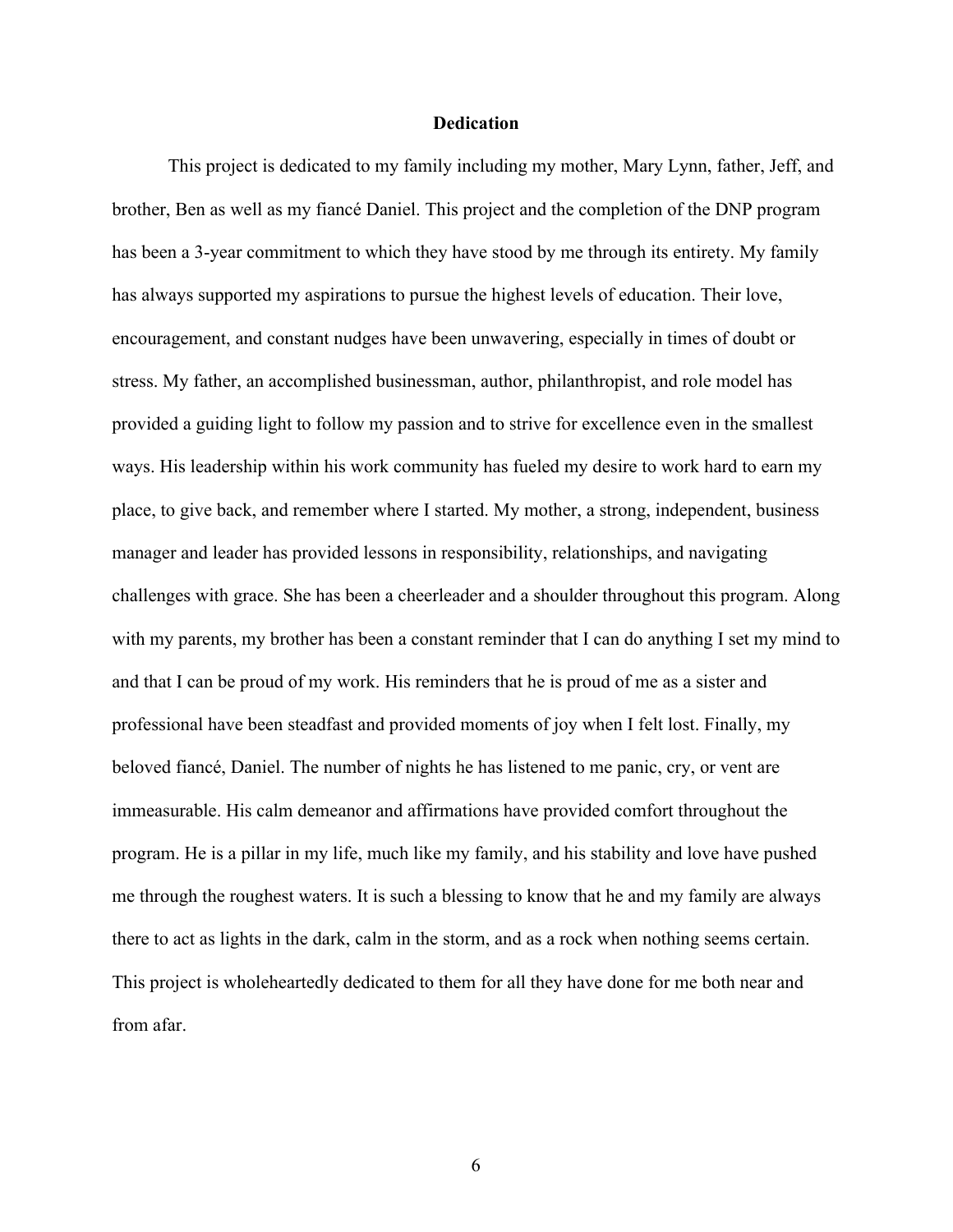| <b>Table of Contents</b> |
|--------------------------|
|--------------------------|

| $\dots$ 24 |
|------------|
|            |
|            |
|            |
|            |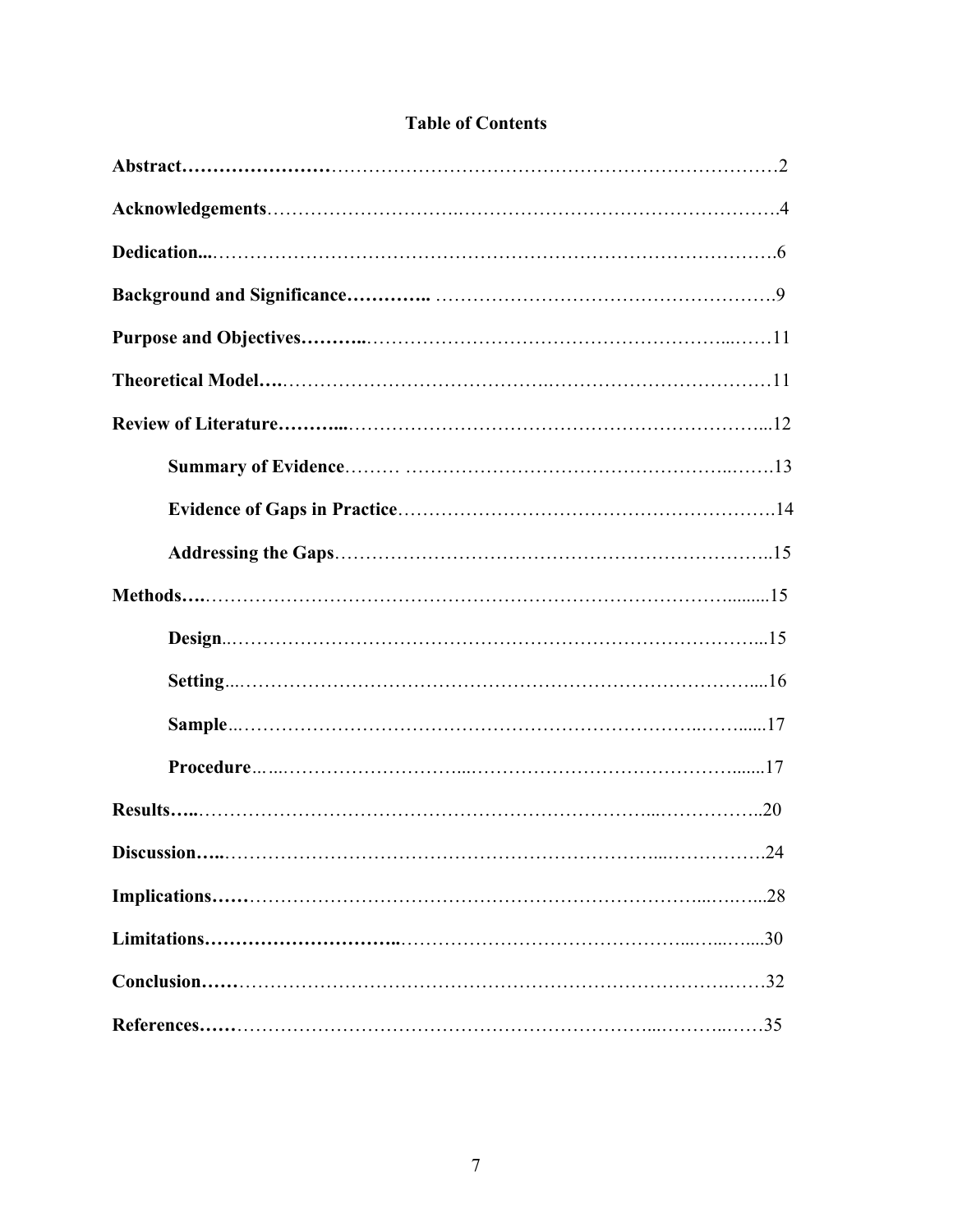# **List Of Tables**

# **List of Figures**

|--|--|--|--|--|--|

# **List of Appendices**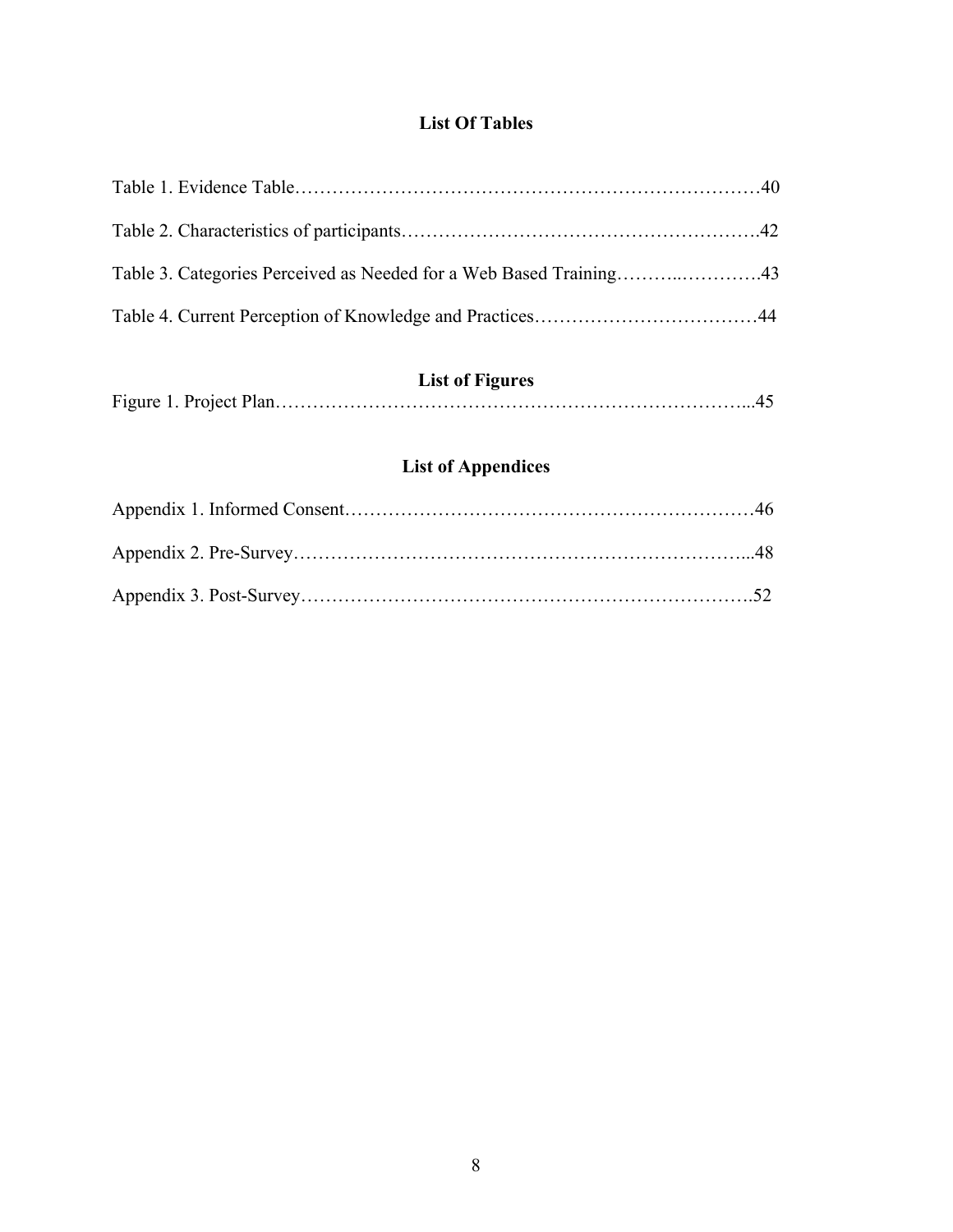#### **Background and Significance**

Hospice and palliative care are among the most underutilized resources for pediatric patients in inpatient healthcare facilities. Historically, pediatric driven hospice and palliative teams have not been regarded as a necessary and cost-effective resource. This is based on the number of rural children's hospitals and the high rates of use in the outpatient setting (Carroll, et al., 2007). Research has shown that palliative and hospice care are just as effective for children and their families as they are for adults (Dingfield et al., 2014). In hospitals without an established children's center, rural settings, emergency rooms (ER), and even in academic settings with smaller children's hospitals, the majority of hospice and palliative providers are not specifically trained to care for pediatric patients (Friedrichsdorf et al., 2019). The main barrier to pediatric palliative and hospice care is the limited training available for pediatric healthcare providers (Friedrichsdorf et al., 2019).

Nationally, many children's hospitals have a palliative team that rounds on pediatric patients. These teams generally consist of a physician, a nurse practitioner (NP), a pharmacist, a social worker, a chaplain, a case manager, and a child-life representative, however not all team members will have had pediatric training (Friedrichsdorf et al., 2019). While these palliative teams exist, their usage in consultation, and in emergency departments (ED) is notably low on both local level and national levels (Center to Advance Palliative Care, 2020; Liben et al., 2008). The national shortage of education and training for this type of care hinders care for patients and families, and impedes the provider's ability to practice holistic, patient-centered care.

EDs are often the first point of contact for acutely and chronically ill children. ED providers need education on palliative and hospice management because they may encounter a child in need of these services, or one who might already be established with the palliative or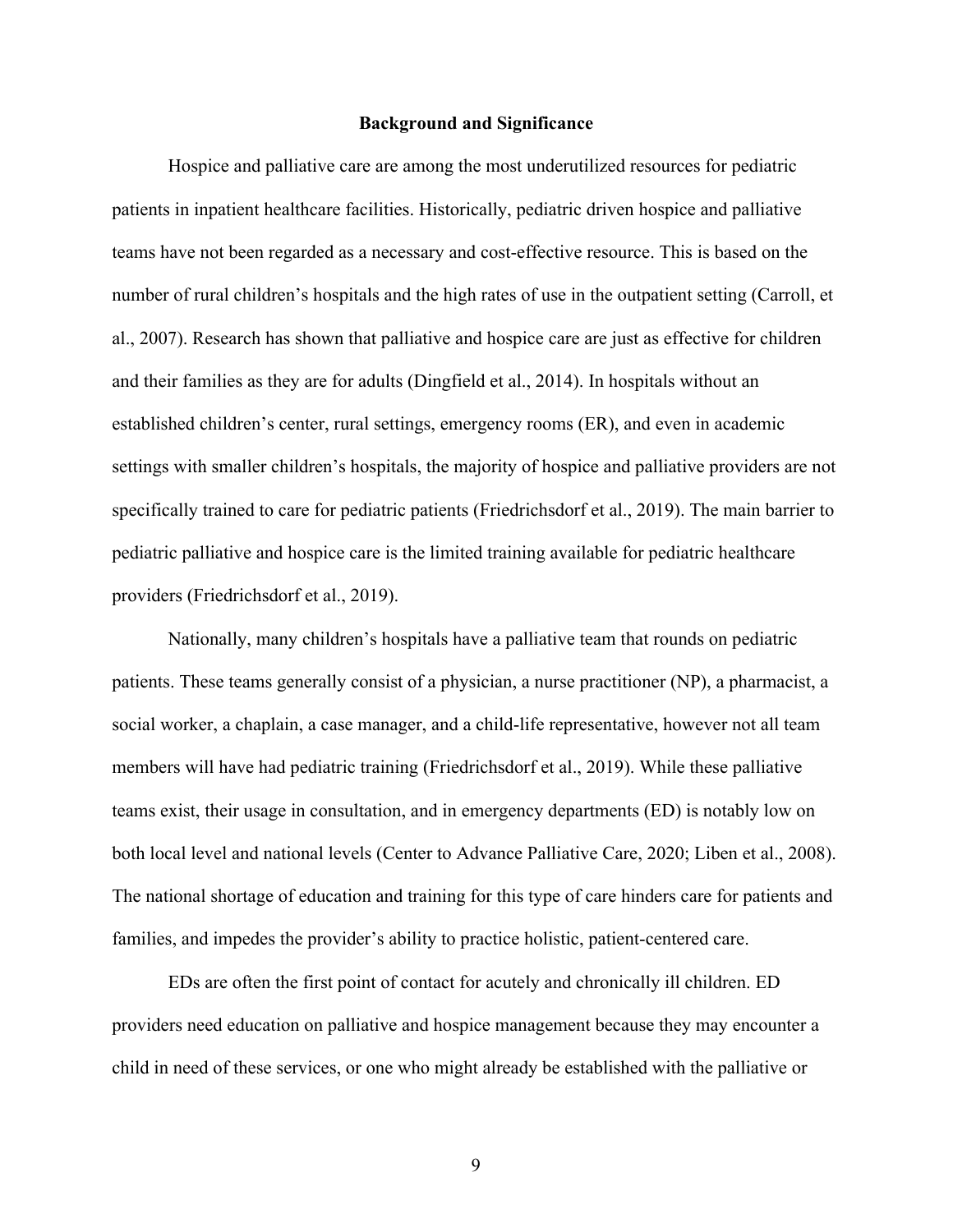hospice team. Currently, few organizations or research interventions are in place for this issue due to the cost and lack of utilization (Carroll et al., 2007). The National Institute of Health (NIH; 2015) published a pamphlet for families about the difference in palliative care compared to hospice and the resources offered in both. Unfortunately, most of the information about this resource is vague and directed at parents. This resource provides no education or skills aimed towards the providers who manage the care (Moody et al., 2019).

At UKHC there is an established pediatric palliative team (PACT). This team consists of two attending physicians, one nurse practitioner, one social worker, several chaplains, and a member of the child psychology group. It is a split team, so most of the members see both adult and pediatric patients. This is currently the case for most palliative teams nationwide, as a specialized pediatric team is not thought to be cost effective (Dingfield et al., 2014). The PACT team at UKHC has been instrumental in managing complex care needs, providing resources, and organizing care plans for pediatric patients with chronic or life-limiting illnesses. Unfortunately, according to several members of the team, very few teams and units outside of Kentucky Children's Hospital (KCH) are aware of this resource for patients. Because there is no education about the team or their scope, many consults for these children get missed, especially in the ED. One member of the team explained that the team is also limited by an inability to practice to their full scope. This is due to several factors including teams wanting to manage symptoms separately, resources specific to certain teams, and the use of a pain management team instead of the PACT team. The DNP project's training module aimed to educate about pediatric palliative and hospice concepts and distinguish the PACT team as a resource to ED providers.

The aim of this project was to establish an educational module for ED physicians and advanced practice providers (APPs) to complete to enhance their knowledge of pediatric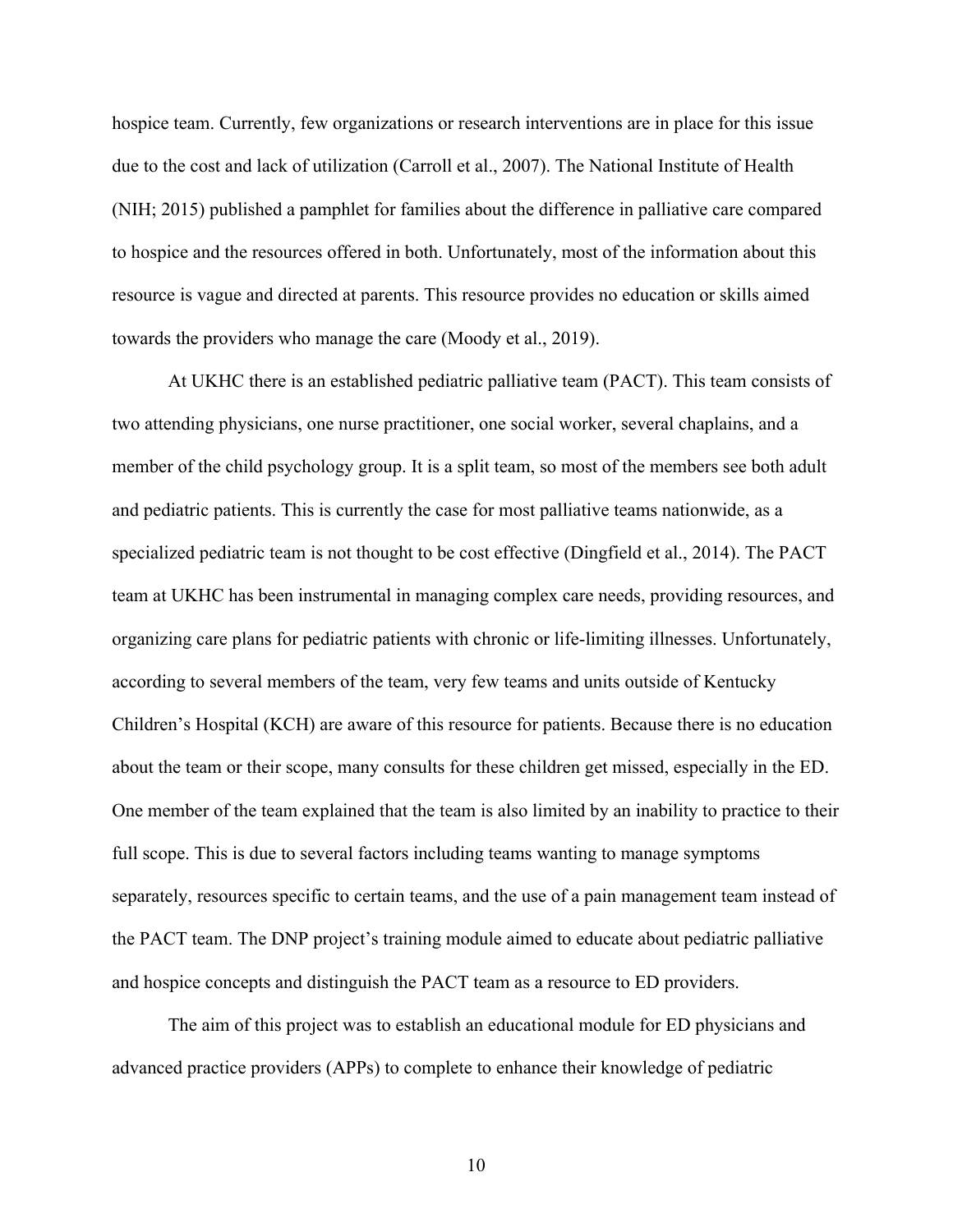palliative and hospice care. The educational module focused on concepts that address patient and family care needs in pediatric patients who require palliative or hospice management.

#### **Purpose and Objectives**

The purpose of this study was to implement a web-based training (WBT) for providers to complete, emphasizing proper protocols and care planning that should occur when caring for pediatric palliative or hospice patients (Friedrichsdorf et al., 2019). A pre-assessment of prior education and perceptions of knowledge about pediatric palliative and hospice care was conducted followed by a WBT. The target audience was ED physicians and APPs who provide care for pediatric palliative and hospice patients (Sera et al., 2019).

The four aims of this study included:

- 1. Provide education to providers at the University of Kentucky Emergency Department about pediatric palliative and hospice care through a WBT using evidence-based practices highlighting 10 categories of care concepts.
- 2. To analyze provider knowledge and confidence surrounding pediatric palliative and hospice care in the ED before and after the training session.
- 3. To compare pre-survey and post-survey scores about knowledge surrounding the ten categories used in the training.
- 4. To assess provider's evaluations of the WBT used in the study.

#### **Theoretical Model**

The theoretical framework that guided this project was Joyce Travelbee's "Human to Human Relationship Model." This framework was based on a stepwise model of provider and patient encounters from the initial visit to developing rapport in the future (Joyce Travelbee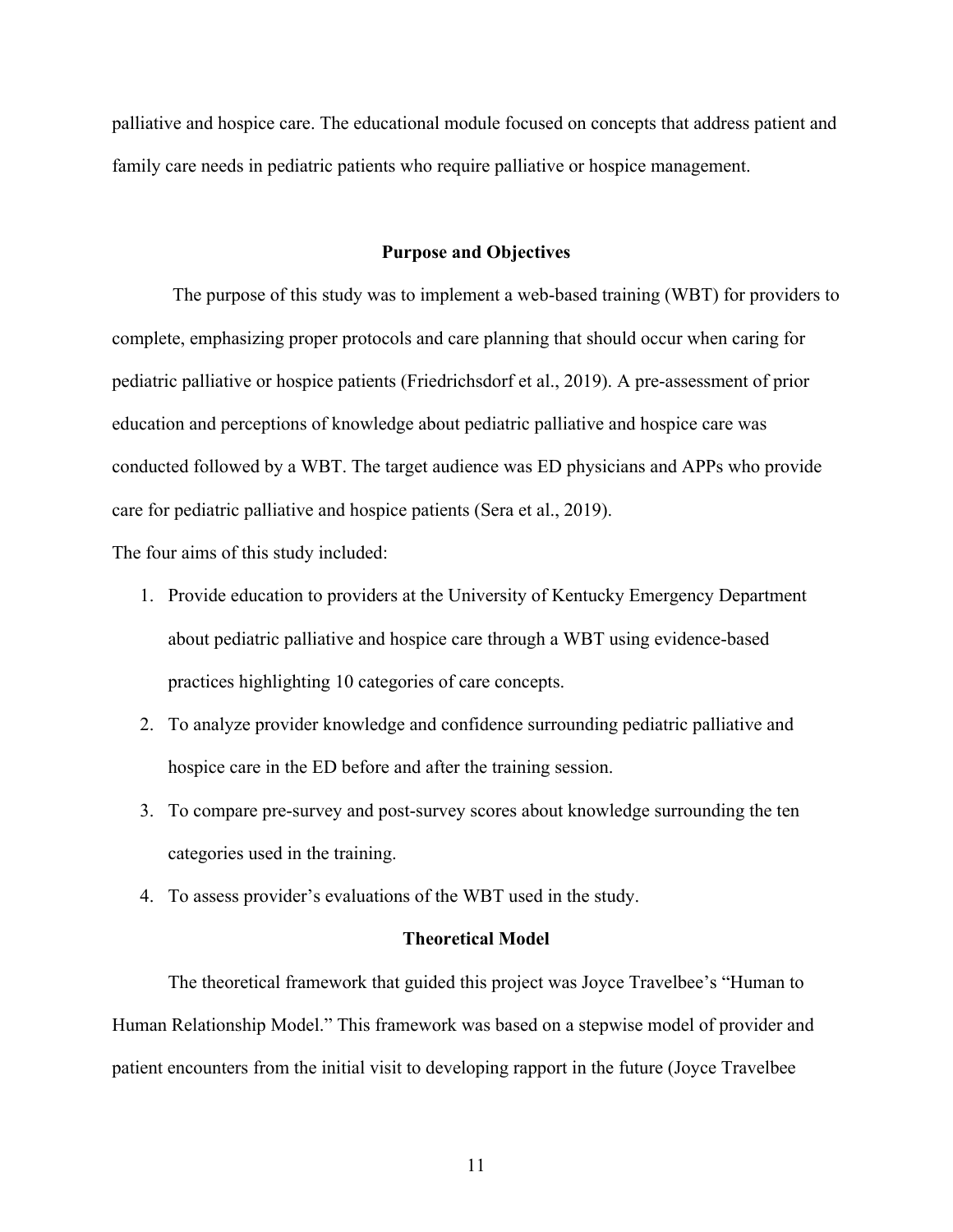Interpersonal Theory of Nursing, 2022). The model was built upon the idea that the clinician can provide meaning and empathy to suffering patients and families during times of tragedy or illness (Travelbee, 2020). It was a good fit for this project because of the focus on palliative care; ideally enhancing provider's education and practice in this area of pediatric care can empower them to provide the comfort, support, and empathy during a time of suffering. The concepts that were taken from Travelbee's work include: health being subjective and objective, consideration for all the aspects of health (physical, mental, emotional, and spiritual), building strong rapport between providers and patients, empathy, the use of 'self' to be therapeutic, and assurance (Travelbee, 2020). This framework was used as a guide to build a module with consideration for all aspects of provider to patient care and relationships.

#### **Review of Literature**

A literature review was conducted to address the following research question: Does providing a training about pediatric palliative and hospice care to ED providers, enhance their knowledge and comfort in caring for these patients? Several databases were used with varying keywords and search methods. The databases used in this search were: CINAHL, ClinicalKey, PubMed, Cochrane Library, and UpToDate. Several types of searches were conducted including keyword, subject, and MeSH. The keywords used were: pediatric, palliative, hospice, end of life, education, child life, emergency room, emergency department, provider, advanced practice, and palliative care team. A total of 49 articles were reviewed and 37 of those were determined to fit the inclusion of criteria. The articles that best fit the narrowed topic were pared down to 23 (Table 1).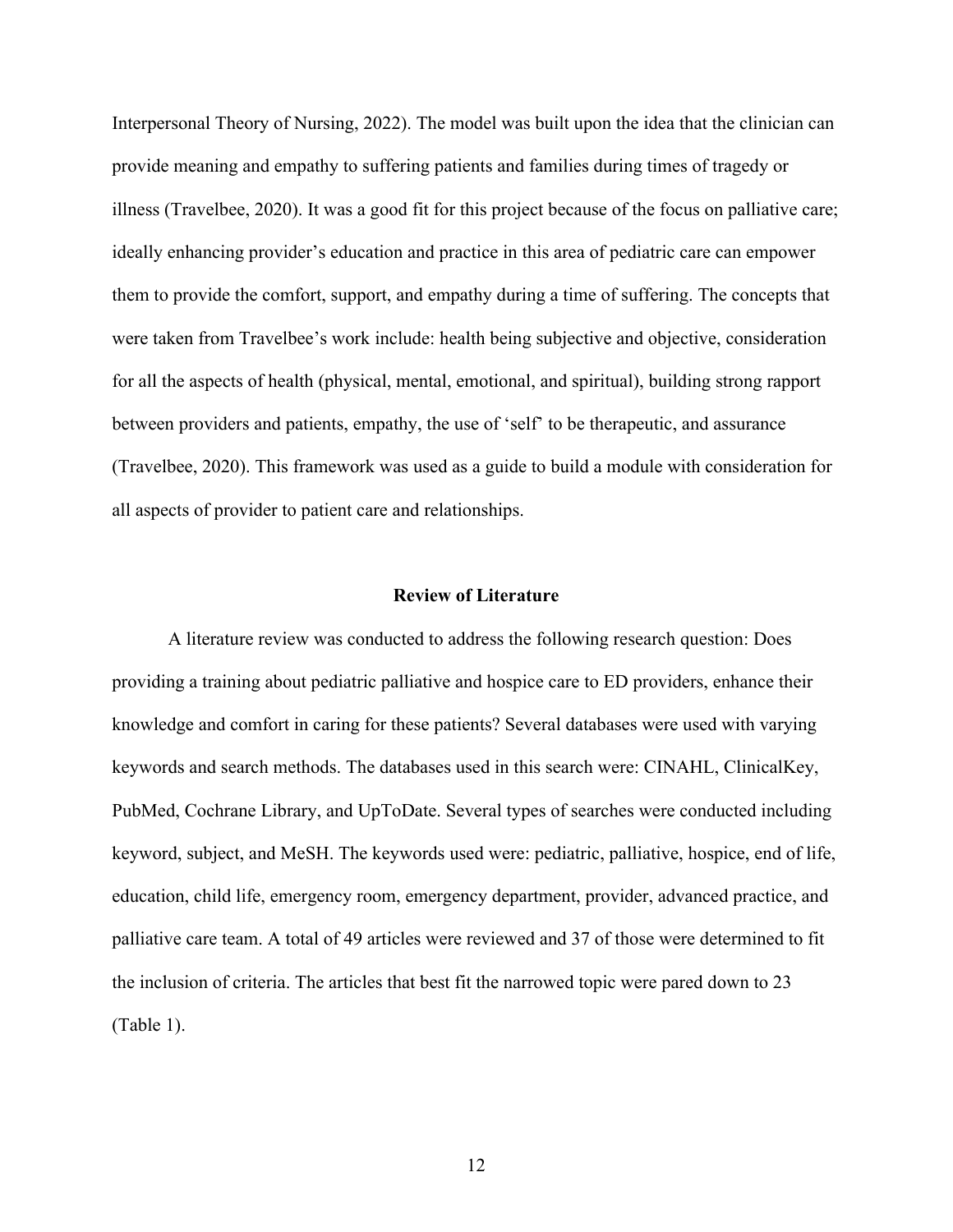A set of inclusion criteria were used that provided a narrower selection of articles that best fit the study aim, which included age demographic under 18, United States, and publication within the last 20 years. The inclusion criteria also required a specific focus on the pediatric population, i.e. individuals aged 0 to 18 years old. The articles needed to discuss topics or concerns that directly related to a pediatric population that would be different from an adult, and articles that could be found pertaining to pediatric hospice/palliative education. Articles were excluded if the research included anyone over the age of 18, focused solely on symptom management, was conducted outside the US, and/or focused on participants older than 20 years of age.

#### **Summary of Evidence**

Several themes emerged from this body of literature. One main finding was the general lack of pediatrics-specific training for providers in hospice/palliative care. In three articles (Carroll et. al., 2007; Friedrichsdorf et. al., 2019; Moody et.al., 2018) the central finding was that providers do not receive specialty training in this topic; this leads to provider discomfort with using palliative care resources for children. It also leads to the generalization of palliative concepts rather than patient-specific and centered care. Compared to the previous articles, Ward-Smith, et.al, (2007) argued for the development of a "palliative team" to manages care, rather than educating providers, despite the centralized role of the physician or APP caring for the patient.

A second theme that arose from this search that providers tend to default palliative/hospice care for children to the adult practice guidelines. Two studies illustrating this were Dingfield et al. (2014), who discussed how children differ from adults in their palliative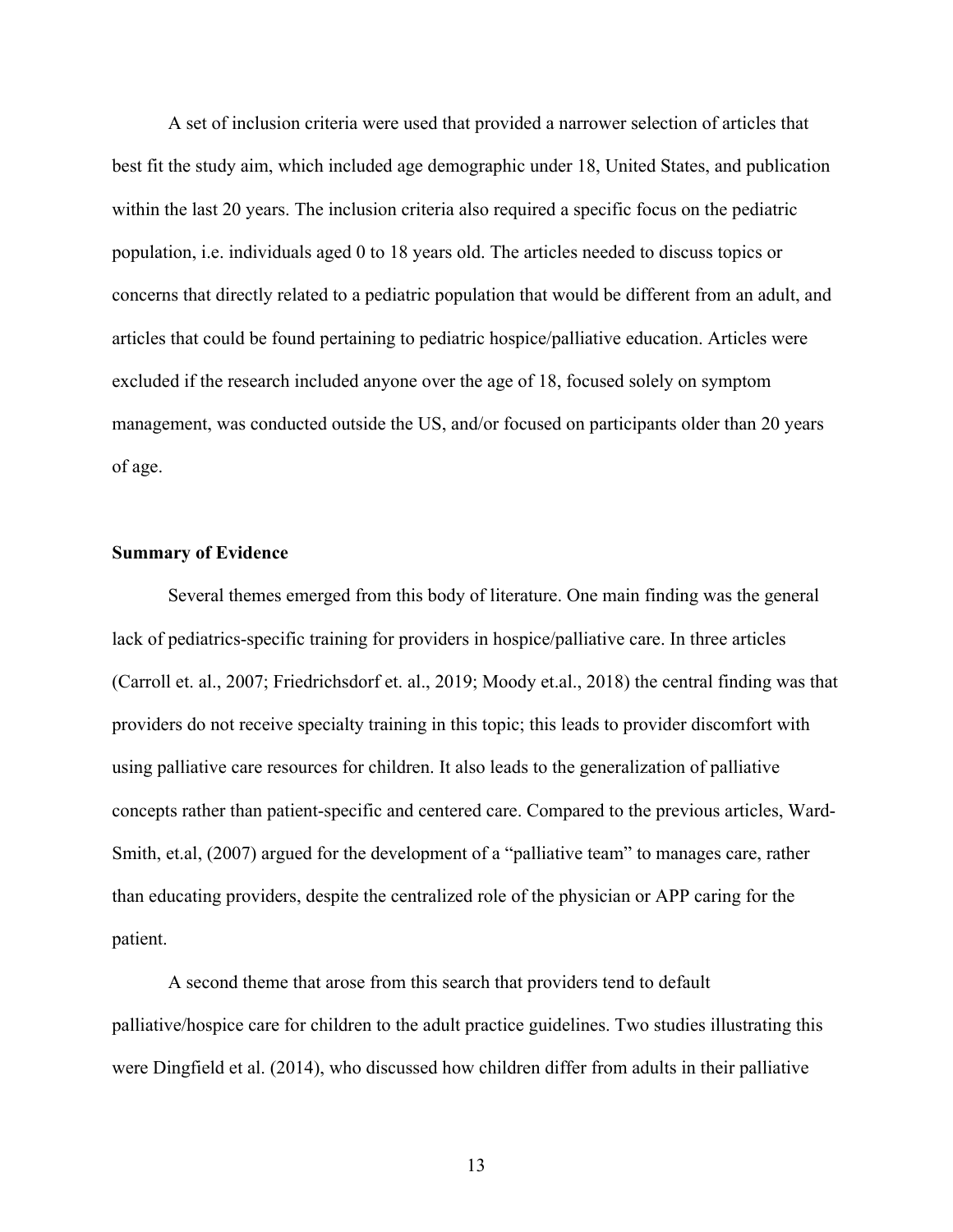needs and Sera et al. (2019), who similarly discussed how the needs of the pediatric patient are more comprehensive than those of adults. The complexity of pediatric patients stems from differing ages, stages, family dynamics, and ethical issues (Sera et al., 2019). Conversely, Barone & Unrungu (2018) and Cuvellio et al. (2019), discussed the barriers that pediatric palliative/hospice patients have encountered from a medical standpoint due to the child's inability to make medical decisions, and the focus being on the family rather than the patient.

Finally, the most important theme that arose was that providers do not feel prepared to care for pediatric palliative/hospice patients without proper training. Several articles including Liben et al. (2018) and Marcus et al. (2020), discussed providers' desire to learn more about this specialty practice, for both personal education and for better patient outcomes. Two research teams also found providers to be willing to attend specialty rotations or educational seminars to gain experience and improve their personal practices (Rossfield et al., 2018; Vesel & Beveridge, 2018).

#### **Evidence of Gaps in Practice**

Overall, a key point was the lack of research about pediatric hospice/palliative care and education for providers. The evidence was moderately strong given the minimal resources available that fit the criteria, which included 4 meta-analyses, 6 systematic reviews, 2 case studies, 1 randomized cohort, and 1 randomized controlled trial (Table 1). Some of the limitations in the evidence included the overall lack of research available and the limited sample from large institutions (Carroll et al., 2007; Downing et al., 2018, ; Marcus et al., 2020). In summary, the articles available provided a comprehensive analysis of the gaps in practice and the need, but do not provide solutions to address how to approach specific needs. The current state of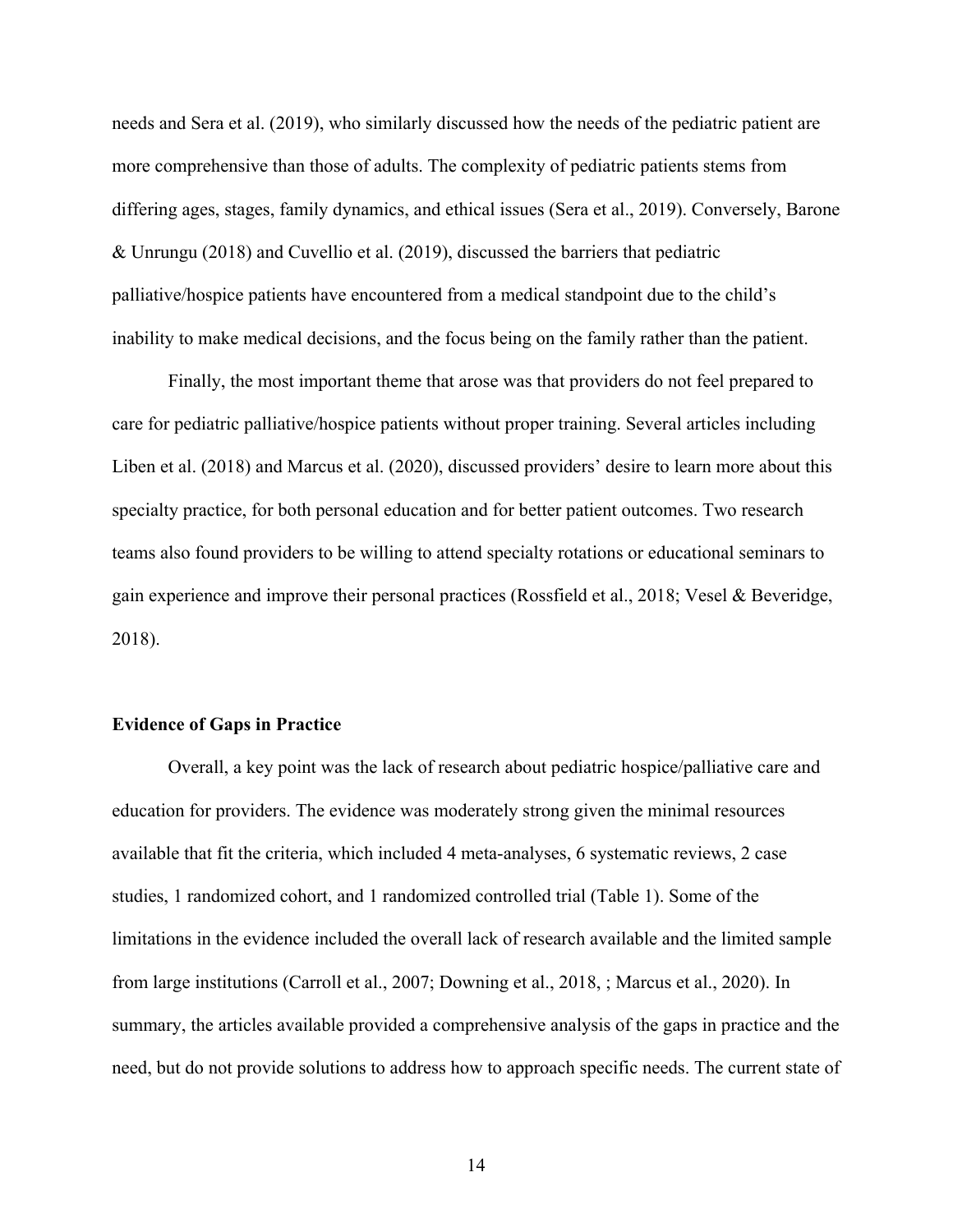practice seems to be that providers generalize palliative/hospice concepts from adults to use with children because of a lack of education. The desired state is to provide an educational module to enhanced provider confidence and practice so that pediatric patients can receive appropriate, patient-

\]\centered palliative or hospice care. The gaps for practice included the lack of teaching in medical and APP programs of study about this subject and lack of current educational tools.

#### **Addressing the Gaps**

The proposed solution to the issue is implementing an educational module directed at providers to improve knowledge and practice guidelines for pediatric palliative and hospice care. The goal is to have providers complete the WBT either in a program of study or at the beginning of their practice to grow their knowledge base of palliative and hospice care for pediatrics. The use of a WBT would ideally improve patient outcomes and personal practice of providers. Increased knowledge and use of evidence-based practice principals are the key to closing the gap of palliative and hospice education for pediatrics with complex or life limiting illness. The more knowledgeable and confident providers are, the better able they are to care for patients and families.

#### **Methods**

#### **Design**

The design was a prospective cohort study. This study invited all ED providers to participate in a pre-survey, WBT, and a post-survey using Qualtrics. Those who participated in all three activities were included in the study. The study investigated the effect of a WBT about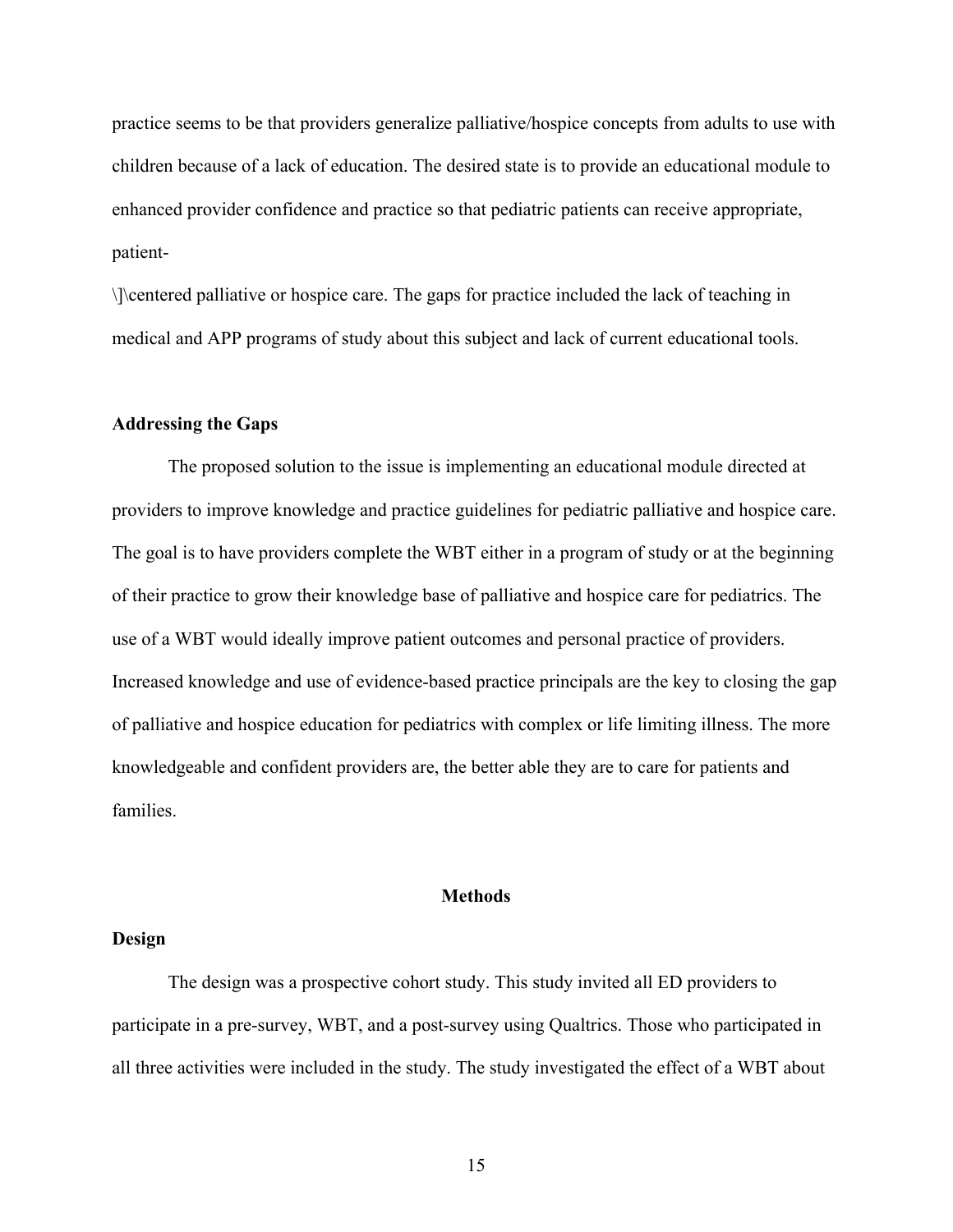pediatric-specific hospice/palliative care on the perceived knowledge of physicians and APPs in the ED at UK HealthCare. Their knowledge and confidence about ten care categories were evaluated both before and after they completed the WBT using a Qualtrics survey. The 10 categories addressed included: ethics, difficult conversations, using resources, developmentally appropriate conversations, communication, family and sibling grief, care planning, and symptom management.

#### **Setting**

The Mckenna David Pediatric ED is a 21-bed unit dedicated to children and families at UK Healthcare. The Adult Emergency Center at UK HealthCare is equipped with 33 exam rooms consisting of acute, trauma, express, and observational units. The study was completed with providers from both the adult and pediatric ED since providers can cover both adult and pediatric areas. This is the city's only level 1 trauma center which annually sees thousands of patients per year.

The UK HealthCare (UKHC) values are DIReCT (diversity, innovation, respect, compassion, and teamwork). UKHC has a goal of providing compassionate and respectful care to every patient, every time. To support that goal, this project illuminated disparities in hospice/palliative education that would allow providers to better serve patients and families with respect and compassion. The information gathered in this study can be presented to pediatric administrators to guide future strategies for implementing the WBT for all pediatric providers at UKHC.

There were several stakeholders involved in this study. The DNP committee consisted of Dr. Misty Ellis, the chair, Dr. Kathy Isaacs, the faculty mentor, and Dr. Adrienne Johnston, the clinical mentor. Secondarily, the enterprise director Dr. Patricia Howard was asked to support the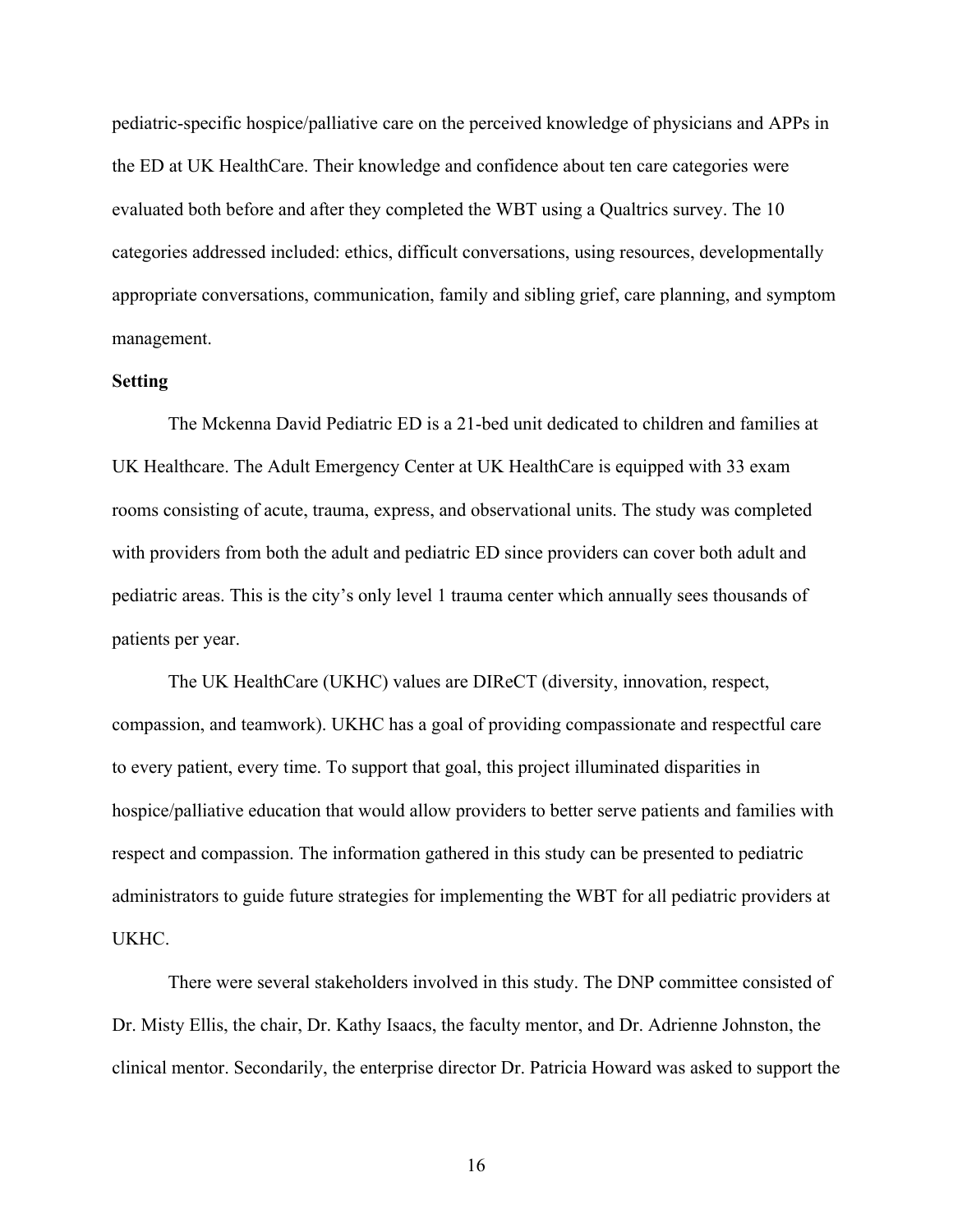project. Additionally, Dr. Craig Carter, the pediatric ED chief, and Dr. Roger Humphries, the chair of the adult ED, were involved. Some of the outside facilitators for the project included the commitment and buy in from the administrators, IT support for surveys and data, and the time or availability of the providers who were asked to complete the WBT.

#### **Sample**

A purposive sample of all providers within the UKHC ED including physicians and APPs were targeted for the study. Inclusion criteria for this study included:

1. Physician or APP licensure

- 2. A full-time employee of the ED
- 3. Any shift day, night, weekend, or mid-shift

Exclusion criteria include:

- 1. Medical students or APP students
- 2. Any staff that were not a physician or APP (RN, PCT, RT, etc.)
- 3. Any part-time or PRN employees
- 4. Any employee of a different unit than the ED

Subjects for this project were recruited by identifying the providers listed on the UKHC ED providers' page. Initial contact with the providers was made with the PI's UKY email address through the UK email directory, and the provider profiles with the participant's work emails. There were no in person recruitment interactions with participants and the PI.

#### **Procedure**

Before beginning the study, approval was obtained from the Institutional Review Board (IRB) from the UK Medical Center IRB. An approval letter from Dr. Howard, chairperson, for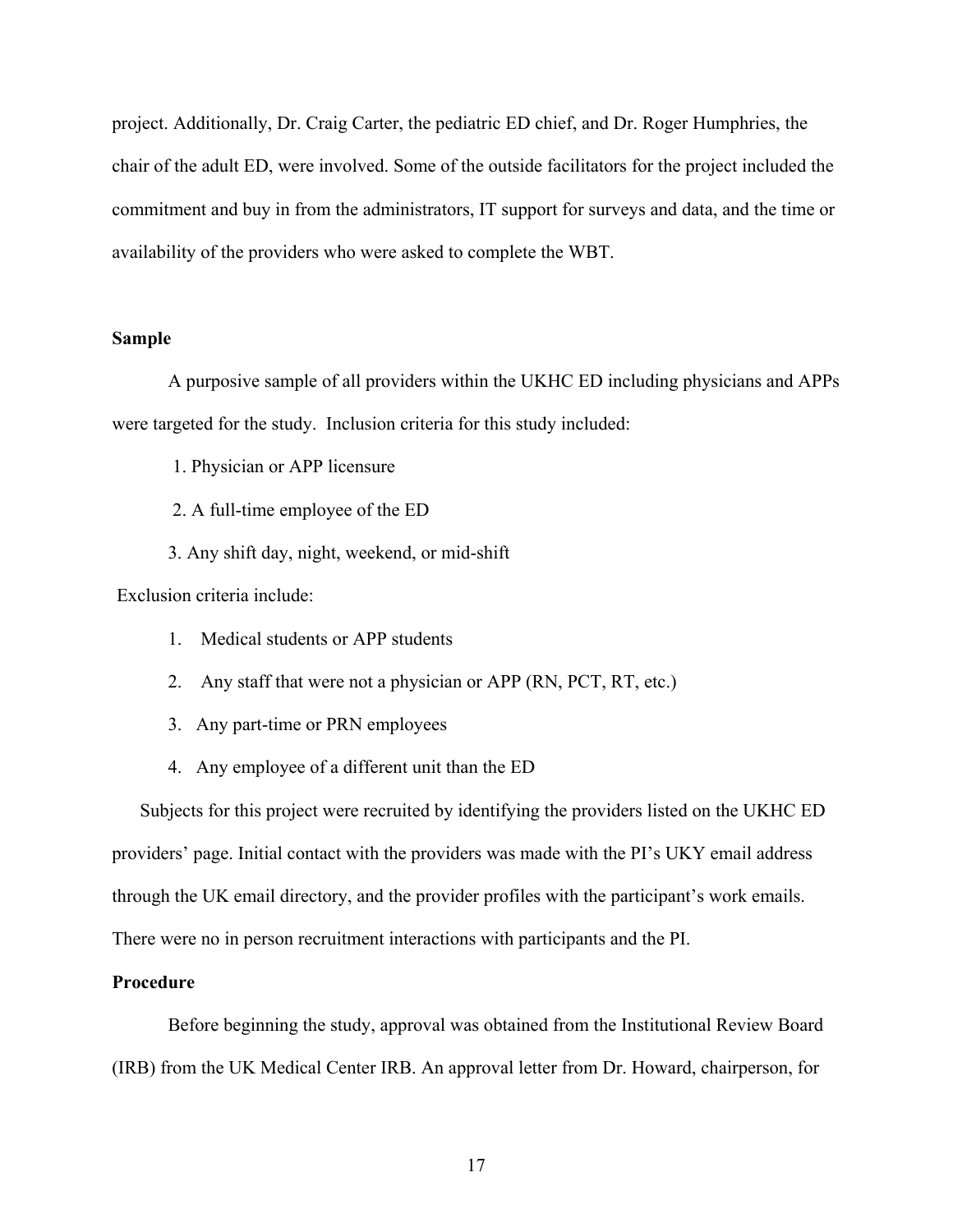the ER demonstrating organizational support was obtained for the IRB. Organizational support was also sought through personal emails to Dr. Carter and Dr. Humphries, which described the purpose and method for the study. The data from this study was kept anonymous through survey responses that were kept on a firewall protected and encrypted server that was linked to the server at UK. The intervention was developed based on principles from a randomized controlled trial conducted that used an educational module for advanced providers about pediatric palliative and hospice care (Friedrichsdorf, et al., 2019).

This intervention contained three steps:

1.) A Qualtrics pre-module survey to assess baseline confidence, previous education, perception of needs, and current knowledge.

2.) The educational module formatted as a web-based training (WBT) created with PowerPoint and Zoom recording, which was created from evidence-based practices derived from the literature.

3.) A post-survey to re-assess change to confidence and knowledge after completion. Based on the level of success observed in the post-survey, the WBT could be instituted into all pediatric units in the future.

During the pre- and post-surveys, non-identifying demographic information was collected, including number of years in practice and degree held. A 2-question identifier was used in both the pre- and post-surveys to allow for pairing of the t-test by creating a username. This included car make/model and birth year (ex. Corolla1980 or Chevy1975) which was entered into a cross walk table and spreadsheet. There was no paper documentation for this study. An electronic table and the spread sheet were stored in separate files on the PI's identity authenticated, secure, firewall-protected research folder. The crosswalk was only accessible to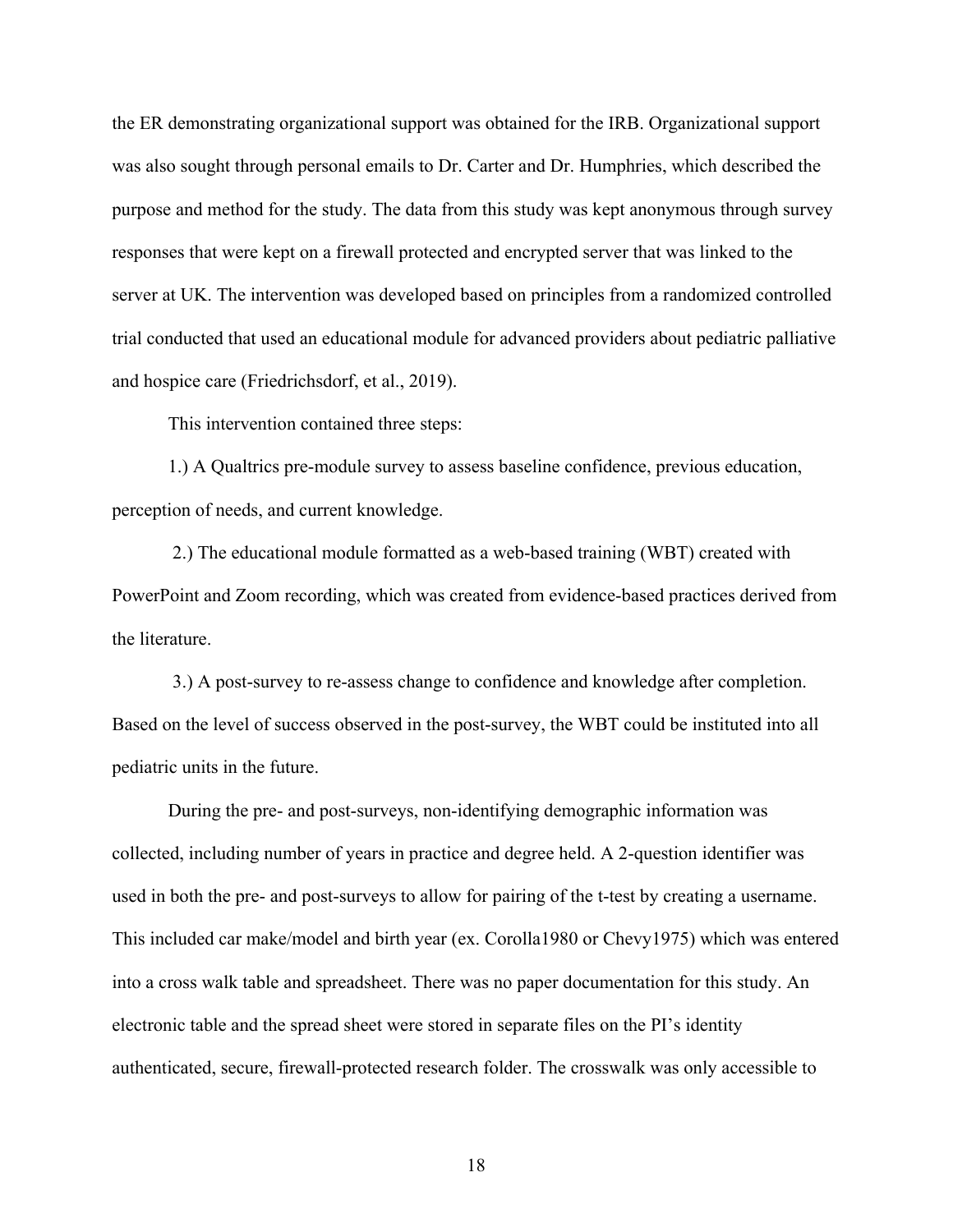the PI and IRB approved study personnel. The PI followed UKHC's policies for retention, storage, and destruction of the electronic data. Six years after study closure all records will be destroyed by the PI following UK Policies AO5-055 and A13-050.

Measurements for this study were conducted on topics such as prior education, perception of educational needs, and current knowledge. Prior education was evaluated with a yes or no style question and a follow up question about the extent of education for participants who answered "yes." Perception of current needs and knowledge were measured using a Likert scale of 1-10 with higher numbers reflecting strong need or knowledge about a subject. Summary scores were calculated using the same questions on both pre- and post-surveys with higher scores reflecting more knowledge acquisition. Questions also included the number of pediatric palliative/hospice cases seen in a year and where they received prior education if applicable. The total scores were calculated for both pre- and post-surveys and audited to form a final measurement of success for this intervention using SPSS data system.

Pre-and post-surveys were emailed and the WBT intervention was delivered through a link to a recorded Zoom presentation, in both in an email and on the pre-survey. After completing the pre-surveys, the participants interacted with a WBT. Following the training, the participants were prompted to click a link to the post-survey. The questions on the post-survey were identical to the Likert scales assessing knowledge from the pre-survey. Data from the surveys were collected using Qualtrics. Any missing data for this intervention were addressed in a listwise deletion form. If data were missing or only the pre-survey was completed, then the case was ignored in the final collection. Analysis for this intervention was conducted with IBM SPSS software version 26, with an alpha level of 0.05 for statistical significance. To assess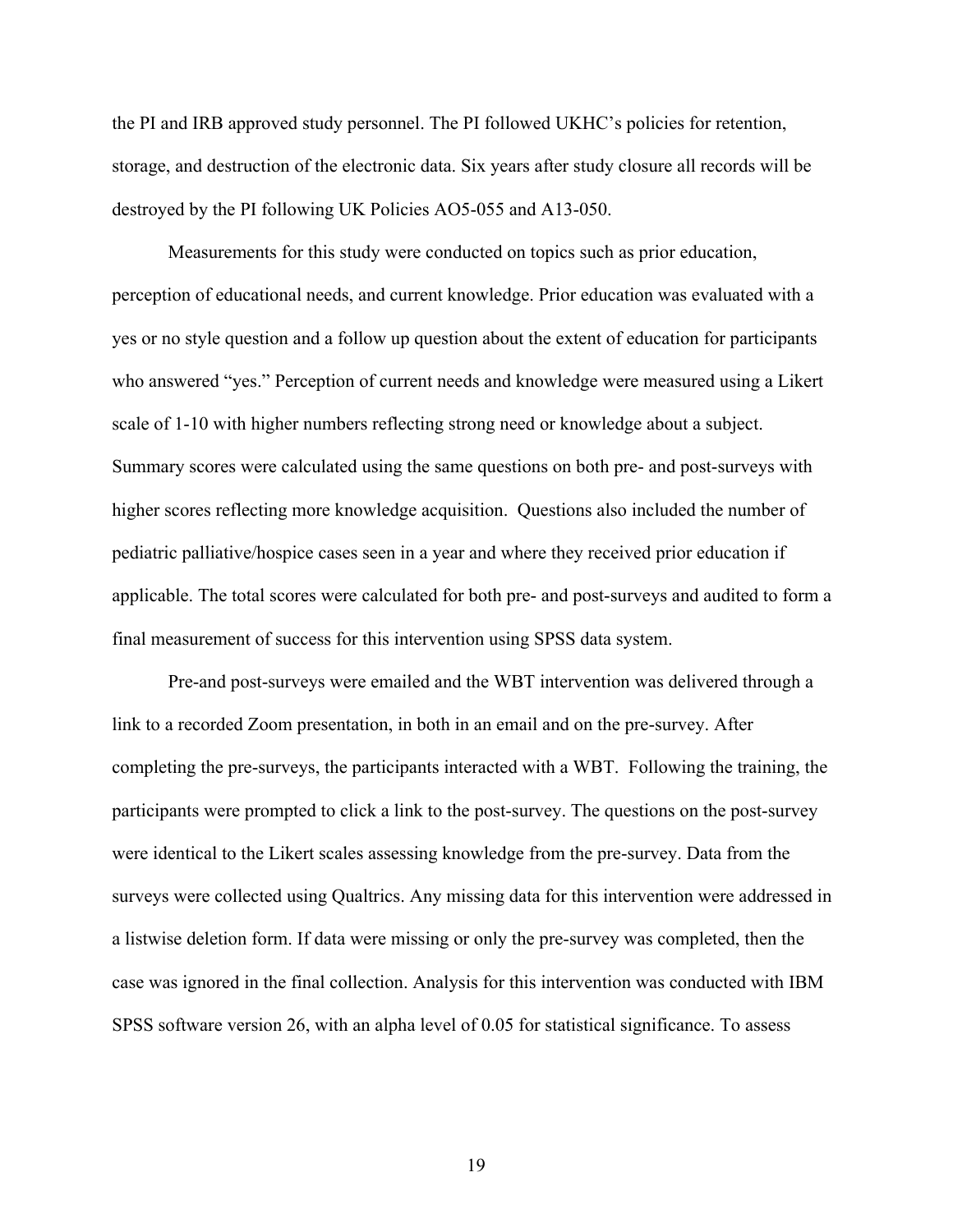knowledge the scores from both the pre- and post-survey were analyzed and compared using paired sample t-tests.

This DNP project took place over the course of 9 months (Figure 1). IRB approval was obtained in September 2021. The data collection occurred from November 1, 2021, to February 15, 2022. After collection, data analysis occurred from February 15, 2022-March 1, 2022. The writing and presentation for this project occurred from March 1, 2022-April 10, 2022.

The feasibility for this study came from buy in from the administration of the ER. This study would enhance knowledge for providers pertaining to pediatric palliative and hospice care, which could greatly improve patient and family outcomes aligning with UKHC and Joint Commission values and guidelines. To sustain this project, UKHC would require this WBT to be issued to all newly hired providers and expand to other pediatric units of the hospital. Resources to support this study included personnel, budget, and technology. The PI and committee including Dr. Ellis, Dr. Isaacs, and Dr. Johnston, and administration from the ED provided personnel and administrative support. There was no specified budget allotted to this project. Finally, the PI had access to computer and data analysis software through UK.

#### **Results**

A total of 10 participants (Table 2) completed the pre-survey and a total of 6 participants completed the WBT and post-survey. Of the six participants who were included in the study, 50% were MDs, 33.3% were nurse practitioners, and 16.7% were medical residents. Years of experience ranged from 0 to greater than 16 years; 33.3% of participants had greater than 16 years of experience. 50% of the participants had 6-10 years' experience, and 16.7% of participants had 0-5 years of experience. Of the six total participants, 66.7% received no prior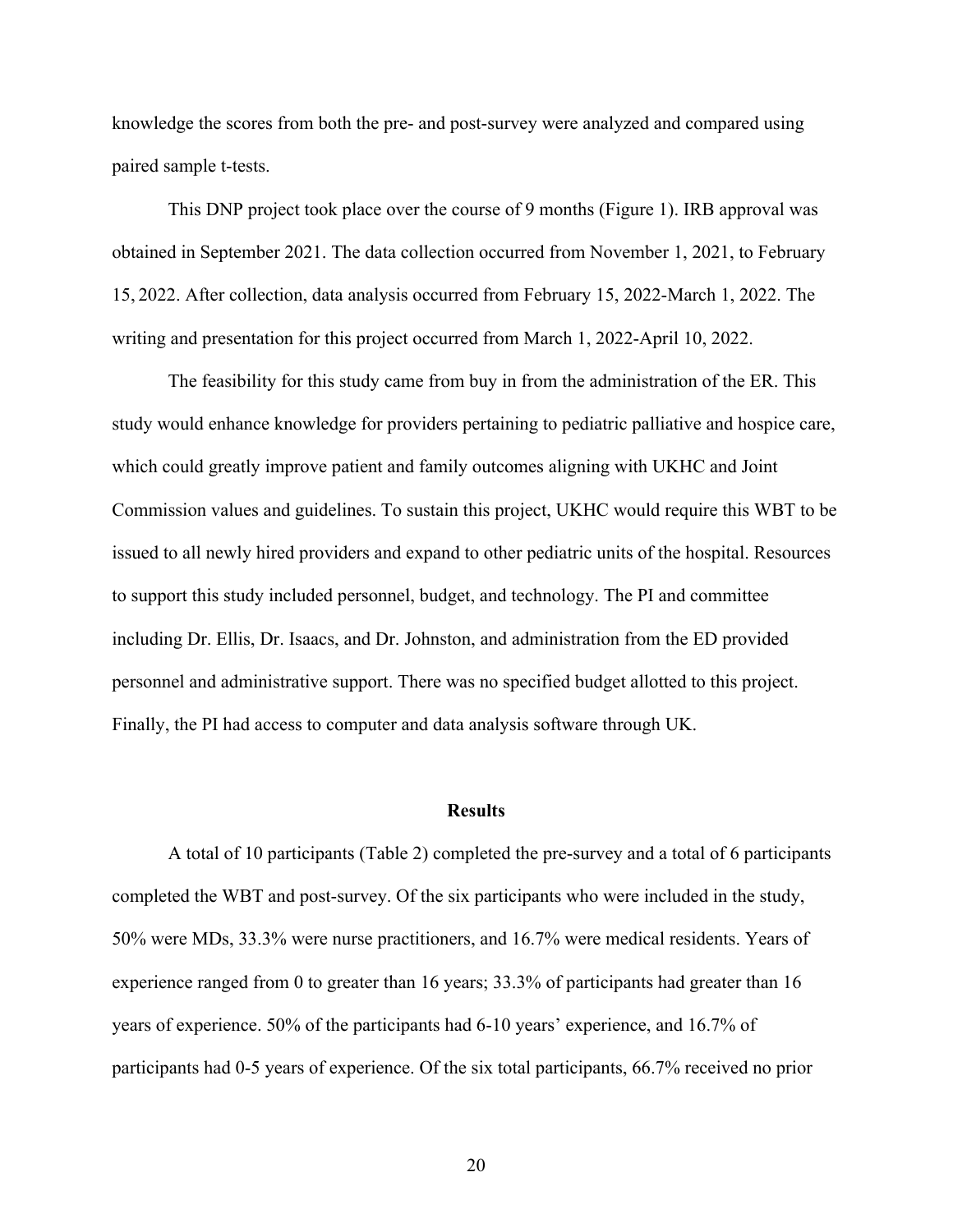training about pediatric palliative care and hospice during any part of their practice or academic program. Of the 33.3% who did receive training during school or on the job, both participants reported very minimal education pertaining to this subject. The six participants also indicated how frequently they encounter a pediatric palliative or hospice patient in their practice; 16.7% reported encountering them "weekly," 33.3% reported encountering them "a few times a year," and 50% stated they "almost never" encounter them. No participants selected "daily." "monthly," or "I've never seen this."

The pre- and post-survey contained a "select all that apply" to assess perception of need for eight educational categories pertaining to pediatric palliative care and hospice. The presurvey asked providers to select the categories they felt were needed in an educational tool. The post-survey re-assessed their perception of need by asking if they felt each category had been appropriately addressed. Table 3 contains the paired t-test data from these responses. Eightythree-point eight percent of participants selected "difficult conversations" as a necessary educational category in the pre-survey and 100% felt it was appropriately addressed. Sixty-sixpoint seven percent reported that "using resources" was needed and 50% reported it was addressed appropriately. Fifty percent reported "ethical decision making" as needed and 100% felt that it was addressed appropriately. Fifty percent reported that "developmentally appropriate conversations" was a needed aspect in teaching and 100% felt it was addressed appropriately. Fifty percent felt that overall "communication" was needed and 50% felt it was addressed appropriately. Thirty-three-point three percent felt that "grief for family and siblings" needed addressing and 50% felt it was appropriately taught. Thirty-three-point three percent reported that "care planning" needed to be addressed and 33.3% felt it was addressed appropriately.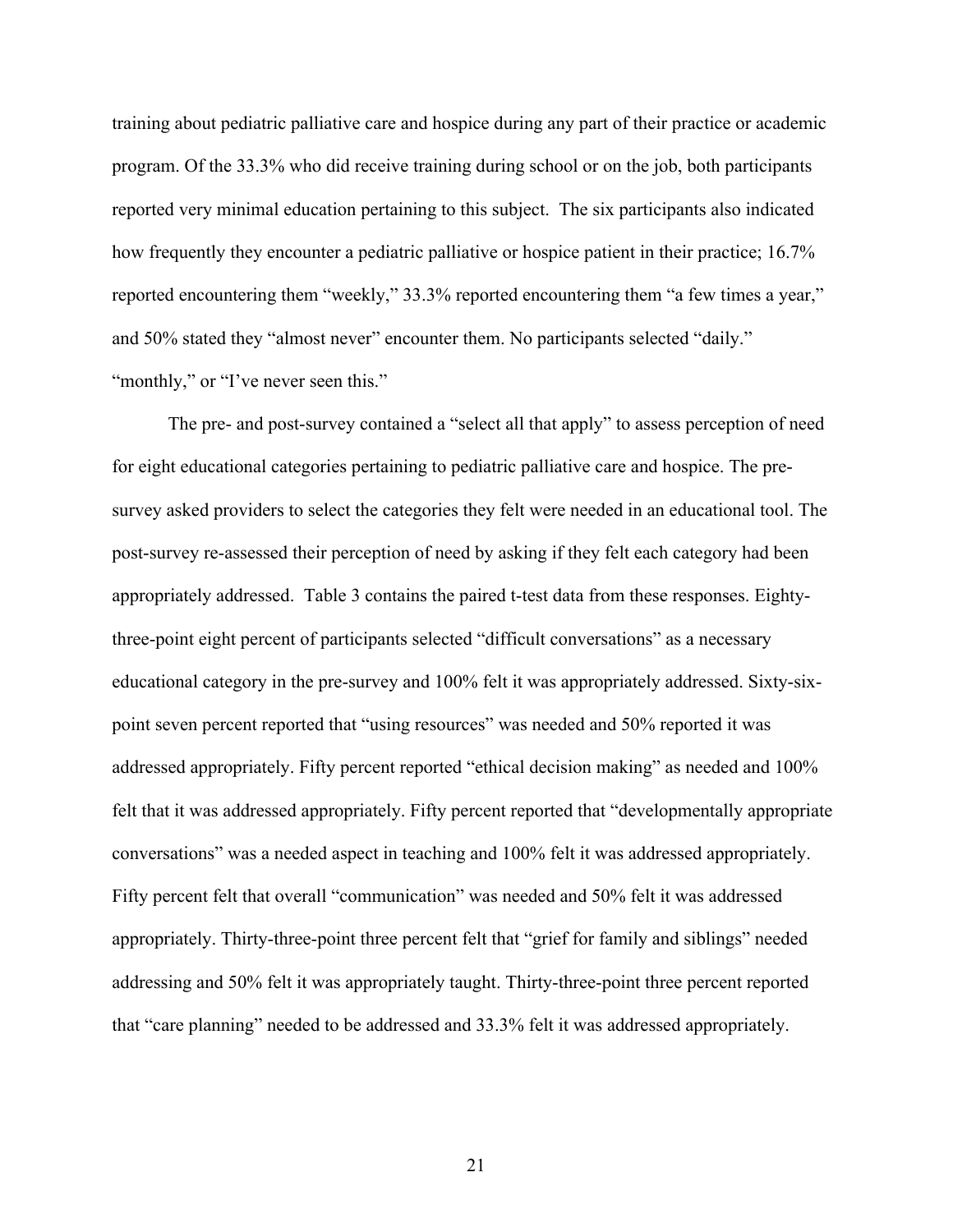Finally, 16.7% felt that "symptom management" needed to be taught and 100% felt it was addressed appropriately (Table 3).

During the pre- and post-survey, the six participants were asked to use an identical Likert scale ranging from no confidence (0) to completely confident (10) to rate their perception of knowledge about ten categories. Table 4 shows the mean and standard deviation (SD) for each category for the pre- and post-survey as well as the *p* value for each category. The SD will be depicted in parenthesis following the mean value.

Category 1 was "Understanding the difference in palliative and hospice care as it pertains to a child." The mean and SD for the pre-education were 4.8 (3.5) and 8.5 (2.3) for the post-education. The *p* value for category 1 was 0.63, which was the one of only two nonstatistically significant value found amongst the categories.

Category 2 was "Medication management for children on palliative or hospice care." The mean and SD for the pre-education were 4.0 (2.5) and 7.7 (1.8) for the post-education. The *p* value for category 2 was 0.028. This showed a statistically significant improvement in knowledge for this category.

Category 3 was "Adjuvant symptom management for children on palliative or hospice." The mean and SD for the pre-education were 3.9 (2.7) and 7.8 (1.2) for the post-education. The *p* value for category 3 was 0.023. This showed a statistically significant improvement in knowledge for this category.

Category 4 was "Documentation of care plans and management for these patients." The mean and SD for the pre-education were 4.2 (2.3) and 6.8 (1.5) for the post-education. The *p* value for category 4 was 0.057. This showed a non-statistically significant improvement in knowledge for this category, despite a noticeable increase in Likert scores.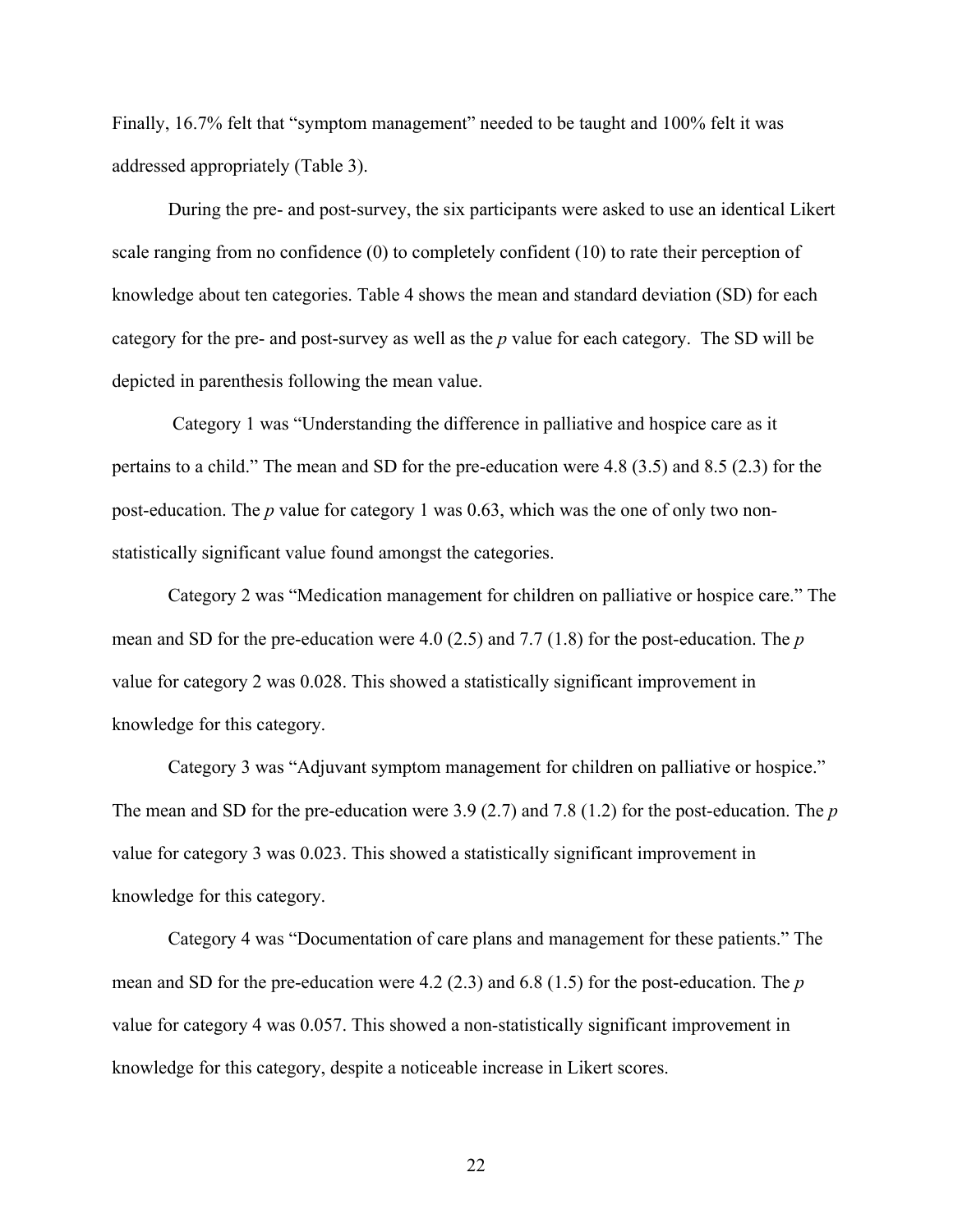Category 5 was "Consultation of the pediatric palliative team." The mean and SD for the pre-education were 4.8 (3.9) and 8.5 (1.2) for the post-education. The *p* value for category 5 was 0.035. This showed a statistically significant improvement in knowledge for this category.

Category 6 was "Utilizing resources for patient and family (social work, chaplain, grief support groups, etc.)." The mean and SD for the pre-education were 4.3 (2.0) and 8.2 (1.2) for the post-education. The *p* value for category 6 was 0.007. This showed a statistically significant improvement in knowledge for this category.

Category 7 was "Ethical decision making for children on palliative or hospice care (child's wishes vs. family, assent, etc.)." The mean and SD for the pre-education were 3.3 (2.0) and 7.2 (1.2) for the post-education. The *p* value for category 7 was 0.013. This showed a statistically significant improvement in knowledge for this category.

Category 8 was "Having difficult conversations with family and siblings about a diagnosis, quality of life, and end of life." The mean and SD for the pre-education were 2.8 (1.5) and 7.7 (1.0) for the post-education. The *p* value for category 8 was <0.001. This showed a statistically significant improvement in knowledge for this category.

Category 9 was "Communicating with the child about palliative/hospice/death." The mean and SD for the pre-education were 1.8 (0.76) and 7.0 (0.89) for the post-education. The *p* value for category 9 was <0.001. This showed a statistically significant improvement in knowledge for this category.

Finally, category 10 was "Multidisciplinary approach to the child on palliative or hospice (pharmacy, RT, social work, case management, palliative team, etc.)." the mean and SD for the pre-education were 4.5 (2.6) and 8.2 (1.5) for the post-education. The *p* value for category 10 was 0.022. This showed a statistically significant improvement in knowledge for this category.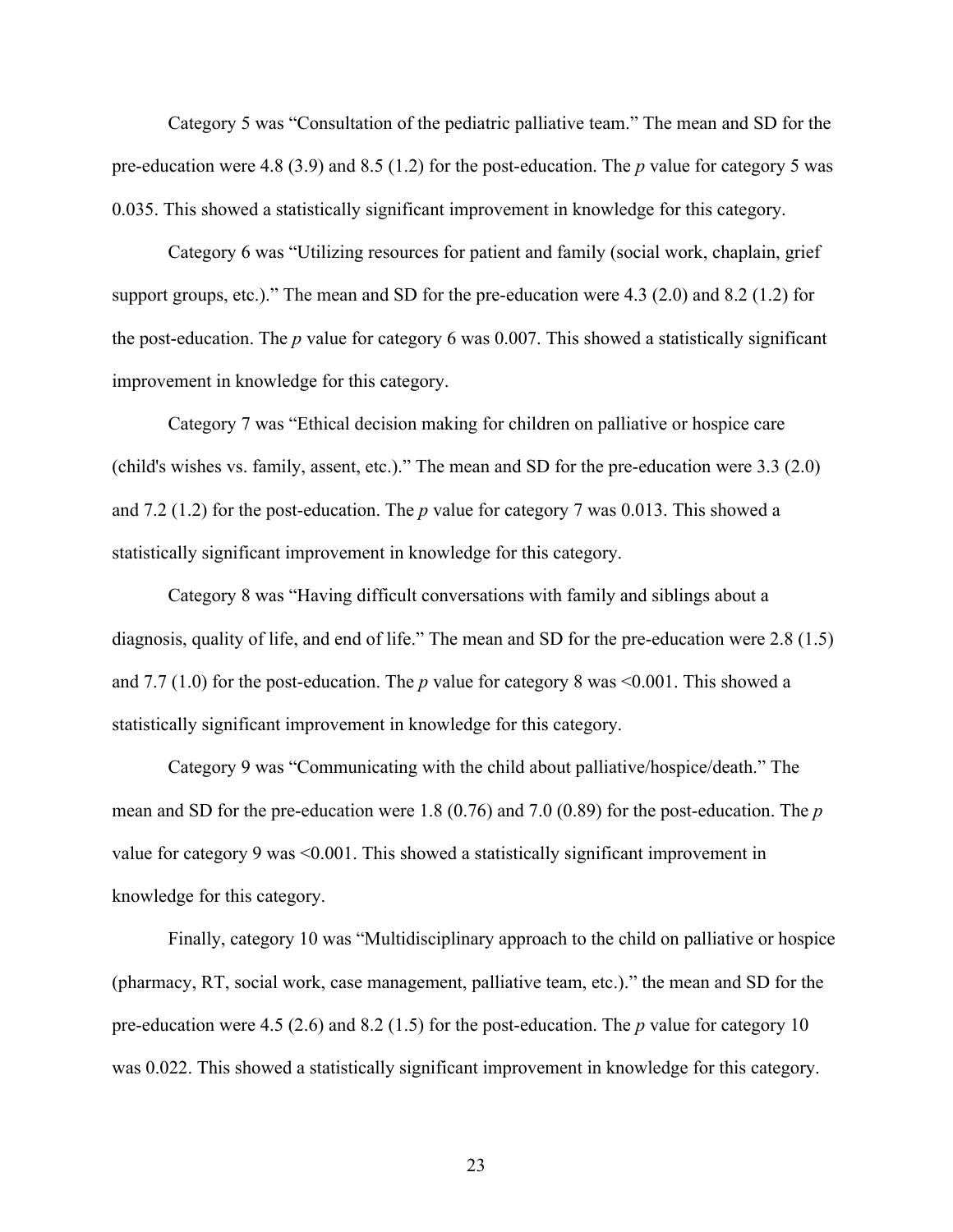The post-survey culminated with 3 questions about the quality of the WBT. The first question addressed how well they felt that the WBT prepared them to care for a pediatric palliative or hospice patient. Sixteen-point seven percent selected "extremely well" and 83.3% selected "very well." No participants selected "moderately well", "slightly well", or "not at all." The second question was a fill in the blank, where participants were asked to fill in what they felt should have been included in the module that was not. Only 2 participants submitted a fill in the blank answer. One participant responded with "*more on resources."* The second response stated "*The PP was helpful, but discussions about pediatric death can be emotional and overwhelming for the provider and parents. Discussion of how to do it and actually doing is very different. Sadly, the best "training" is performing the role as the provider in actual situations."* The final question on the post-survey asked participants to select an answer how about how likely they would be to recommend the WBT to colleagues. 50% reported that they would be "extremely likely" to recommend it and the other 50% reported that they would be "somewhat likely" to recommend it. No participants selected "neither likely or unlikely" or "not at all likely."

#### **Discussion**

The focus of this study was to analyze provider's perception of knowledge about pediatric palliative and hospice, evaluating previous education received, and comparing perception of knowledge after a web-based training was implemented. There were minimal differences in previous education demographics. Of the topics that participants selected as "most needed" in a training, some form of communication was consistently selected. Likert scale ratings showed increases in all 10 educational categories in the post-survey, with all but two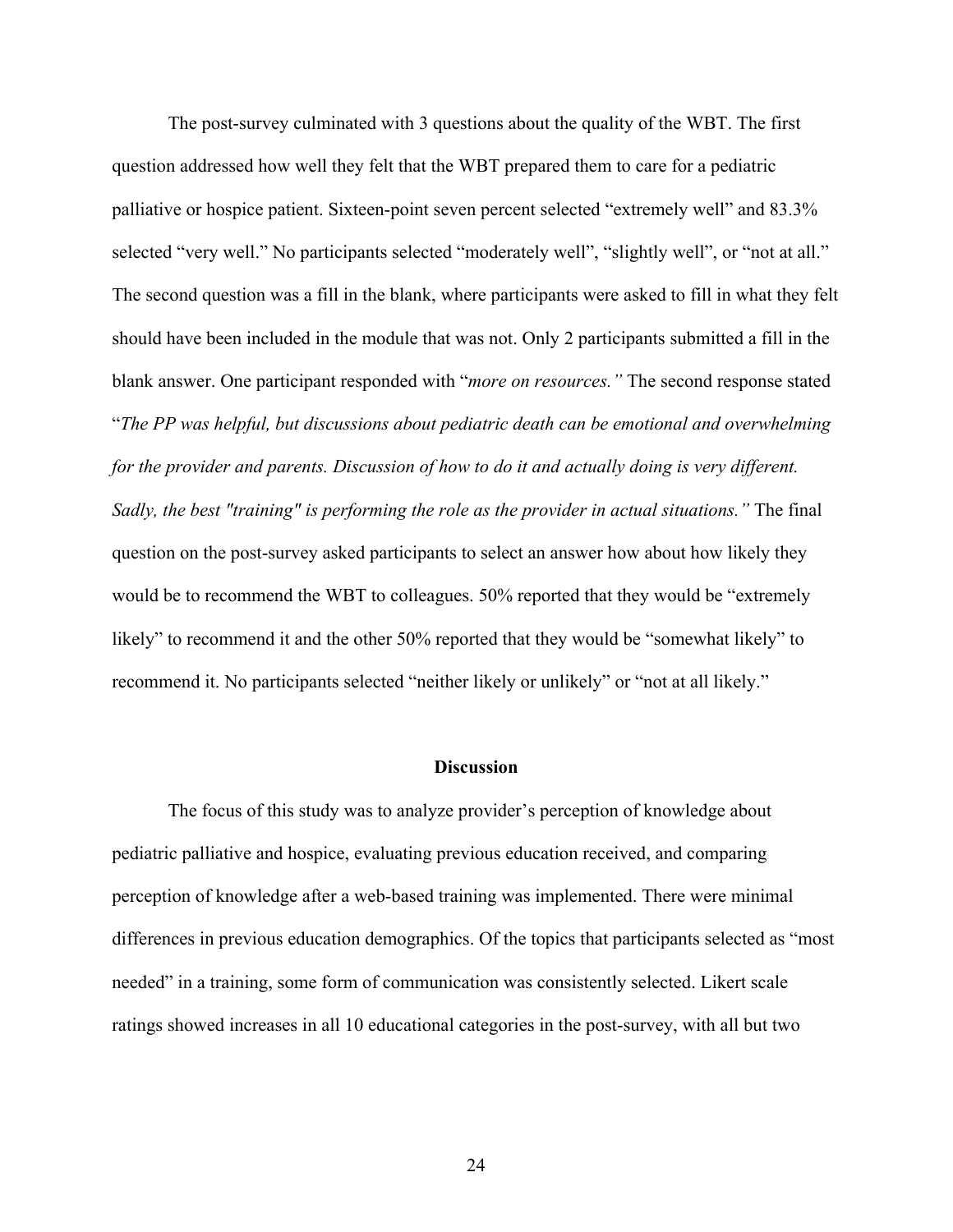being statistically significant increases. The demographic variety showed no association with previous education, perception of need, or current knowledge.

Evidence suggests that providers do not receive adequate or any training about pediatric palliative and hospice care (Friedrichsdorf et al., 2019). The study asked participants the years of experience they had in emergency medicine, and the responses did not show an association with their receipt of training or lack thereof. Evidence also suggests that providers understand that pediatric patients cannot be treated with the same principles as adults receiving palliative or hospice care (Dingfield et al., 2014). The post-survey suggested that providers were most interested in learning about difficult conversations, use of resources, and ethical decision making. Following the top three selected categories, developmentally appropriate conversations and general communication were frequently selected. This evidence indicates that providers feel that various forms of communication pertaining to pediatric palliative and hospice are not addressed well enough in training as well as the differing ethical considerations and resources available to pediatric patients using these resources.

Evaluating providers' current perception of knowledge can help assess barriers pertaining to lack of education about pediatric palliative and hospice. Secondarily, educating providers about this topic, can address how these patients are treated in the ED and during hospitalization, which improves patient care and experience. In this study, we used identical Likert-style questions to evaluate provider's perception of knowledge about 10 categories based on previous education. There was demonstrated improvement in all 10 categories from the pre- to the postsurvey, and statistically significant improvement in 8. The evidence from these surveys showed that the use of a WBT improved knowledge of providers about this subject. Furthermore, the participants were asked to evaluate the efficacy of the WBT and if they would recommend it to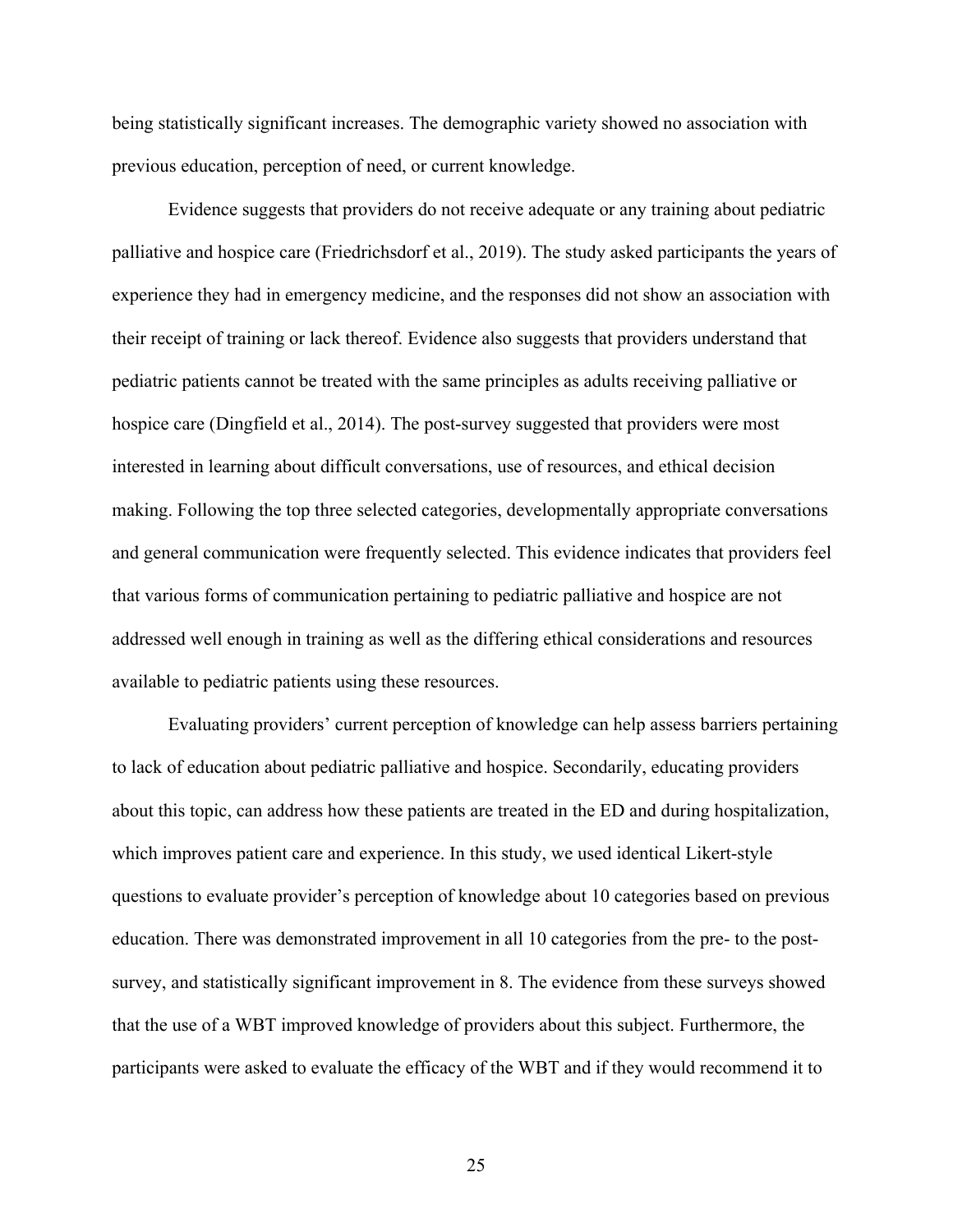colleagues. All participants selected the option "very well" or "extremely well" when evaluating how well the WBT prepared them to care for a pediatric palliative/hospice patient. These responses demonstrate the need and success of the WBT despite the small sample size.

The literature reviewed prior to this project suggested that there is minimal to no formal training about pediatric palliative and hospice care for providers. Without this training, provider's lack adequate knowledge to care for these patients in a holistic way and do not feel comfortable addressing common issues within palliative or hospice care, such as ethics, difficult conversations, and developmentally appropriate communication. In this project, participants were able to provide qualitative and quantitative feedback about their previous knowledge, perception of need, quality of the WBT and recommendation for future use. The quantitative data demonstrated that the WBT was effective in addressing all 10 categories and that the satisfaction with content was high. The qualitative data suggested that there is a gap in knowledge about this subject within all participants, topics that they wanted specific education on, and that satisfaction with the training was high. These data points in both quantitative and qualitative areas highlight the importance of provider education about pediatric palliative and hospice, and its impact on holistic patient care.

Often, patients with chronic or terminal illnesses are already established with the palliative or hospice team or doctor, and they enter the ED with an acute issue requiring hospitalization. Since the ED is often the first point of contact for pediatric patients when they enter the hospital, the project was implemented here. ED providers may not be aware that these patients have an established connection to the palliative or hospice providers, therefore, this aspect of care is often overlooked initially. Unfortunately, these patients may not be recognized until days into their hospitalization if the consult is not placed from the start of their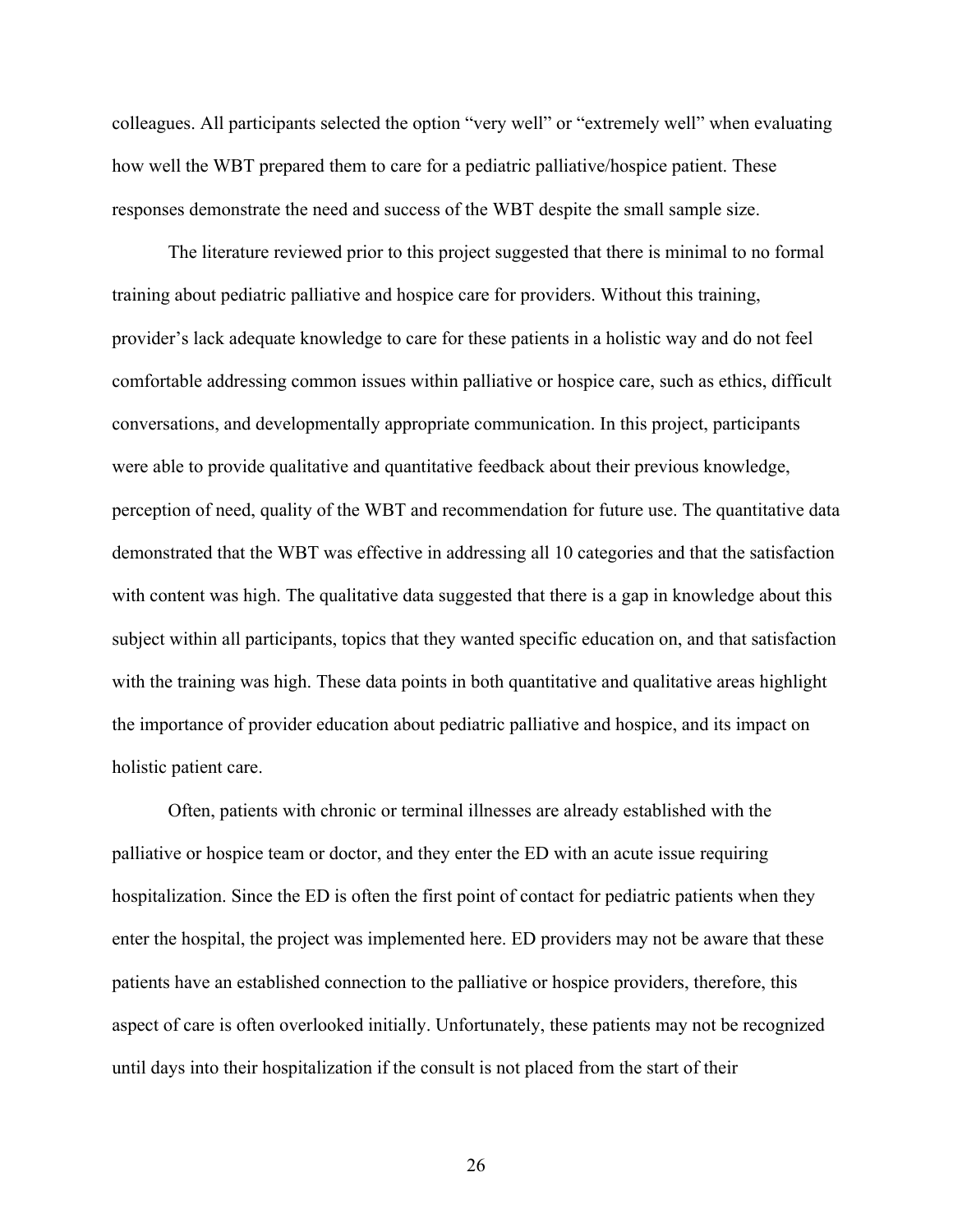hospitalization. If ED providers had adequate training in pediatric palliative and hospice concepts, they may feel more comfortable using resources pertaining to this topic or putting in a consult for these teams. With early recognition and use of resources patients would establish appropriate palliative or hospice care sooner. This project suggested that ED providers rarely get trained in this subject and consequently don't feel knowledgeable enough about these concepts to initiate challenging conversations, use resources, or manage symptoms in accordance with palliative and hospice suggestions.

To further the education of providers in the ED and other pediatric units, the pre-survey, WBT, and post-survey could be modified. Future pre-surveys could ask more detailed questions about previous training such as what material was educated on. Pre-surveys could have more options for participants to select from about perceived need topics. Finally, the pre-survey could add educational categories to the Likert style questions to inquire about current knowledge pertaining to these added categories. The WBT would then need to be updated with more information based on these responses, with information gathered from evidence-based resources. The post-survey would be updated to reflect additional categories to be re-assessed and could also include more in-depth evaluation questions about the WBT and suggestions for improvement.

Currently, there is no standard education within the academic community for providers about pediatric palliative and hospice unless a residency or fellowship is pursued in this specialty (Friedrichsdorf et al., 2019 & Moody et al., 2018). Even within these fellowship programs, the focus is usually on adult care with minor training in pediatrics due to the commonly "split" nature of palliative and hospice teams to see both adults and children (Marcus et al., 2020). Participants in this study identified several major themes that they felt needed to be addressed to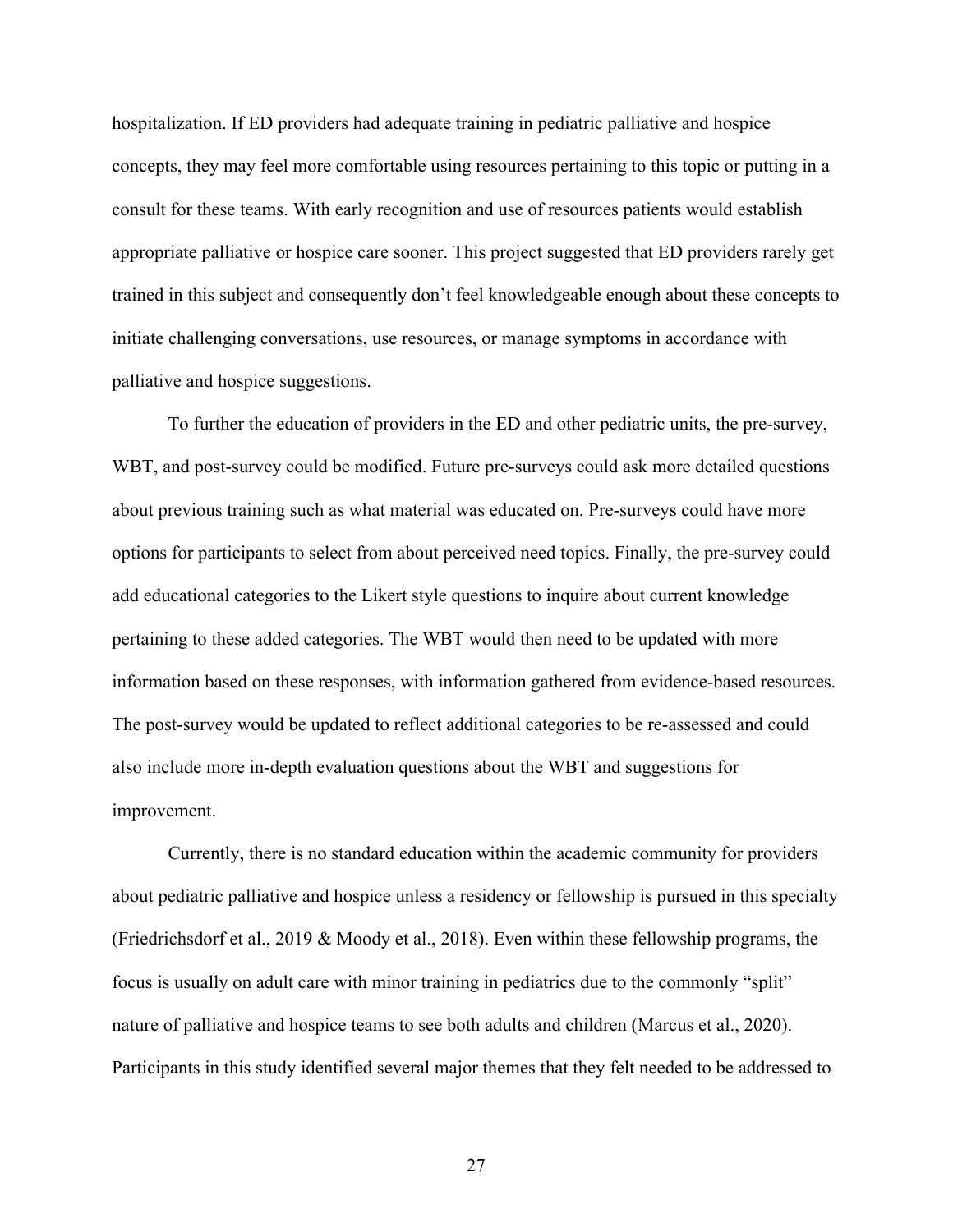adequately educate providers on pediatric palliative and hospice concepts. Participants also demonstrated increased knowledge in all 10 categories after interacting with the WBT. By standardizing this training based on participant responses this WBT could be implemented for all newly hired providers in the ED and all pediatric units. Having a base knowledge of pediatric palliative and hospice concepts would encourage more well-rounded patient care, increase in pediatric palliative and hospice consults, appropriate use of resources, and confidence amongst providers who encounter these patients.

#### **Implications**

Literature indicated that additional research needs to be conducted on educational tools for providers about pediatric palliative and hospice as well as the concepts that are most lacking in practice in this area. The literature has also suggested providers would be interested in learning about these concepts and have little understanding about the differences in adult and pediatric patients receiving palliative or hospice care. Evidence has also suggested that these resources are widely underused in this population due to the lack of education amongst providers. The study showed that the participants in the sample showed interest in learning about 8 categories associated with pediatric palliative and hospice care. Following the intervention, the sample participants demonstrated positive increases in perception of knowledge related to all 10 educational categories taught during the WBT.

This study may be used to support future research and efforts to evaluate education associated with pediatric palliative and hospice among providers and increase knowledge in this specialty. Further investigation is needed to gather data on what specific concepts should be educated on as well as how to implement a WBT to all pediatric providers for improved use of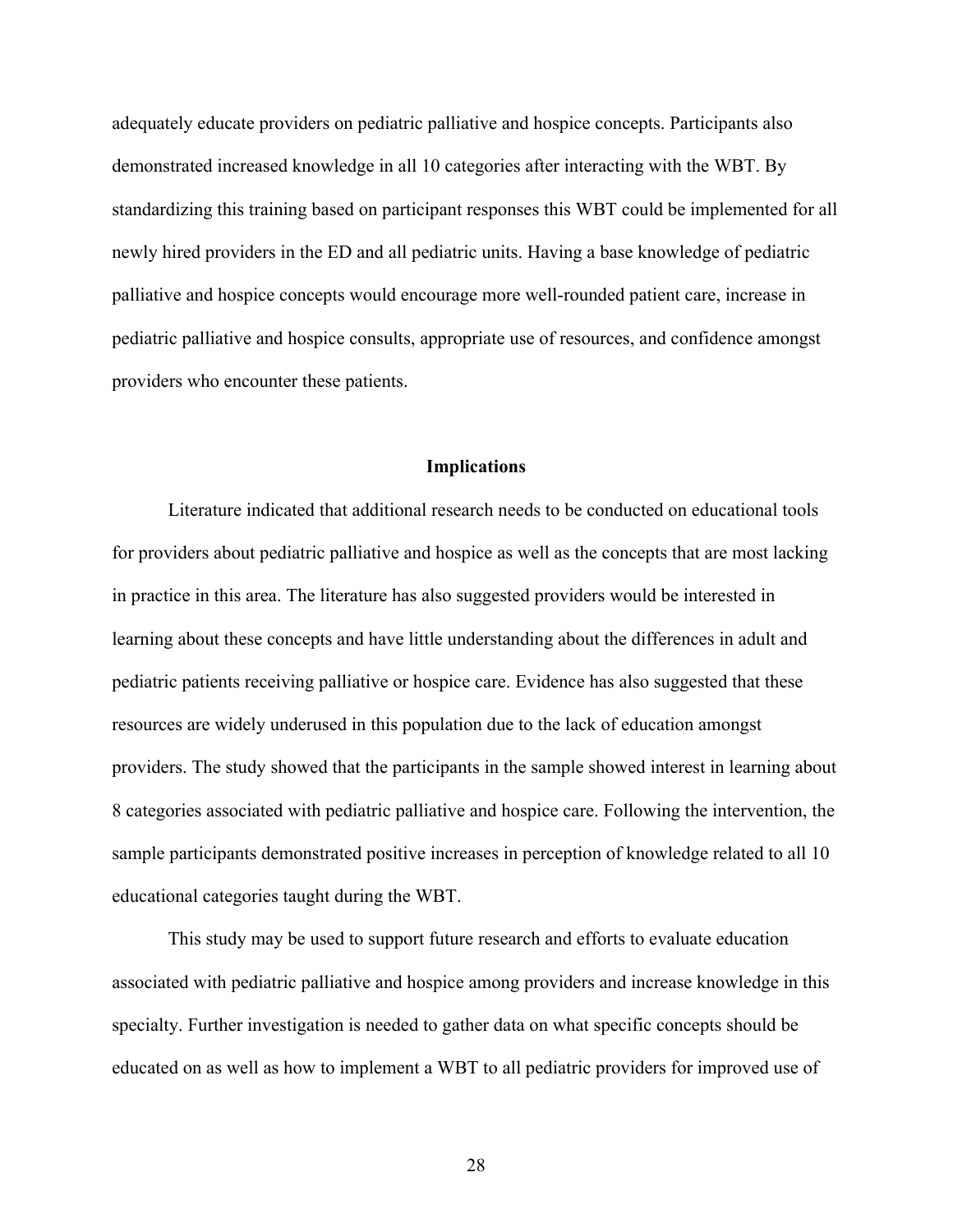this resource. Although UKHC has a specialty pediatric palliative team, they are often not consulted, not used appropriately, or do not practice to their full scope; this is based on statements from providers on the PACT team during clinical experiences. While no data could be obtained about missed consults in the ED or from other teams, several members of the team verbalized concern that children who could benefit from the PACT team are often missed. Children who may already be established with the PACT team are often not seen until several days into their admission because the ED does not always appropriately place consults for PACT or use them as a resource during their treatment per one of the providers. It was also verbalized by several team members that the use of the pain team and specialty oncology resources has prevented PACT from being consulted on children who could benefit from their resources when they enter the ED. These negative factors have a direct impact on patient care, and many of these concerns could be addressed with provider education.

A more thorough investigation into gaps in provider knowledge about this subject could identify opportunities to develop a successful WBT and create consistent use among all pediatric hospital providers. A comprehensive evaluation of the efficacy of the WBT would support the need for system-wide education related to this topic. Specific provider populations, system needs, resource use, and patient care criteria must be assessed to address the gaps in this area to improve the knowledge of providers and patient care.

Developing process improvements can be amended through collaborative efforts with other hospital systems or educational resources that have spent time and energy to train providers in this area. The few medically based resources such as the Center to Advance Palliative Care (CAPC) could provide additional toolkits to improve provider knowledge across multiple units and facilities (Center to Advance Palliative Care, 2022). Websites such as this provide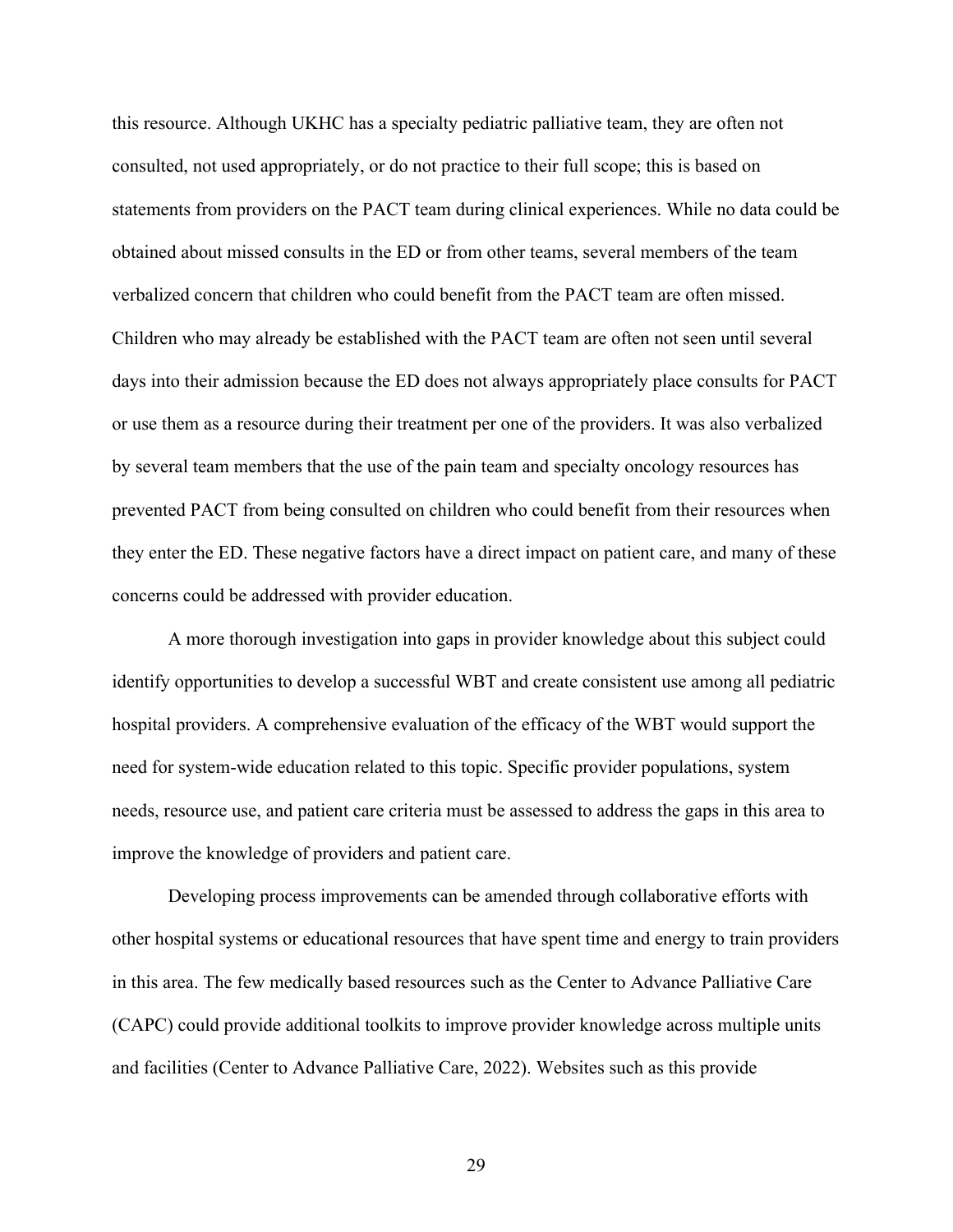interactive modules about certain concepts associated with palliative care for providers, however, most are limited to adult populations or are specific to symptom management.

The CAPC provided a report card by state in 2019 to evaluate palliative care usage, however, this did not include pediatric specific reports (Center to Advance Palliative Care, 2020). According to this report 66.7% of urban hospitals (n=40) in Kentucky had a palliative program and 61.9% of suburban Kentucky hospitals have a palliative program (Center to Advance Palliative Care, 2020). Unfortunately, only 25.9% of rural hospitals had a palliative program. It is important to consider that this only accounts for adult palliative programs and is not inclusive of pediatric patient programs. These figures demonstrated the low usage of palliative care as a resource in the state for adults, and the literature has shown that pediatric programs are drastically lower (Marcus et al., 2020). Amidst other factors such as perceived cost effectiveness, home hospice and palliative care, and insurance, provider education is at the forefront of the lack of use of this resource in pediatric patients.

#### **Limitations**

Several limitations can be identified in this study. First, the study was limited by a small sample size. There were 77 providers who were invited limited evaluation of this study. Another limitation to this project was the decreased ability to meet for in-services, interactive teaching, and to discuss the project with the participants. These barriers occurred because of several factors, which included, COVID-19 restrictions and differing provider schedules. Virtual technology was available for use; however, either no response was received by department chairs or there was no demonstrated interest in coordinating meetings. Unfortunately, this was likely due to varied schedules and other priorities related to patient care during the COVID-19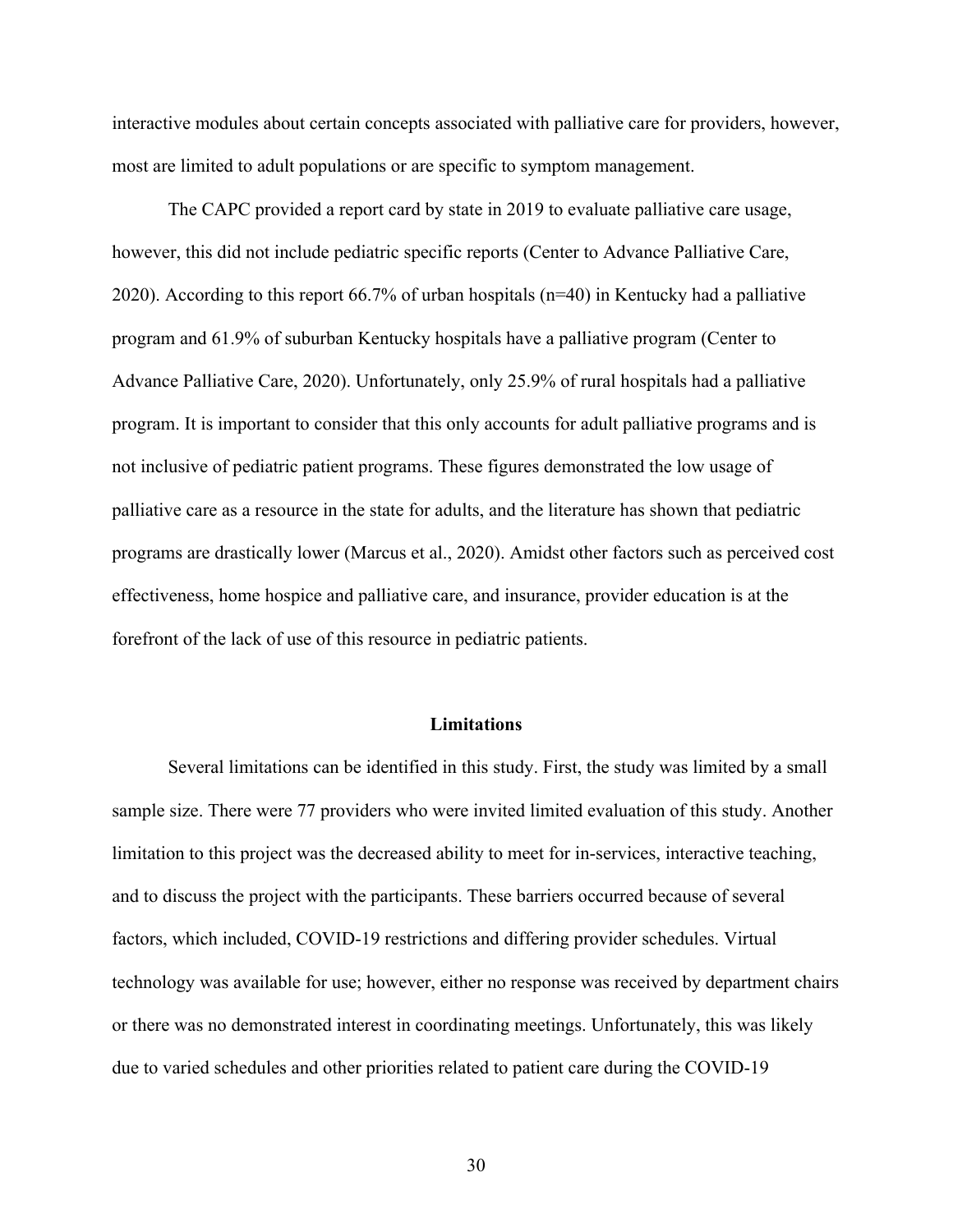pandemic. Being able to meet with stakeholders in person at the start of the project would have likely encouraged more participation and more personal connection to the project. Conducting live in-services and interactive teaching would have created a more personal experience and buyin for participants.

Another limitation was the selection of a singular unit to implement the study. At the beginning of the study, using one patient care area was encouraged to keep the project manageable. The ED was selected because of their relatively limited exposure to pediatric patients and the concern pediatric specific units were familiar with the palliative team. The ED was also selected because it is often the first contact a patient has when they are acutely ill, and if they are an established palliative or hospice patient, those concepts should be implemented during their time in the ED. Had this project been piloted in the ED and a secondary pediatric specific unit there may have been increased buy in and participation. Increased participation might have been garnered with a larger overall sample size and from increased interest in pediatric providers.

A third barrier to this study was the length of the WBT. Unfortunately, because there is so little education on pediatric palliative and hospice the WBT needed to be long enough to contain all pertinent topics. Had the WBT only covered the top 3 categories that were perceived as lacking, the training would have been shorter. A shorter WBT would have been more inviting and less time consuming for busy providers to engage with. Another way that the WBT could have been modified would have been to not do a voice-over on the PowerPoint. Provider schedules are often chaotic and do not permit extra activities during the shift for more than a few minutes at a time. Having providers complete the WBT at home would also create a barrier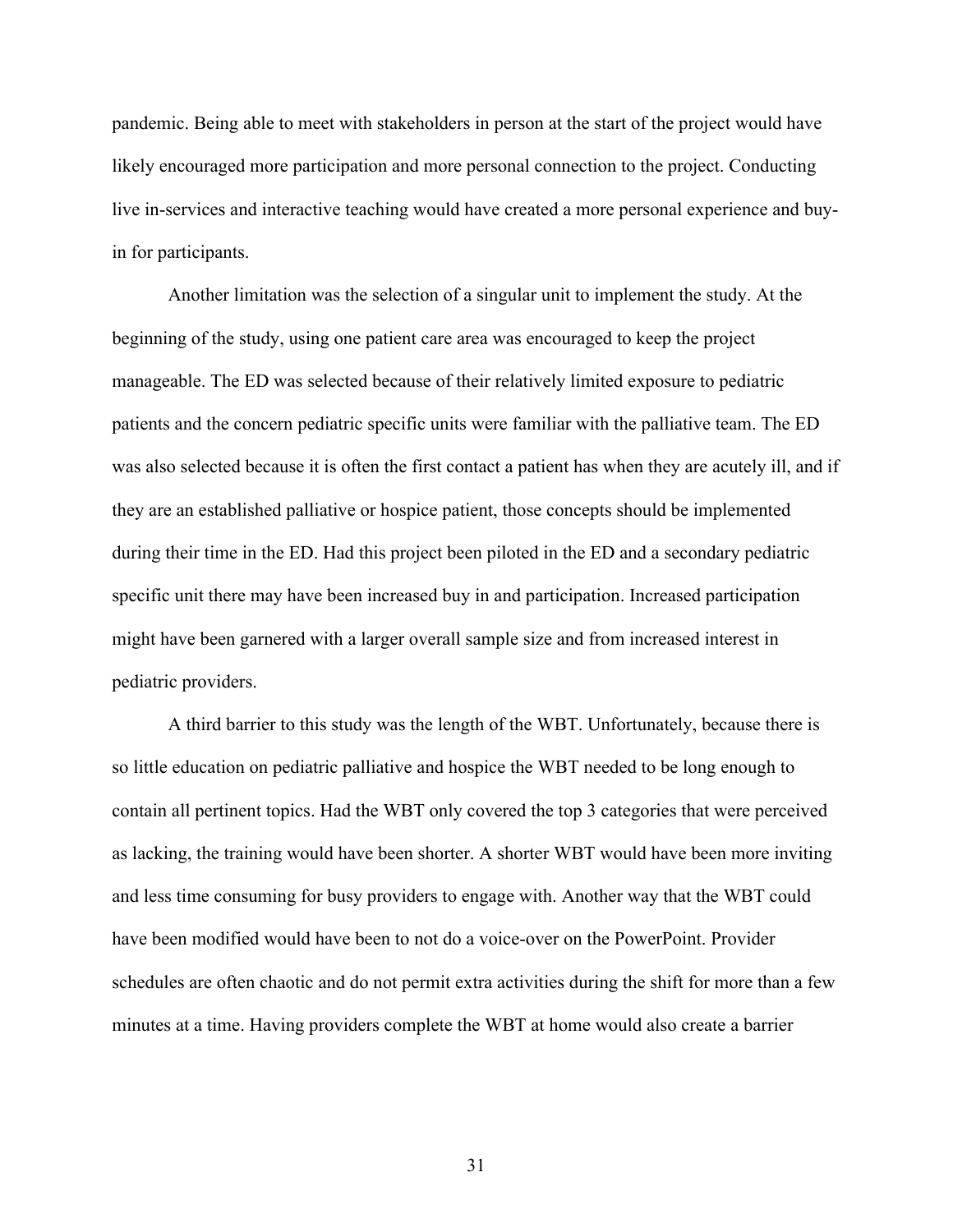because that is extra work while not on shift. Giving the participants the freedom to interact with the PowerPoint at their pace would likely have encouraged more participation.

Finally, the last limitation in this study was the lack of incentive for fulfilling all the project requirements. Survey projects are historically difficult to conduct due to the time investment. Had an incentive been provided, participants may have been more willing to participate. Prior to IRB approval the incentive of a "badge buddy" was considered. The participants who completed the entire training would receive a badge buddy to denote their participation and education about the project subject. Those with a badge buddy could have been used as a resource for other providers by answering questions, promoting the WBT, and being designated "super-users" for the department should concerns arise. Future piloting of this study will include the badge buddy incentive and in-services to discuss the purpose of the project, interactive engagement, and a revised WBT. To minimize barriers the PI and committee members worked with the unit leaders and administrators to establish a suitable timeline for completion of the pre-test, module, and protest as well as garner support for the project.

#### **Conclusion**

Pediatric palliative and hospice care are a significantly underused resource in the community due to several factors, but one of the most significant being the lack of provider education about practice concepts in this specialty (Carroll et al., 2007 & Friedrichsdorf et al., 2019). Literature has shown that pediatric patients benefit from palliative and hospice care in the same way that adults do, but rarely receive adequate specialty care due to lack of provider education (Dingfield et al., 2017). To implement these concepts, any provider who may encounter pediatric patients should be expected to undergo a basic training session either during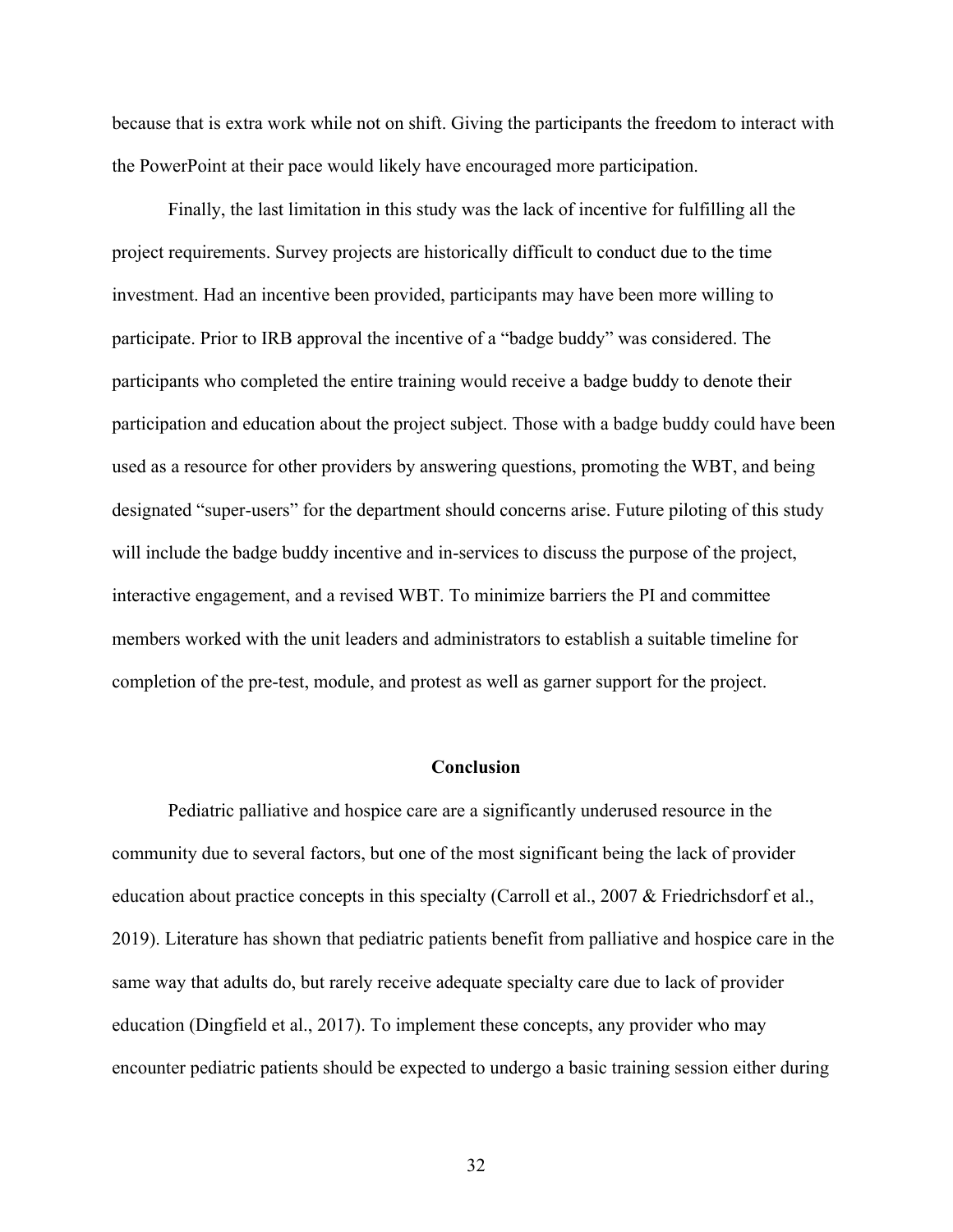school, residency, or on the job to prepare them to render holistic patient care. Evidence has shown that providers are interested in learning about these concepts and acknowledge the differing needs of the pediatric patient compared to an adult when dealing with chronic or terminal illnesses (Moody et al., 2018 & Rossfield et al., 2018).

This study identified barriers and facilitators to provider education about pediatric palliative and hospice care in general, and in a single unit. ED providers at UKHC were asked about previous knowledge and perceived need for education about pediatric palliative and hospice care. This study demonstrated the lack of education provided during academic programs or by employers. The evidence indicated a need for pediatric palliative and hospice education based on increased Likert ratings for all care categories in the WBT from pre- to post-survey. The findings from this study align with the national and local conclusions stating that palliative and hospice care are underutilized resources for pediatric patients due to educational deficit. Overall, the study evidence confirmed that education about these concepts is lacking, there is a perceived need, and that the WBT was effective. By implementing this WBT throughout the system, the provider knowledge base would grow, lending to improved practices and patient care.

The data from this study can be used to ascertain the importance of educating providers about these concepts on a system wide and national level. Despite the small sample size, the data provided concrete evidence that knowledge is lacking, and providers perceive a need for this topic. The efficacy of the WBT was evident through participant responses and shows substantial potential to be a required training module for all providers who interact with pediatric patients. Further research and implementation should be considered within the UKHC network as well as other regional centers, and eventually, with appropriate modifications nationwide. On both a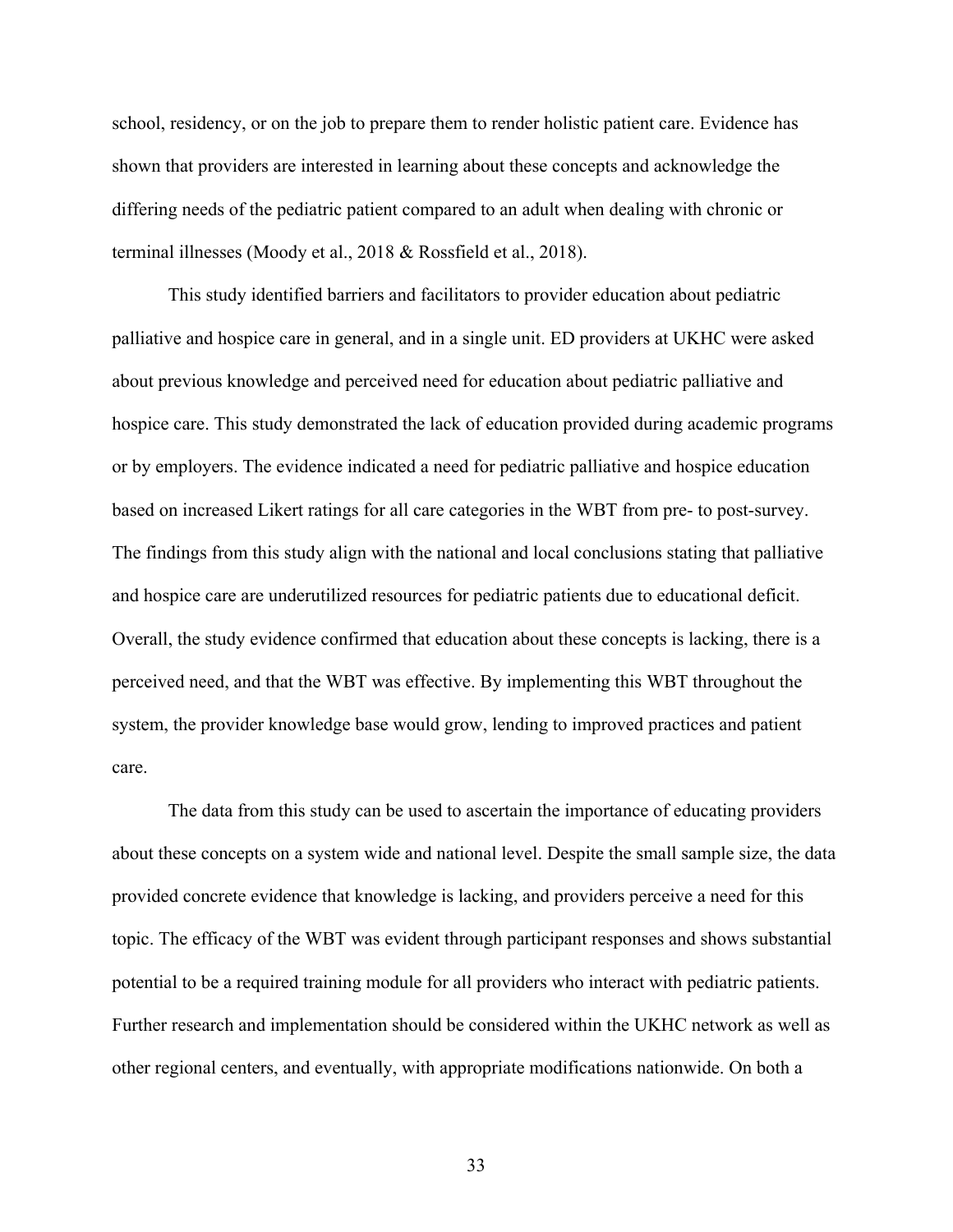regional and national level, the use of this WBT could expand the knowledge base about this specialty topic to all pediatric providers, providing confidence, improved patient care, and increased use of hospice and palliative as a resource for children.

The barriers, facilitators, sustainability characteristics, and approach to the study can be addressed in future research to reduce limitations and barriers, strengthen facilitators, and implement other strategies that are not currently in place. These modifications would help encourage and maintain sustainability of this WBT throughout the UKHC network and nationally to furnish further research, interventions, and improved outcomes regarding this specialty topic.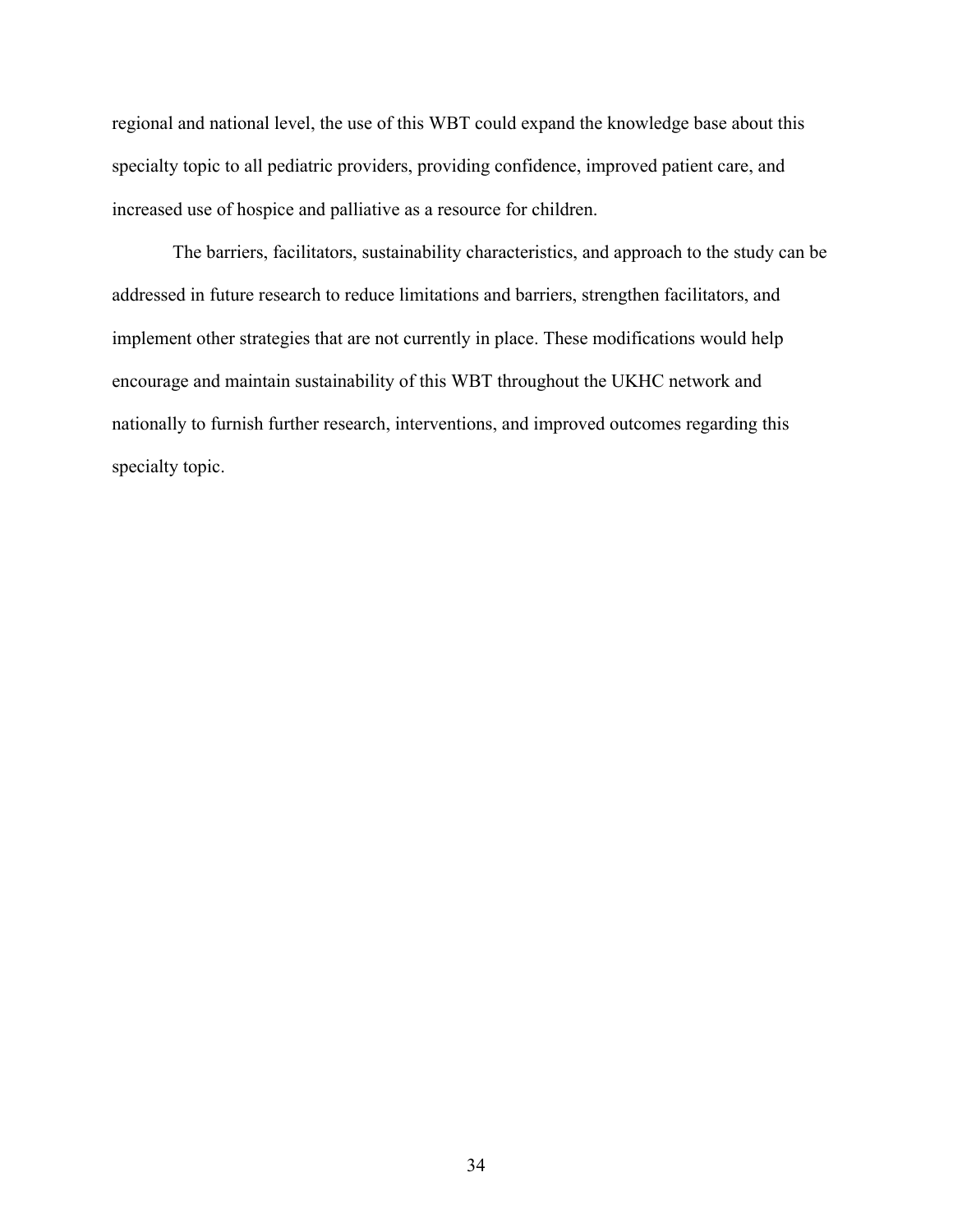#### **References**

- Barone, S., & Unrungu, Y. (2018). Ethical Issues Around Pediatric Death. *Child and Adolescent Psychiatric Clinics of North America, 27*(4), 539-550. https://doi.org/10.1016/j.chc.2018.05.009
- Carroll, J. M., Torkildson, C., & Winsness, J. S. (2007). Issues Related to Providing Quality Pediatric Palliative Care in the Community. *Pediatric Clinics of North America, 54*(5), 813-827. doi:10.1016/j.pcl.2007.06.002

https://www.sciencedirect.com/science/article/pii/S0031395507000922

- Center to Advance Palliative Care. (2020, November 24). *Kentucky: Hospital palliative care availability: State by State Report Card*. Palliative Care, Report Card. Retrieved March 10, 2022, from https://reportcard.capc.org/state/kentucky/
- Center to Advance Palliative Care (2022), *Tools and training for clinicians: Palliative Care Programs*. Tools and Training for Clinicians | Palliative Care Programs | Center to Advance Palliative Care. Retrieved March 10, 2022, from https://www.capc.org/
- Cuvellio, A., Raisanen, J., Donohue, P., Weiner, L., & Boss, R. (2019). Defining the Boundaries of Palliative Care in Pediatric Oncology. *Journal of Pain and Symptom Management, 59*(5), 1033-1042. 10.1016/j.jpainsymman.2019.11.022
- Dingfield, L., Casarett, D., Bender, L., & Feudtner, C. (2014). How are Pediatric Hospice Patients Different than Adults? Results of a Multicenter Cohort Study (S717). *Journal Pain and Symptom Management, 47*(2), 475. doi:10.1016/j.jpainsymman.2013.12.135 https://pubmed.ncbi.nlm.nih.gov/25411904/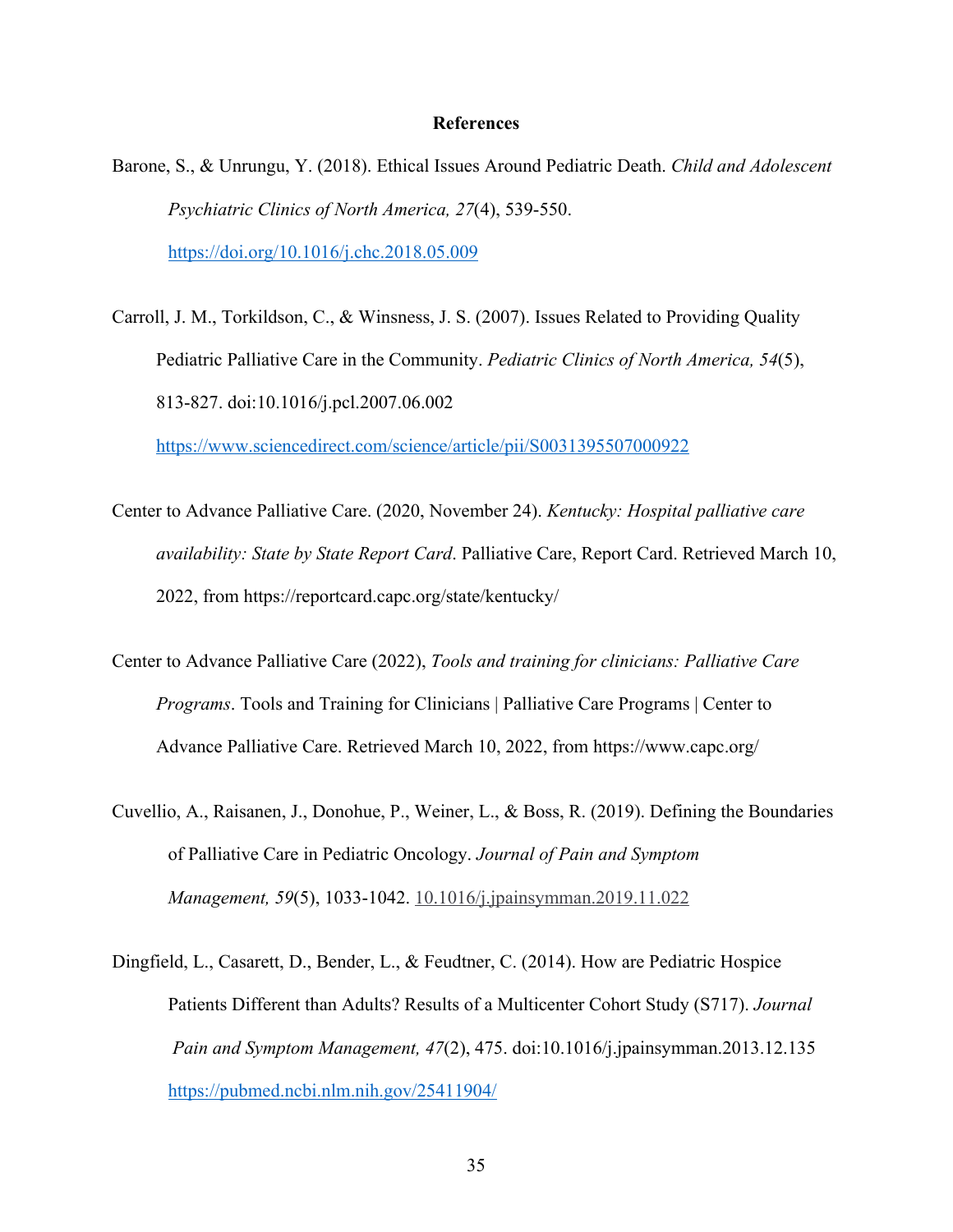Downing, K., Michelson, K., Murday, P., & Arsala, E. G. (2018). Providing Pediatric Palliative Care in Non-Urban Areas of Illinois: Challenges Identified and Recommendations for Process Improvement (TH320D). *Journal of Pain and Symptom Management, 55*(2), 571. doi:10.1016/j.jpainsymman.2017.12.026

https://pedpalascnetlibrary.omeka.net/items/show/15113

- Friedel, M., Aujoulat, I., Dubois, A. C., & Degryse, J. M. (2019). Instruments to Measure Outcomes in Pediatric Palliative Care: A Systematic Review. *Pediatrics*, *143*(1), e20182379.https://doi-org.ezproxy.uky.edu/10.1542/peds.2018-2379 https://pubmed.ncbi.nlm.nih.gov/30530504/
- Friedrichsdorf, S. J., Remke, S., Hauser, J., Foster, L., Postier, A., Kolste, A., & Wolfe, J. (2019). Development of a Pediatric Palliative Care Curriculum and Dissemination Model: Education in Palliative and End-of-Life Care (EPEC) Pediatrics. *Journal of Pain and Symptom Management, 58*(4). doi:10.1016/j.jpainsymman.2019.06.008 https://pubmed.ncbi.nlm.nih.gov/31220594/

Ghirotto, L., Busani, E., Salvati, M., Di Marco, V., Caldarelli, V., & Artioli, G. (2019).

Researching children's perspectives in pediatric palliative care: A systematic review and meta-summary of qualitative research. *Palliative & supportive care*, *17*(1), 107–118. https://doiorg.ezproxy.uky.edu/10.1017/S1478951518000172 https://www.scopus.com/record/display.uri?eid=2-s2.0-

85047849902&origin=inward&txGid=be310514e60a383af141a7c11dd4e9d1

https://journals.sagepub.com/doi/10.1177/0825859718796791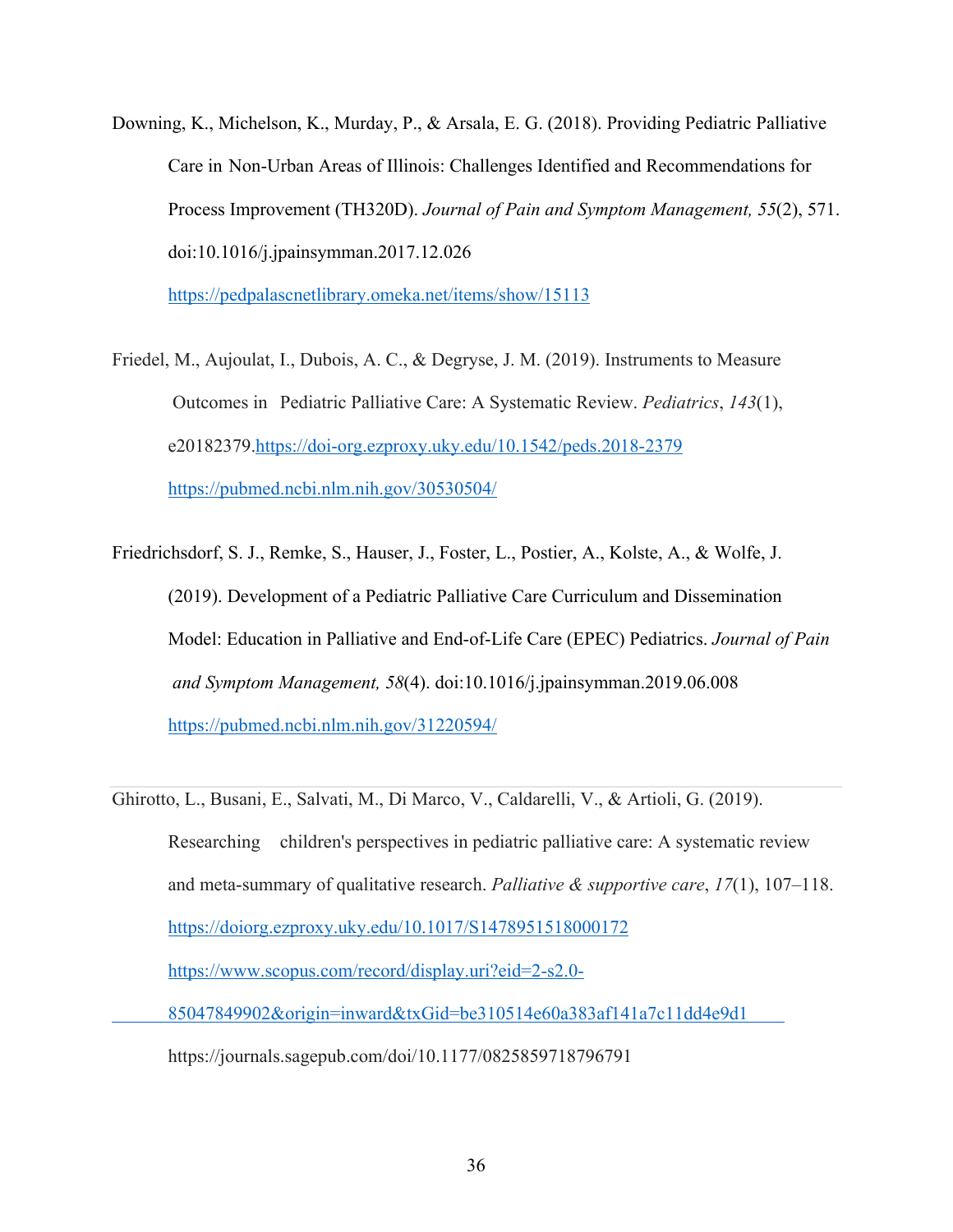- Joyce travelbee Interpersonal theory of nursing. (2020, February 09). Retrieved February 15, 2022, from https://pmhealthnp.com/joyce-travelbee-interpersonal-theory-of-nursing/
- Kaye, E. C., Abramson, Z. R., Snaman, J. M., Friebert, S. E., & Baker, J. (2017). Productivity in Pediatric Palliative Care: Measuring and Monitoring an Elusive Metric. *Journal of Pain and Symptom Management, 53*(5), 952-961. doi:10.1016/j.jpainsymman.2016.12.326 https://www.jpsmjournal.com/article/S0885-3924(16)31225-8/fulltext

Liben, S., Papadatou, D., & Wolfe, J. (2008). Paediatric palliative care: Challenges and emerging ideas. *The Lancet,371*(9615), 852-864. doi:10.1016/s0140-6736(07)61203-3 DOI:https://doi.org/10.1016/S0140-6736(07)61203-3

- Lord, B. (2019). Parent Perspective and Response to Challenges and Priorities for Pediatric Palliative Care Research. *Journal of Pain and Symptom Management, 58*(5). doi:10.1016/j.jpainsymman.2019.08.007 DOI: 10.1016/j.jpainsymman.2019.08.011
- Marcus, K., Santos, G., Ciapponi, A., Comande, D., Bilodeau, M., Wolfe, J., & Dussel, V. (2020). Impact of Specialized Pediatric Palliative Care: A Systematic Review. *Journal of Pain and Symptom Management, 59*(2), 339-364. https://pubmed.ncbi.nlm.nih.gov/28932908/
- Mellor, C., Heckford, E., & Frost, J. (2012). Developments in paediatric palliative care. *Paediatrics and Child Health,22*(3), 115-120. doi:10.1016/j.paed.2011.11.012 https://doi.org/10.12968/hmed.2010.71.1.45971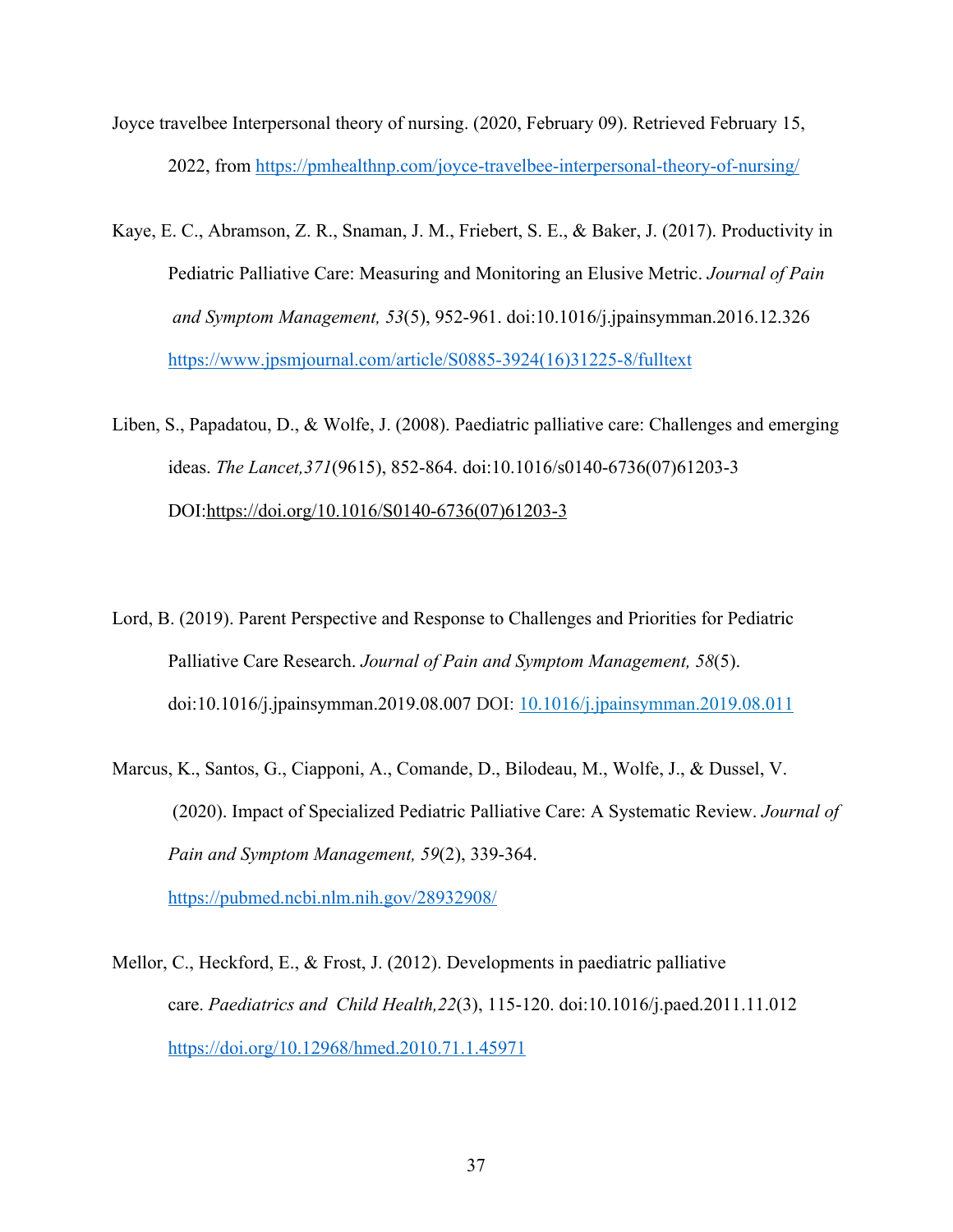Moody, K., McHugh, M., Baker, R., Cohen, H., Pinto, P., Deutsch, S., Santizo, R. O., Schechter, M., Fausto, J., & Joo, P. (2018). Providing Pediatric Palliative Care Education Using Problem-Based Learning. *Journal of Palliative Medicine*, *21*(1), 22–27. https://doiorg.ezproxy.uky.edu/10.1089/jpm.2017.0154 https://pubmed.ncbi.nlm.nih.gov/28768111/

Nursing theories. (n.d.). Retrieved February 15, 2021, from

https://www.currentnursing.com/nursing\_theory/Joyce\_Travelbee.html

- Rossfeld, Z. M., Tumin, D., & Humphrey, L. M. (2018). Self-Assessment of skills and Competencies among residents participating in a Pediatric hospice and Palliative Medicine Elective rotation. *Journal of Palliative Medicine, 21*(2), 229-235. doi:10.1089/jpm.2017.0201
- Sera, L., Morgan, J., & Mcpherson, M. L. (2019). Are Pediatric Patients Just Short Adults? Most Commonly Prescribed Drugs for Pediatric Hospice Patients (S868). *Journal of Pain and Symptom Management, 57*(2), 517-518. doi:10.1016/j.jpainsymman.2018.12.318 https://pedpalascnetlibrary.omeka.net/items/show/15625
- The National Institutes of Health. (2015). *Palliative Care: Conversations Matter* [Brochure]. Bathesda, MD: NIH.
- Vesel, T., & Beveridge, C. (2018). From fear to confidence: Changing providers' attitudes about pediatric palliative and hospice care. *Journal of Pain and Symptom Management, 56*(2). doi:10.1016/j.jpainsymman.2018.03.019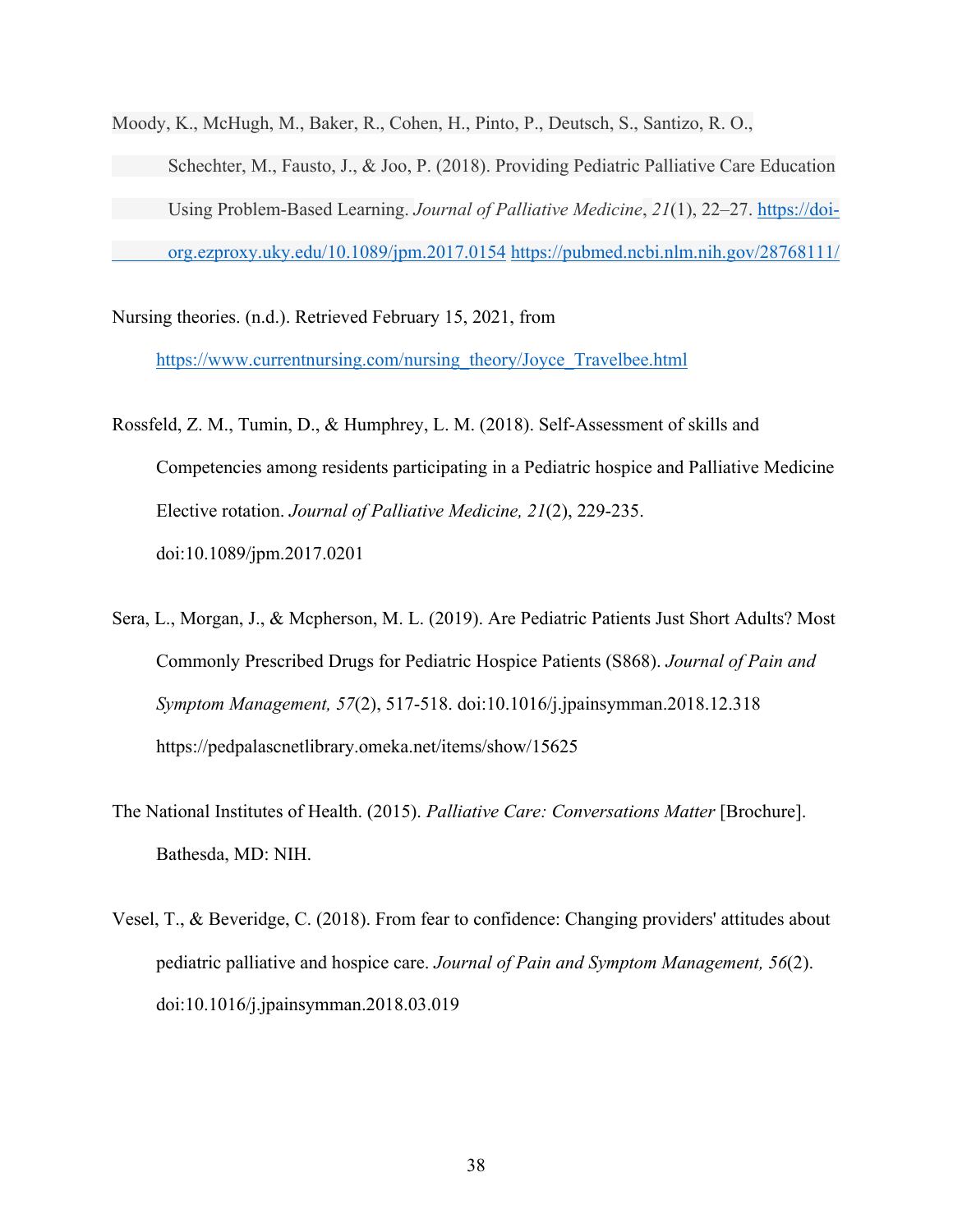- Ward-Smith, P., Lynn, J., Korphage, R., Christenson, K., Hutto, C., & Hubble, C. (2007). Development of a Pediatric Palliative Care Team. *Journal of Pediatric Health Care, 21*(4), 245-249. (DOI): 10.1097/01.nmc.0000287997.97931.5f
- Weaver, M. S., Heinze, K. E., Kelly, K. P., Wiener, L., Casey, R. L., Bell, C. J., Wolfe, J., Garee, A. M., Watson, A., & Hinds, P. S. (2015). Palliative Care as a Standard of Care in Pediatric Oncology. *Pediatric blood & cancer*, *62 Suppl 5*(Suppl 5), S829–S833. https://doi-org.ezproxy.uky.edu/10.1002/pbc.25695
- Wolfe, J., Hinds, P. S., & Sourkes, B. M. (2011). *Textbook of interdisciplinary pediatric palliative care*. Philadelphia: Elsevier/Saunders.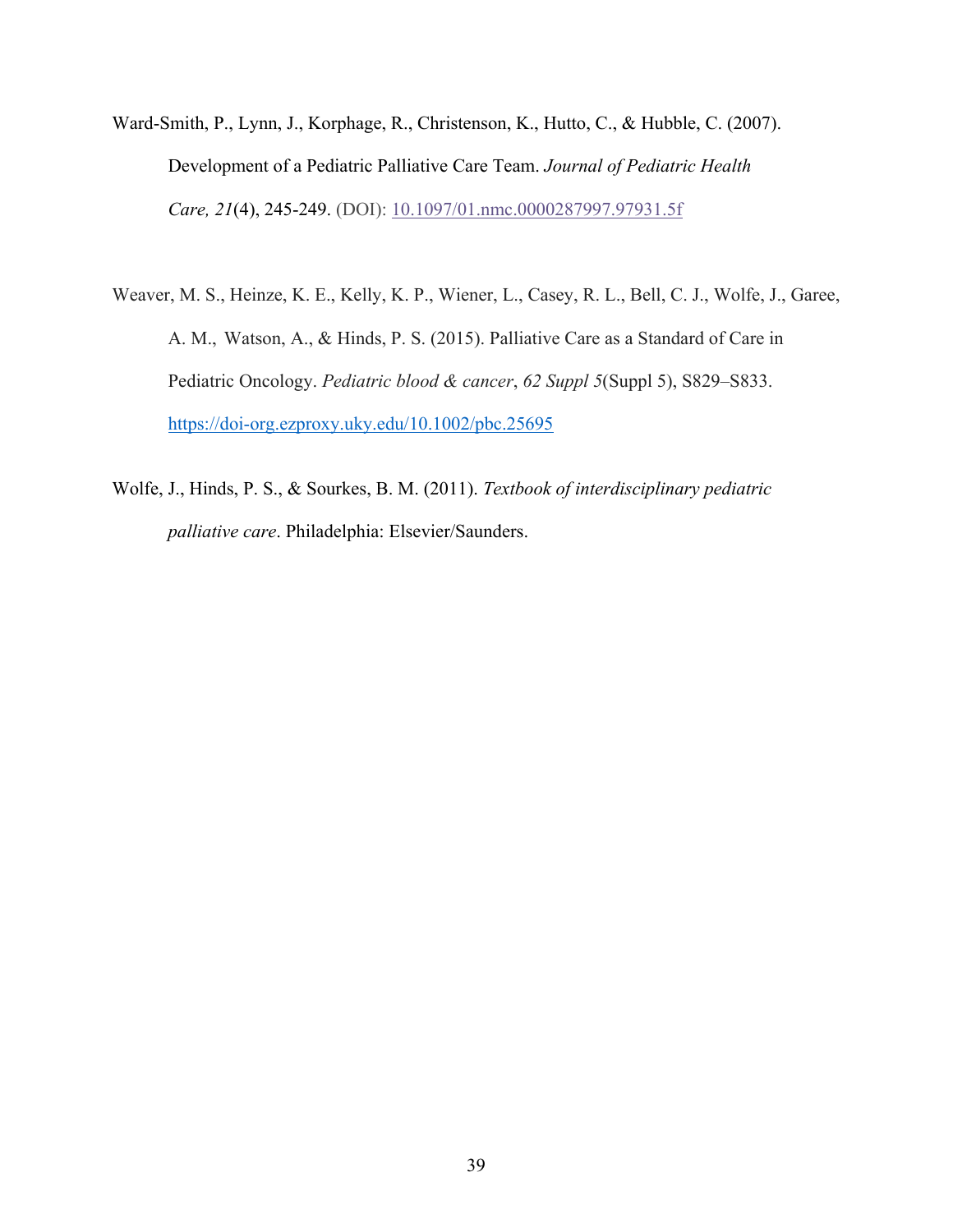# **Table 1. Evidence Table**

| <b>Study Author</b>                                                                                                         | Year | Number of<br>Participants                                                  | <b>Sample</b><br>Characteristic<br><b>That Is pertinent</b> | <b>Study Design</b>  | <b>Intervention</b>                                                                                                        | <b>Major Finding That Addresses</b><br><b>Your Question</b>                                                                                                                                                                                                     |
|-----------------------------------------------------------------------------------------------------------------------------|------|----------------------------------------------------------------------------|-------------------------------------------------------------|----------------------|----------------------------------------------------------------------------------------------------------------------------|-----------------------------------------------------------------------------------------------------------------------------------------------------------------------------------------------------------------------------------------------------------------|
|                                                                                                                             |      |                                                                            | to Study                                                    |                      |                                                                                                                            |                                                                                                                                                                                                                                                                 |
| Carroll, J. M.,<br>Torkildson, C., &<br>Winsness, J. S.                                                                     | 2007 | N/A                                                                        | Lack of education<br>in PPC/barriers                        | Expert<br>opinion    | Integration of PC<br>into the course or tx<br>for terminal children                                                        | Ed. and support are low<br>Need for better Ed/Supp<br>important                                                                                                                                                                                                 |
| Dingfield, L.,<br>Casarett, D.,<br>Bender, L., &<br>Feudtner, C.                                                            | 2014 | 986 children 0-<br>18                                                      | Peds specific<br>PC/barriers                                | Randomized<br>Cohort | Different usage of<br>PC services and<br>need for specialized<br>integrative care                                          | Peds pts likely to use inpatient<br>hospice care r/t resources and<br>diagnoses                                                                                                                                                                                 |
| Downing, K.,<br>Michelson, K.,<br>Murday, P., &<br>Arsala, E. G                                                             | 2018 | 12 groups<br>8 bereaved<br>parents<br>4 non-bereaved<br>parents<br>18 HCWs | Challenges in<br>PPC/barriers                               | <b>RCT</b>           | Identifying and<br>implementing PPC<br>specific support and<br>resources in non-<br>urban areas                            | Limited resources for PPC pts and<br>providers<br>Inadequate information about<br>current education and support<br>decreased<br>Need for enhancing existing<br>resources through better access,<br>utilization, and quality, and<br>improving care coordination |
| Friedel, M.,<br>Aujoulat, I., Dubois,<br>A. C., & Degryse, J.<br>M.                                                         | 2019 | 19 articles<br>selected that<br>met inclusion<br>criteria                  | Peds specific<br>PC/barriers                                | <b>SR</b>            | Identifying barriers<br>to evaluating<br>outcomes from<br>family and<br>children's<br>perspectives after<br>receiving care | Outcomes from children's<br>perspectives<br>Multidimensional outcomes from<br>families<br>Need for better measurements of<br>spiritual, physical, and<br>psychosocial more readily<br>available                                                                 |
| Friedrichsdorf, S. J.,<br>Remke, S., Hauser,<br>J., Foster, L.,<br>Postier, A., Kolste,<br>A., & Wolfe, J.                  | 2019 | 867 trainers<br>75 masters<br>58 countries                                 | Education in<br>PPC/barriers                                | <b>SR</b>            | Creation of module<br>system to identify<br>and eliminate<br>educational barriers<br>to PPC                                | Current available PPC education<br>Use of newly developed PPC<br>specific education module patient<br>satisfaction and provider comfort.                                                                                                                        |
| Ghirotto, L., Busani,<br>E., Salvati, M., Di<br>Marco, V.,<br>Caldarelli, V., &<br>Artioli, G.                              | 2019 | 16 qualitative<br>studies                                                  | Education in<br>PPC/barriers                                | SR/MA                | SR of peds pts<br>insights on<br>treatment and<br>services                                                                 | Qualitative data available about<br>this is                                                                                                                                                                                                                     |
| Goymour, K.-L.,<br>Heaton, M.,<br>Coombs, S., Kelk,<br>N., Estreich, K.,<br>Sarraf, S.,<br>Trethewie, S., &<br>Jaaniste, T. | 2019 | N/A                                                                        | Education in<br>PPC/barriers                                | Case Study           | Development of a<br>CC cart with<br>resources for pts<br>and families to<br>support them in<br><b>PPC</b>                  | CC items and resources available<br>which causes barrier<br>currently<br>to PPC support<br>Use of the cart<br>feelings of<br>support, education and resources<br>by pts and families.                                                                           |
| Kaye, E.C.,<br>Abramson, Z. R.,<br>Snaman, J. M.,<br>Friebert, S. E., &<br>Baker, J. N.                                     | 2017 | 7 organizations                                                            | Peds specific<br>PC/barriers                                | ${\sf SR}$           | SR of barriers to<br>quantifying or<br>qualifying outcomes<br>for PPC pts                                                  | Research currently about the<br>barriers to investigating outcomes<br>and needs of PPC pts<br>Increase the amount of research<br>going into PPC barriers and the<br>quality and quantity of outcomes<br>will                                                    |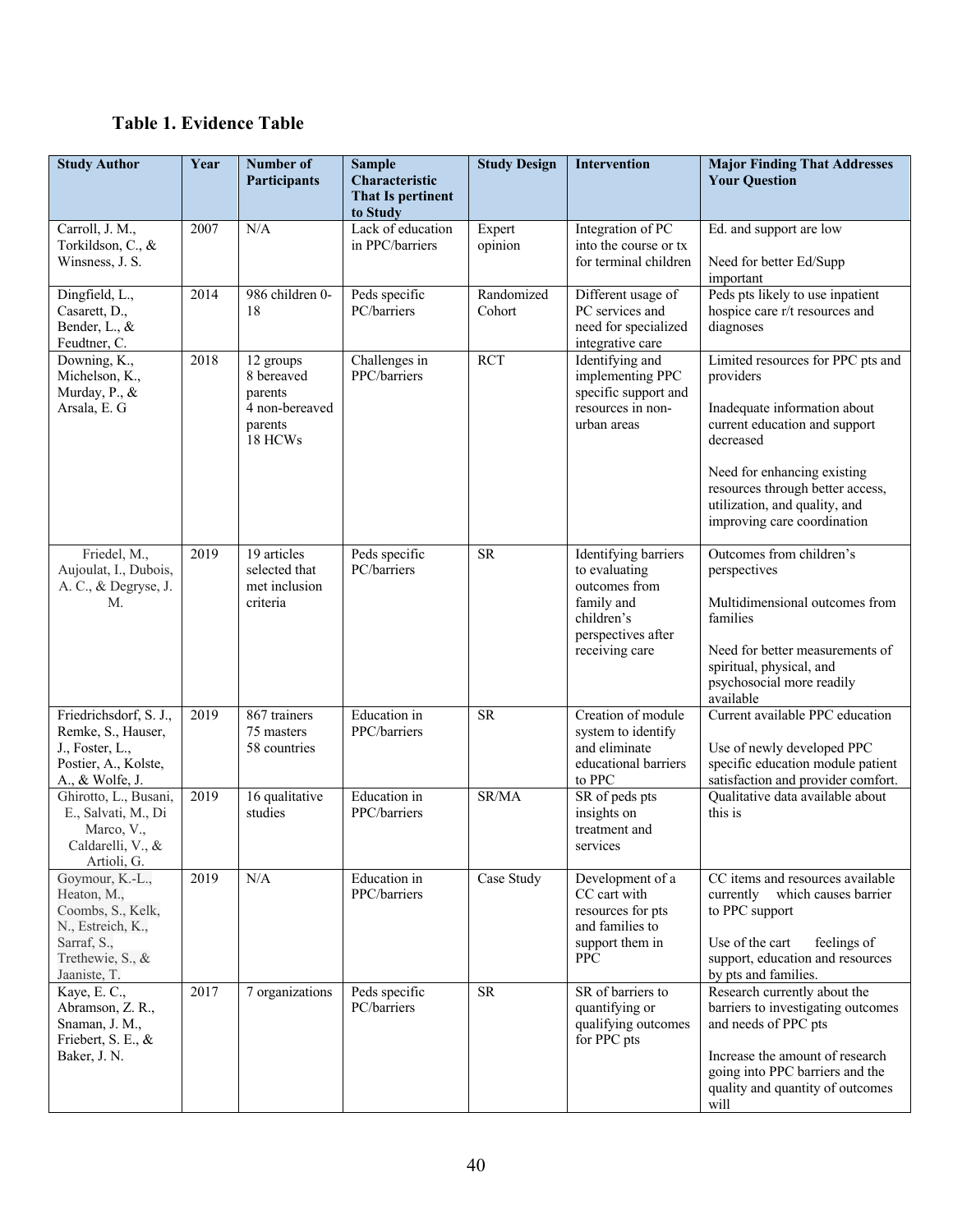| Marcus, K., Santos,<br>G., Ciapponi, A.,<br>Comande, D.,<br>Bilodeau, M.,<br>Wolfe, J., & Dussel,<br>V.                                           | 2020 | 11 studies<br>comprised of<br>2939 cancer<br>patients | Peds specific PC<br>/barriers | SR/MA     | SR of research<br>about PPC<br>interventions and<br>impact on QOL                                                                                                                | Increased research and education<br>about interventions related to PPC<br>that revolve around OOL needs<br>to better measure the outcomes of<br>the patients and families.                                                                      |
|---------------------------------------------------------------------------------------------------------------------------------------------------|------|-------------------------------------------------------|-------------------------------|-----------|----------------------------------------------------------------------------------------------------------------------------------------------------------------------------------|-------------------------------------------------------------------------------------------------------------------------------------------------------------------------------------------------------------------------------------------------|
| Moody, K.,<br>McHugh, M.,<br>Baker, R., Cohen,<br>H., Pinto, P.,<br>Deutsch, S.,<br>Santizo, R. O.,<br>Schechter,<br>M.,<br>Fausto, J., & Joo, P. | 2018 | Class of M3s,<br>unspecified<br>number                | Education in<br>PPC/barriers  | MA        | Adding a module<br>about PPC specific<br>tactics for M3<br>students to increase<br>confidence and<br>provision of care to<br>peds pts at an<br>appropriate level of<br>education | The use of the module during<br>medical school<br>provider<br>confidence and readiness to<br>adequately care for the PPC pt in<br>an inpatient setting, which leads<br>to better pt outcomes and positive<br>feelings of support and education. |
| Sera, L., Morgan, J.,<br>& Mcpherson, M. L.                                                                                                       | 2019 | 116 patients                                          | Peds specific<br>PC/barriers  | <b>SR</b> | Implementation of<br>PPC specific<br>medication<br>resources instead of<br>the adult regimen                                                                                     | The use of adult regimens pt<br>comfort and stability<br>The use of a PPC specific<br>medication regimen greatly<br>comfort and feelings of support.                                                                                            |

Legend to describe Abbreviations

PPC- pediatric palliative care PC- palliative care RCT- randomized control trial SR- systematic review MA- meta-analysis CC- comfort care QOL- quality of life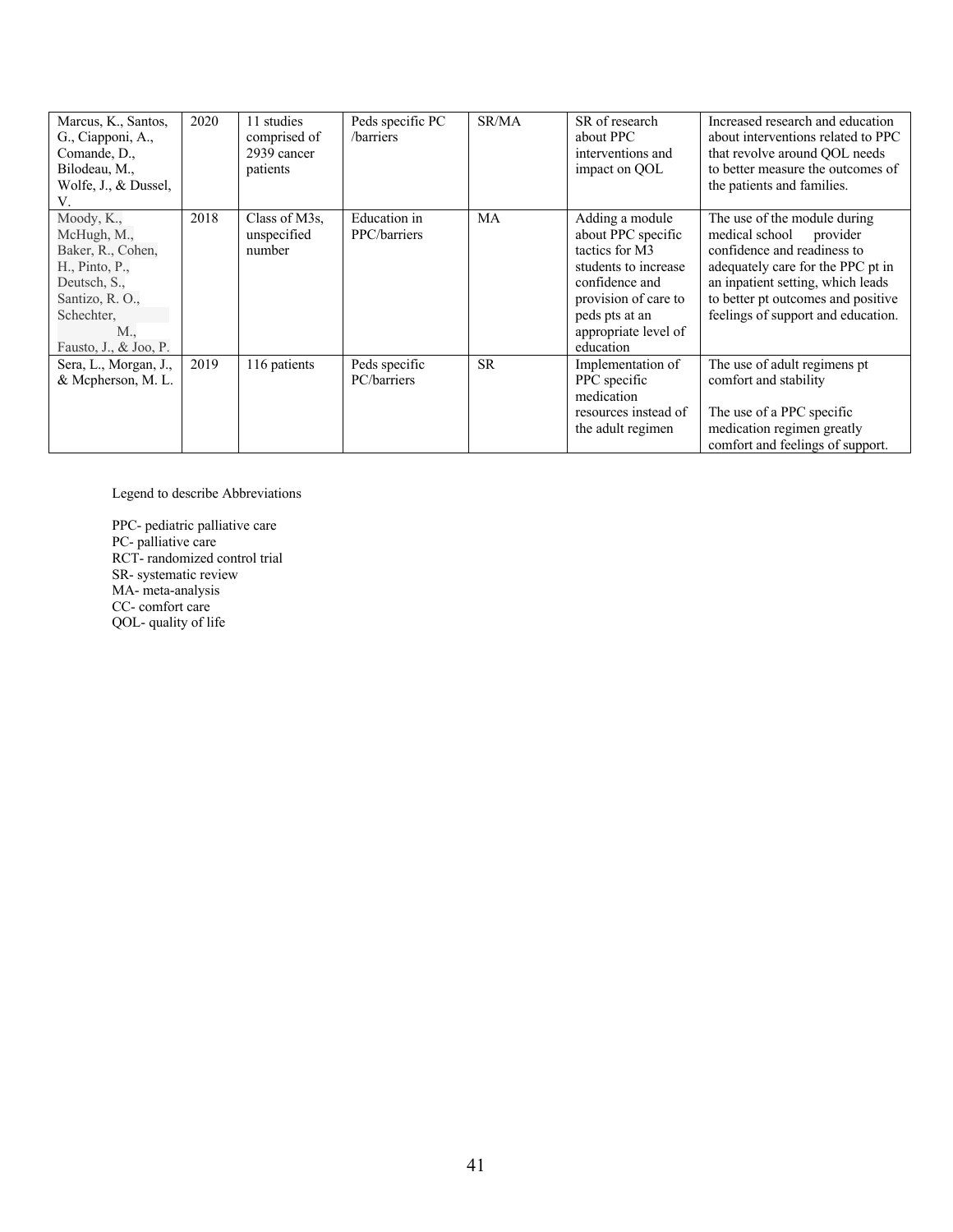# **Table 2. Characteristics of participants (***N* **=6)**

| <b>Characteristics</b>           | n(%)        |
|----------------------------------|-------------|
| <b>Practice License</b>          |             |
| Attending MD/MO                  | $3(50.0\%)$ |
| <b>Nurse Practitioner</b>        | $2(33.3\%)$ |
| Resident                         | $1(16.7\%)$ |
|                                  |             |
| <b>Years of Practice in ER</b>   |             |
| $0-5$ years                      | $1(16.7\%)$ |
| 6-10 years                       | $3(50.0\%)$ |
| $>16$ years                      | $2(33.3\%)$ |
|                                  |             |
| <b>Receipt of Prior Training</b> |             |
| Yes                              | $2(33.3\%)$ |
| N <sub>o</sub>                   | 4(66.7%)    |
|                                  |             |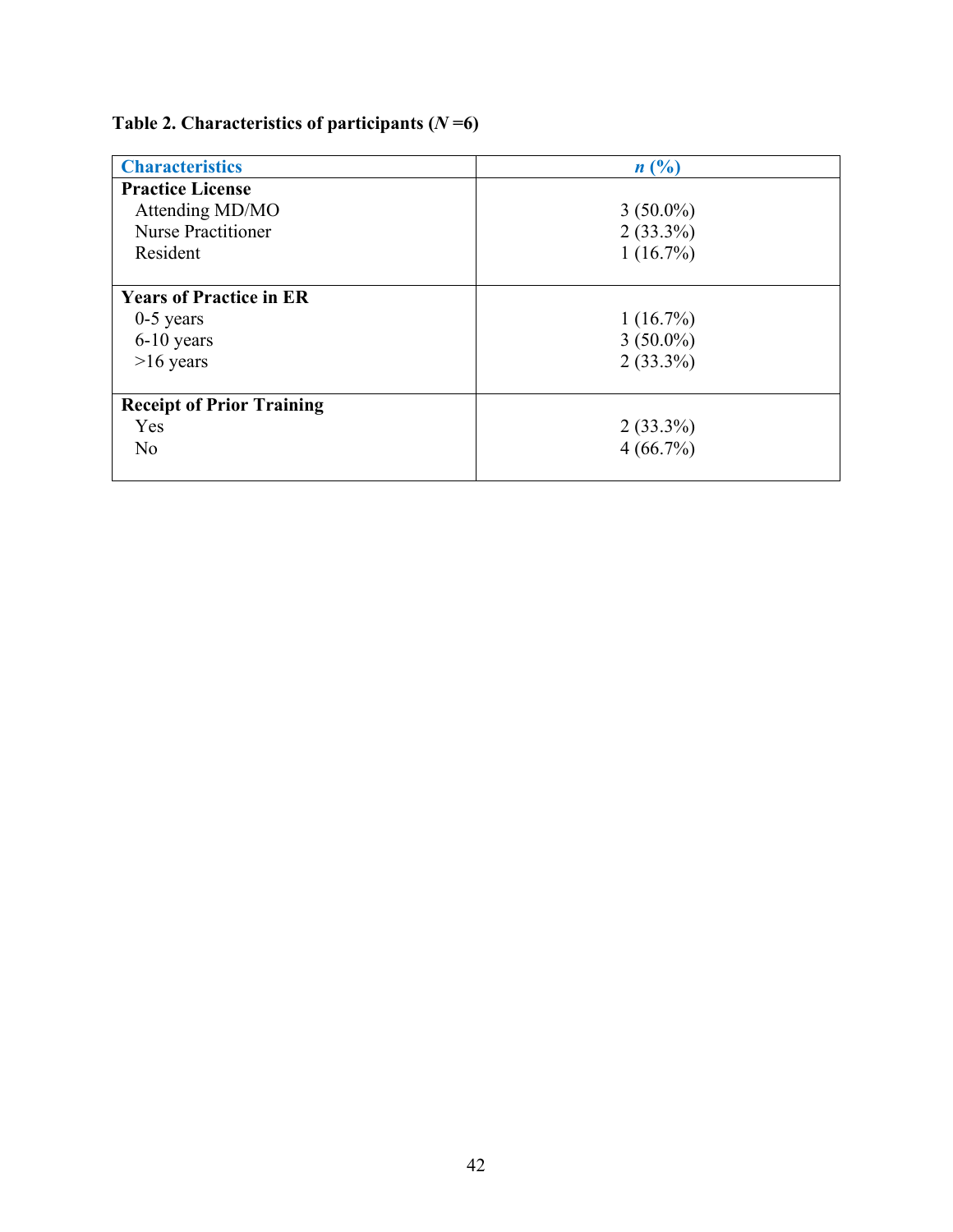| <b>Topics Needed for Web Based Training</b> | <b>Pre-education</b><br>$n(^{0}_{0})$ | <b>Post-education</b><br>$n(^{0}_{0})$ |
|---------------------------------------------|---------------------------------------|----------------------------------------|
| <b>Difficult conversations</b>              | $5(83.3\%)$                           | $6(100\%)$                             |
| <b>Using resources</b>                      | $4(66.7\%)$                           | $3(50.0\%)$                            |
| <b>Ethical decision making</b>              | $3(50.0\%)$                           | $6(100\%)$                             |
| Developmentally appropriate conversations   | $3(50.0\%)$                           | $6(100\%)$                             |
| Communication                               | $3(50.0\%)$                           | $3(50.0\%)$                            |
| <b>Grief for family and siblings</b>        | $2(33.3\%)$                           | $3(50.0\%)$                            |
| <b>Care planning</b>                        | $2(33.3\%)$                           | $2(33.3\%)$                            |
| <b>Symptom management</b>                   | $1(16.7\%)$                           | $6(100\%)$                             |

|  | Table 3. Categories Perceived as Needed for a Web Based Training (n=6) |  |
|--|------------------------------------------------------------------------|--|
|  |                                                                        |  |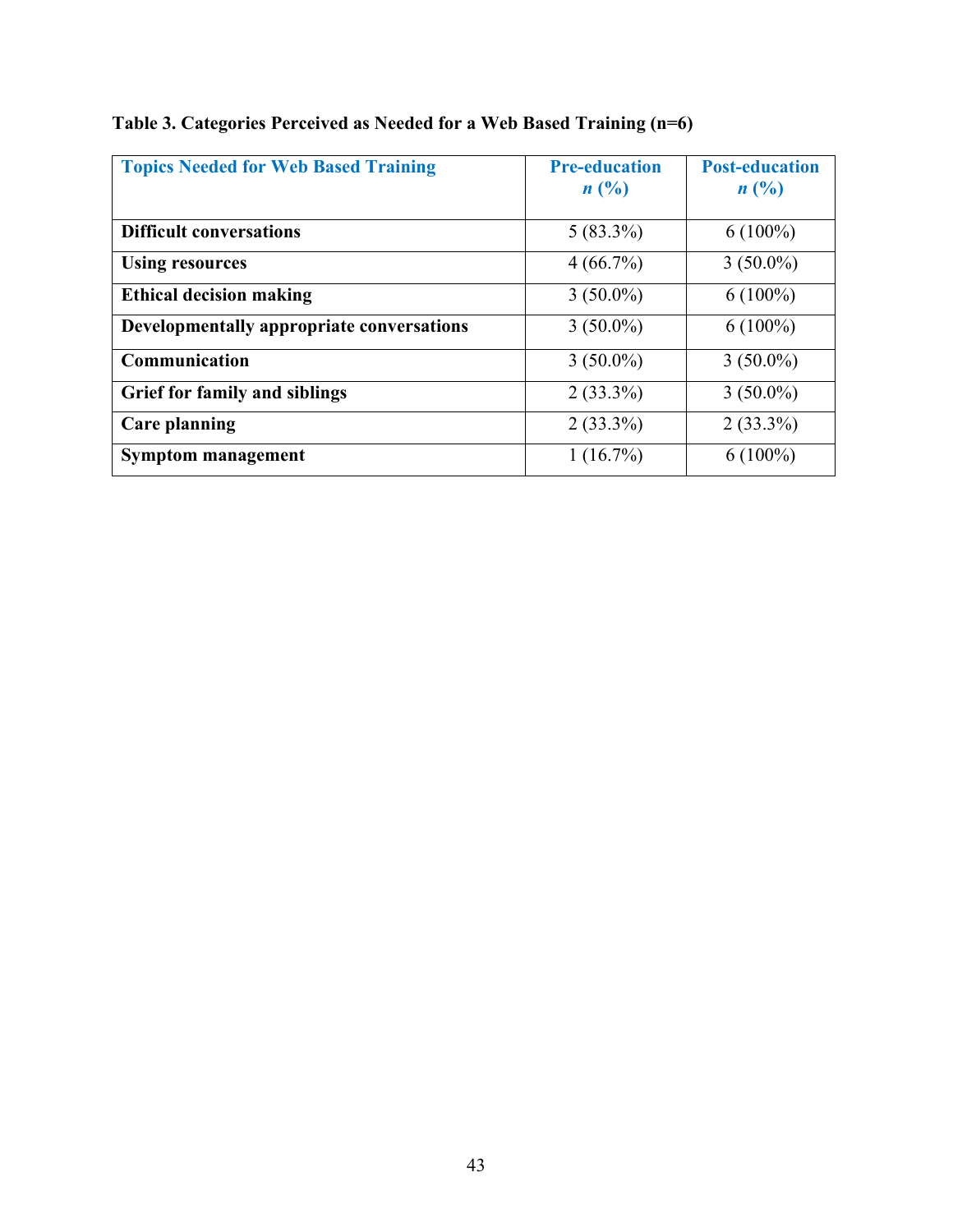# **Table 4. Current Perception of Knowledge and Practices (n=6)**

| <b>Comfort in addressing category topics</b>                                                                                               | <b>Pre-education</b><br><b>Mean (SD)</b> | <b>Post-education</b><br><b>Mean (SD)</b> | $\boldsymbol{p}$ |
|--------------------------------------------------------------------------------------------------------------------------------------------|------------------------------------------|-------------------------------------------|------------------|
| Understanding the difference in palliative and hospice care<br>as it pertains to a child                                                   | 4.8(3.5)                                 | 8.5(2.3)                                  | .063             |
| Medication management for children on palliative or<br>hospice care                                                                        | 4.0(2.5)                                 | 7.7(1.8)                                  | .028             |
| Adjuvant symptom management for children on palliative<br>or hospice                                                                       | 3.9(2.7)                                 | 7.8(1.2)                                  | .023             |
| Documentation of care plans and management for these<br>patients                                                                           | 4.2(2.3)                                 | 6.8(1.5)                                  | .057             |
| Consultation for pediatric palliative team                                                                                                 | 4.8(3.9)                                 | 8.5(1.2)                                  | .035             |
| Utilizing resources for patient and family (social work,<br>chaplain, grief support groups, etc.)                                          | 4.3(2.0)                                 | 8.2(1.2)                                  | .007             |
| Ethical decision making for children on palliative or hospice<br>care (child's wishes vs. family, assent, etc.)                            | 3.3(2.0)                                 | 7.2(1.2)                                  | .013             |
| Having difficult conversations with family and siblings<br>about a diagnosis, quality of life, and end of life                             | 2.8(1.5)                                 | 7.7(1.0)                                  | < .001           |
| Communicating with the child about<br>palliative/hospice/death                                                                             | 1.8(0.76)                                | 7.0(0.89)                                 | < .001           |
| Multidisciplinary approach to the child on palliative or<br>hospice (pharmacy, RT, social work, case management,<br>palliative team, etc.) | 4.5(2.6)                                 | 8.2(1.5)                                  | .022             |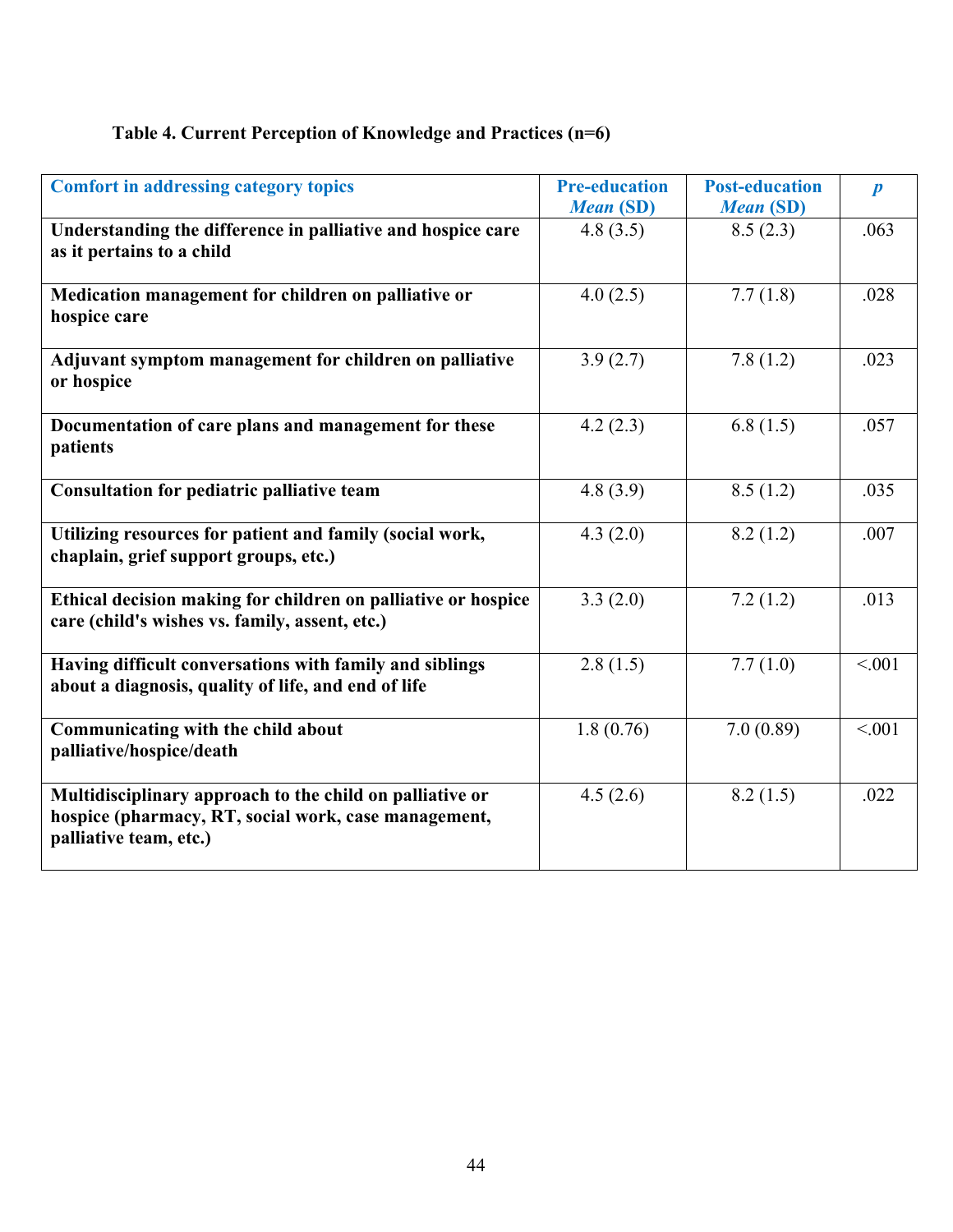# **Figure 1. Project Plan**

|                    | Jul | Aug |  | Sept   Oct   Nov   Dec | Jan | Feb | Mar | Apr |
|--------------------|-----|-----|--|------------------------|-----|-----|-----|-----|
| <b>IRB</b>         |     |     |  |                        |     |     |     |     |
| Collection         |     |     |  |                        |     |     |     |     |
| Analysis           |     |     |  |                        |     |     |     |     |
| Write up & present |     |     |  |                        |     |     |     |     |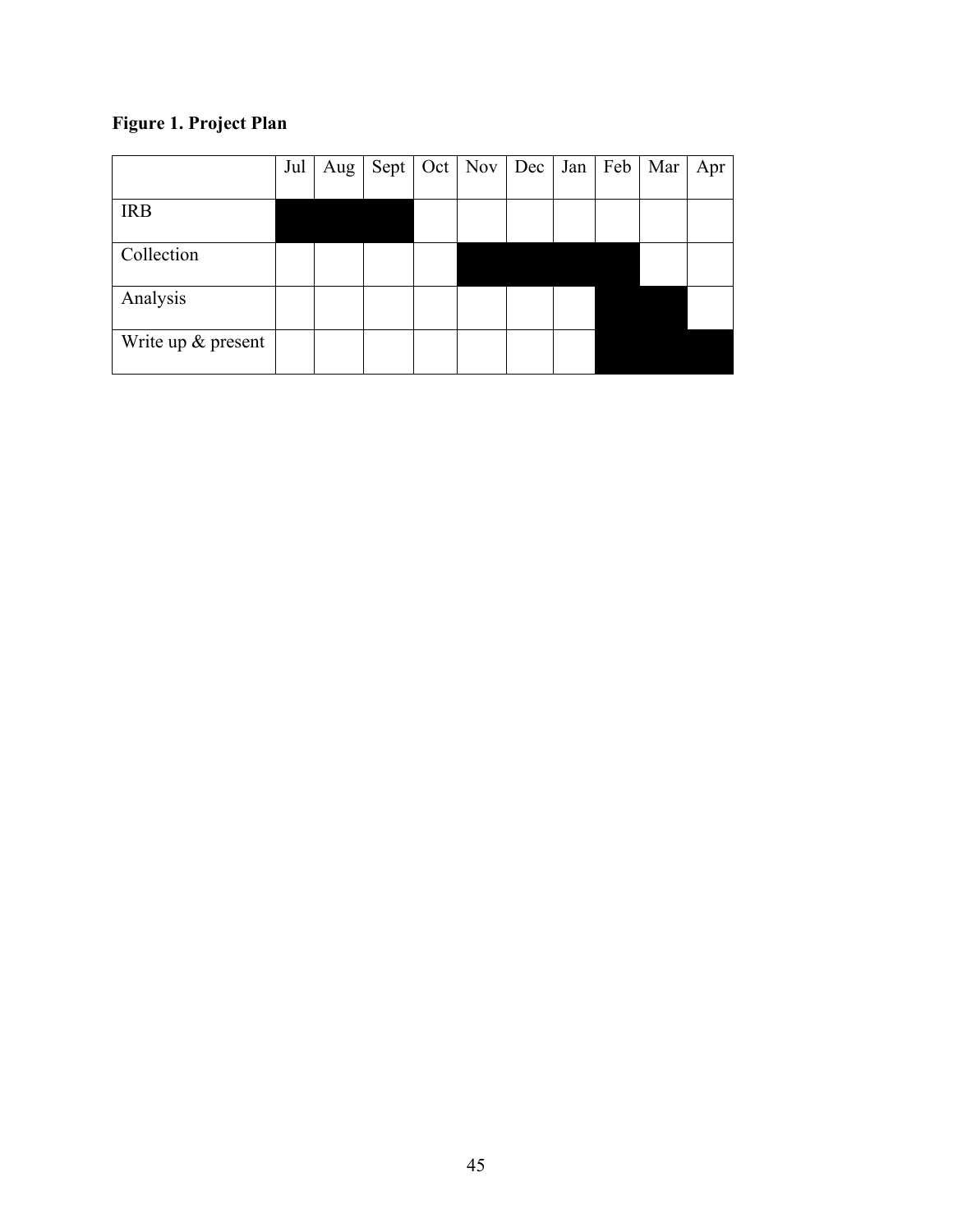## **Appendices**

## **Appendix 1. Informed Consent**

### **The Use of a Pediatric Palliative and Hospice Education Module to Enhance the Knowledge and Practice of ER Providers.**

### To Whom It May Concern:

Researchers at the University of Kentucky are inviting you to take part in surveys and an educational module about Pediatric Hospice and Palliative Care. This area of study is not well defined in the provider role and this survey will allow researchers to gauge current thoughts and practices about it. Upon completion of the survey, you will be invited to partake in the module and take a post-survey. Participants are being asked to partake in this study to advance the field of pediatric hospice and palliative medicine, which is the subject for the PI's DNP project. Although you may not get personal benefit from taking part in this research study, your responses may help us understand more about education pertaining to pediatric hospice and palliative care. Some volunteers experience satisfaction from knowing they have contributed to research that may possibly benefit others in the future.

Researchers will review and collect information from your responses based on two identifiers on the survey which will ask you to create a username using your car make/model (Toyota, Malibu, Ford, Rogue, etc.) followed by your birth year. Examples include: Mazda1993 or Corrolla1970. If you do not want to be in the study, there are no other choices except not to take part in the study.

Each survey/questionnaire will take about 5 minutes to complete. The module will take between 30-60 minutes to complete but can be accessed multiple times if you need to leave and come back.

There are no known risks to participating in this study.

Your response to the survey will be kept confidential to the extent allowed by law. Your username will be kept on an encrypted device and will not be shared with anyone and when we write about the study you will not be identified.

We hope to receive completed questionnaires from about 50 people out of the 77 invited, so your answers are important to us. Of course, you have a choice about whether to complete the survey and module but if you do participate, you are free to skip any questions or discontinue at any time. You will not be penalized in any way for skipping or discontinuing the survey. Please be aware, while we make every effort to safeguard your data once received from the online survey company, given the nature of online surveys, as with anything involving the Internet, we can never guarantee the confidentiality of the data while still on the survey company's servers, or while en route to either them or us. It is also possible the raw data collected for research purposes will be used for marketing or reporting purposes by the survey/data gathering company after the research is concluded, depending on the company's Terms of Service and Privacy policies.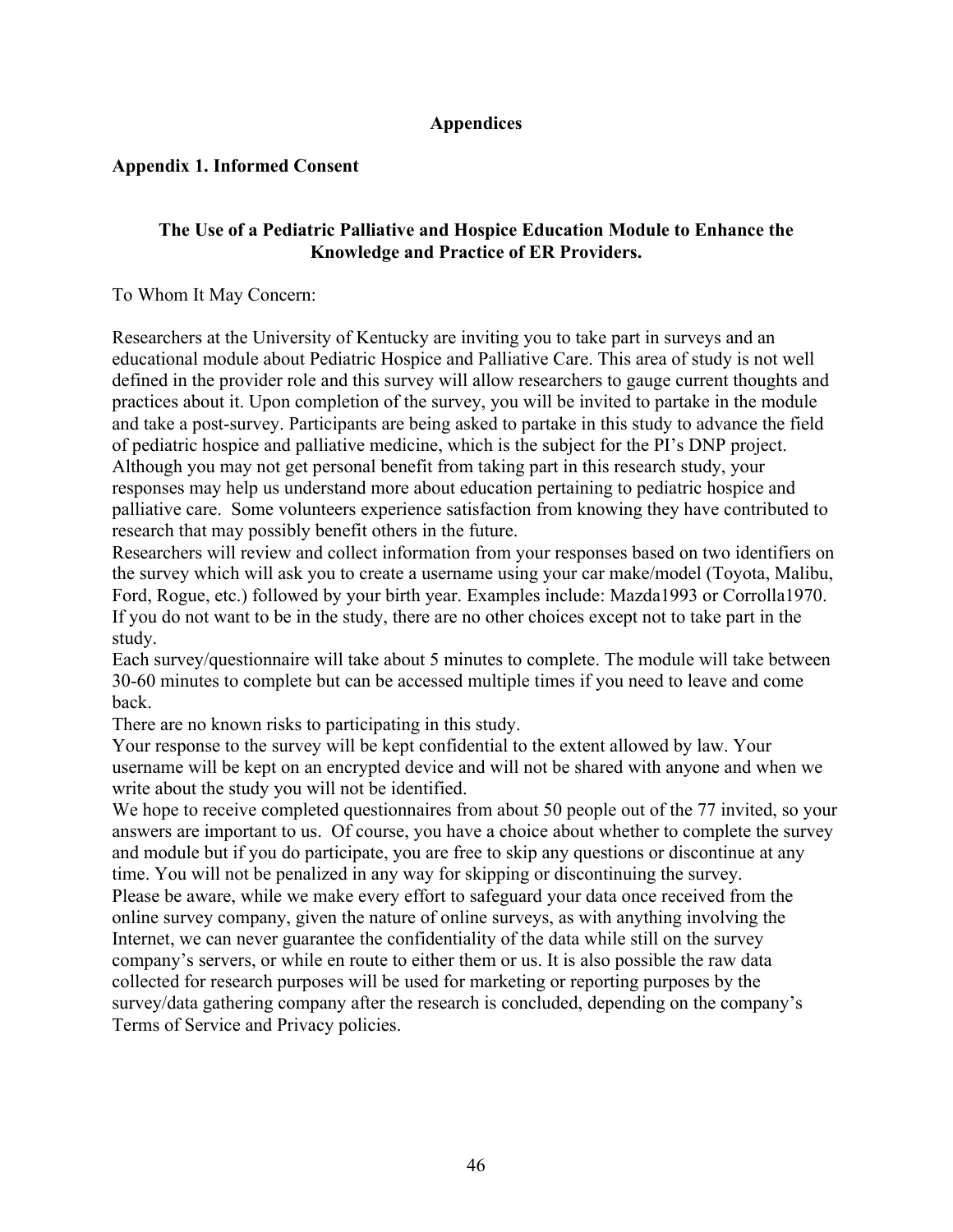If you have questions about the study, please feel free to ask; my contact information is given below.

Thank you in advance for your assistance with this important project. We are hopeful to have all pre and post surveys completed by December 15<sup>th</sup>, 2021, for those choosing to participate.

Sincerely,

Morgan Garrett, RN, BSN, University of Kentucky College of Nursing Graduate Program PHONE: 859-396-1694 E-MAIL: morgan.garrett@uky.edu DNP Chair: Dr. Misty Ellis PHONE: 502-803-0419 EMAIL: misty.ellis@uky.edu

If you have complaints, suggestions, or questions about your rights as a research volunteer, contact the staff in the University of Kentucky Office of Research Integrity at 859-257-9428 or toll-free at 1-866-400-9428.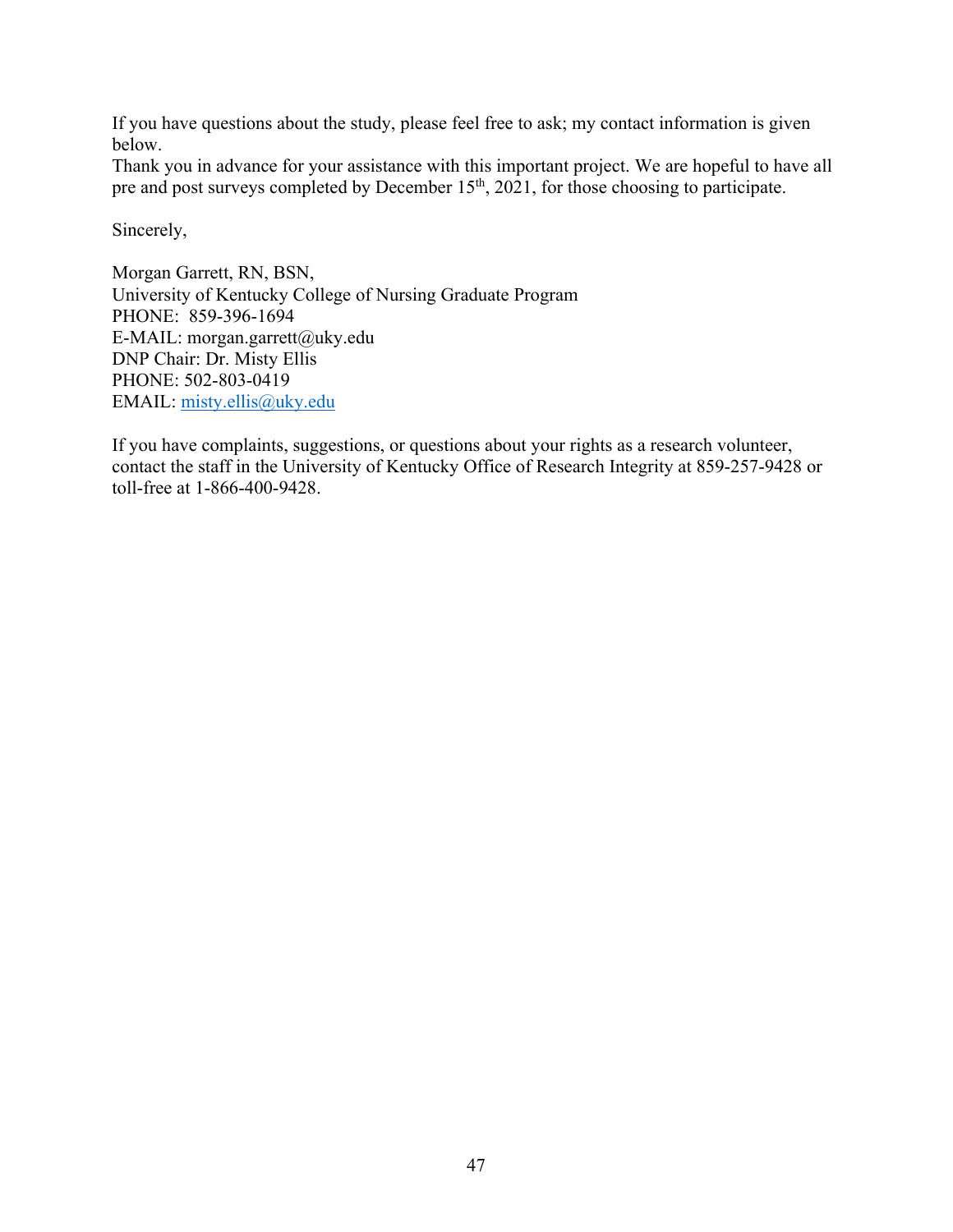### **Appendix 2. Pre-survey**

### **Pre-Module Survey- WBT about pediatric palliative and hospice for APCs**

Q1 What practice licensure do you hold?

```
\bigcirc Attending MD/DO (1)
```
 $O$  PA (5)

 $\bigcirc$  Nurse Practitioner (6)

 $\bigcirc$  Medical Resident (8)

Q2 How many years have you practiced in Emergency Medicine?

 $\bigcirc$  0-5 years (1)

 $\bigcirc$  6-10 years (2)

 $\bigcirc$  11-15 years (3)

 $\bigcirc$  >16 years (4)

Q3 During your training (medical school, NP/PA school, on the job, etc.) did you receive any training about pediatric specific palliative or hospice care?

 $\bigcirc$  Yes (1)

 $\bigcirc$  No (2)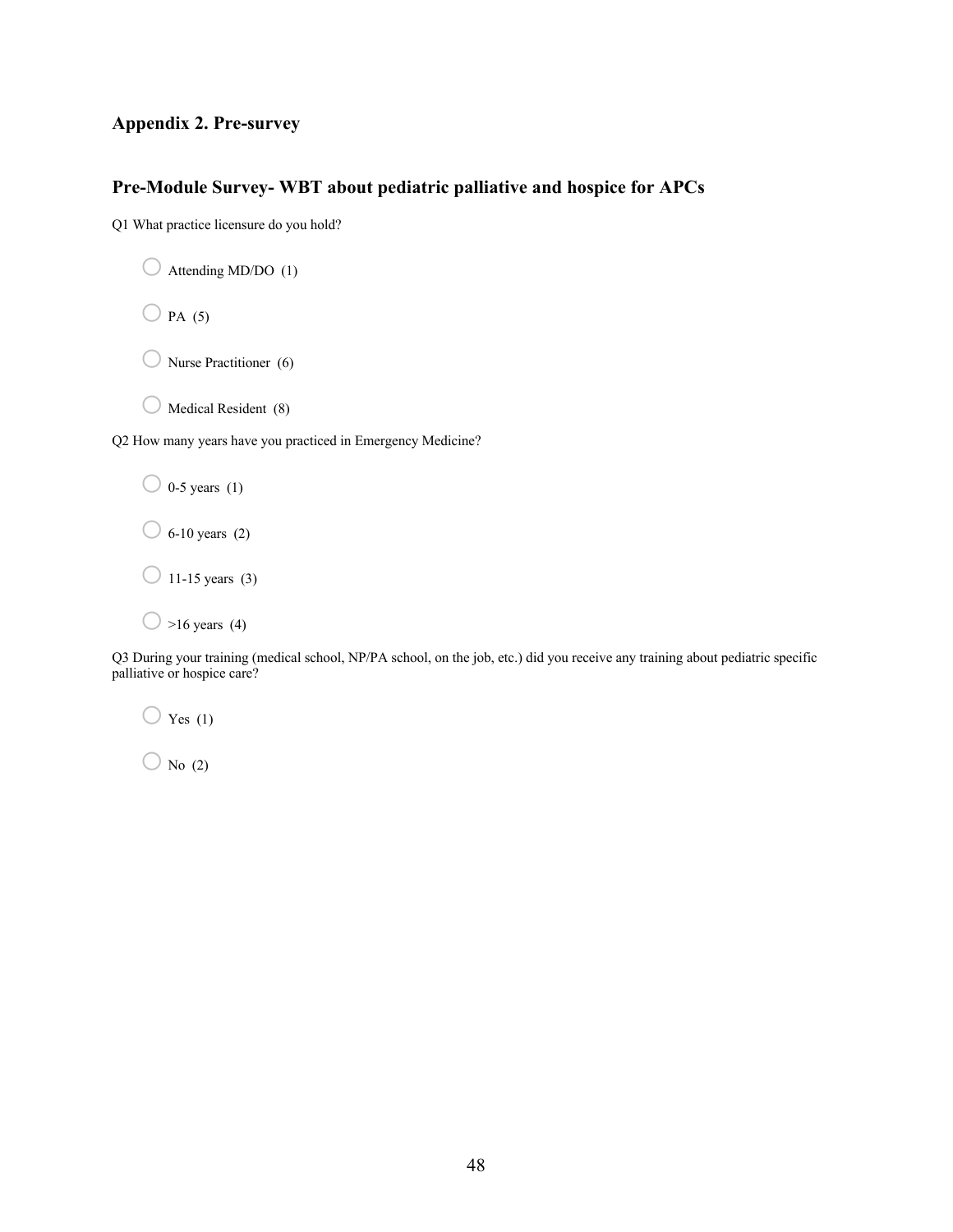Q4 If you answered YES to Q3 please select the appropriate choices pertaining to your training. (Select all that apply)

| Minimal (1)                             |
|-----------------------------------------|
| Moderate (2)                            |
| Significant (3)                         |
| During school (4)                       |
| During residency/clinical rotations (5) |
| On the job $(6)$                        |

Q5 What topics do you feel most need to be addressed regarding education about pediatric palliative and/or hospice care? Select all that apply.

| Difficult conversations (1)                 |
|---------------------------------------------|
| Grief for family/siblings (2)               |
| Symptom management (3)                      |
| Using resources (4)                         |
| Care planning (5)                           |
| Ethical decision making (6)                 |
| Developmentally appropriate discussions (7) |
| Communication (8)                           |
| Other-Please specify here $(9)$             |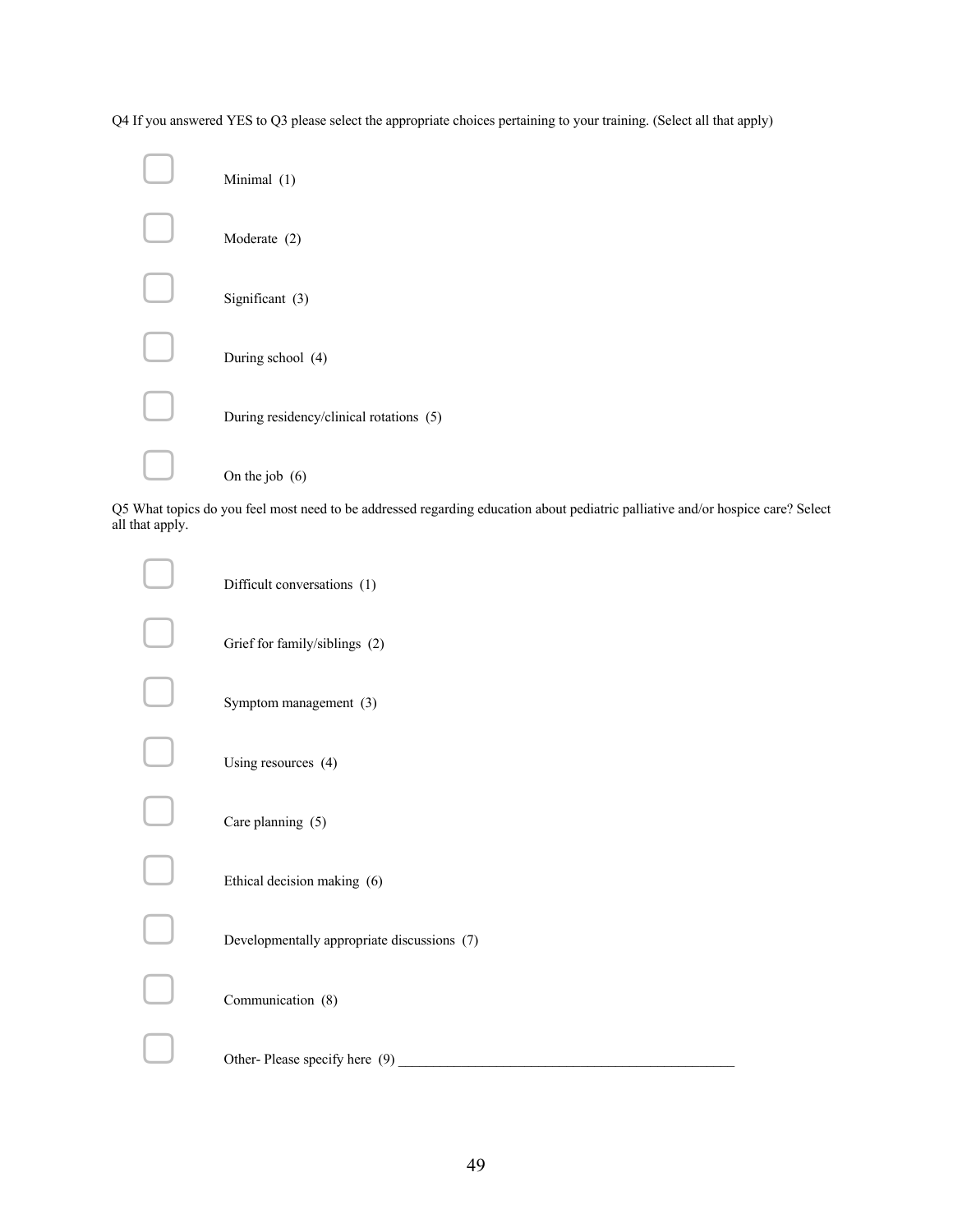Q6 How often do you encounter a pediatric patient OR adult patient treated for a pediatric illness that is on palliative or hospice care?

 $\bigcirc$  Daily (1)  $\bigcirc$  Weekly (2)  $\bigcirc$  Monthly (3)  $\bigcirc$  A few times a year (4)  $\bigcirc$  Almost never (5)

 $\bigcirc$  I've never seen this (6)

Q7 What topics pertaining to pediatric palliative and hospice care are you most interested in learning about? Please provide a brief answer.

\_\_\_\_\_\_\_\_\_\_\_\_\_\_\_\_\_\_\_\_\_\_\_\_\_\_\_\_\_\_\_\_\_\_\_\_\_\_\_\_\_\_\_\_\_\_\_\_\_\_\_\_\_\_\_\_\_\_\_\_\_\_\_\_

Q8 On a scale 0-10 please rate how COMFORTABLE you are currently addressing these topics should a pediatric palliative or hospice patient be in your care. (0 being "no confidence at all" and 10 being "completely confident".)<br>  $0 \t 1 \t 2 \t 3 \t 4 \t 5$ 0 1 2 3 4 5 6 7 8 9 10

| Understanding the difference in palliative and hospice care<br>as it pertains to a child. $()$                                                |
|-----------------------------------------------------------------------------------------------------------------------------------------------|
| Medication management for children on palliative or hospice<br>care. $()$                                                                     |
| Adjuvant symptom management for children on palliative or<br>hospice. $()$                                                                    |
| Documentation of care plans and management for these<br>patients. $()$                                                                        |
| Consultation for pediatric palliative team. ()                                                                                                |
| Utilizing resources for patient and family (social work,<br>chaplain, grief support groups, etc.) ()                                          |
| Ethical decision making for children on palliative or hospice<br>care (child's wishes vs. family, assent, etc.) ()                            |
| Having difficult conversations with family and siblings<br>about a diagnosis, quality of life, and end of life. ()                            |
| Communicating with the child about<br>palliative/hospice/death. ()                                                                            |
| Multidisciplinary approach to the child on palliative or<br>hospice (pharmacy, RT, social work, case management,<br>palliative team, etc.) () |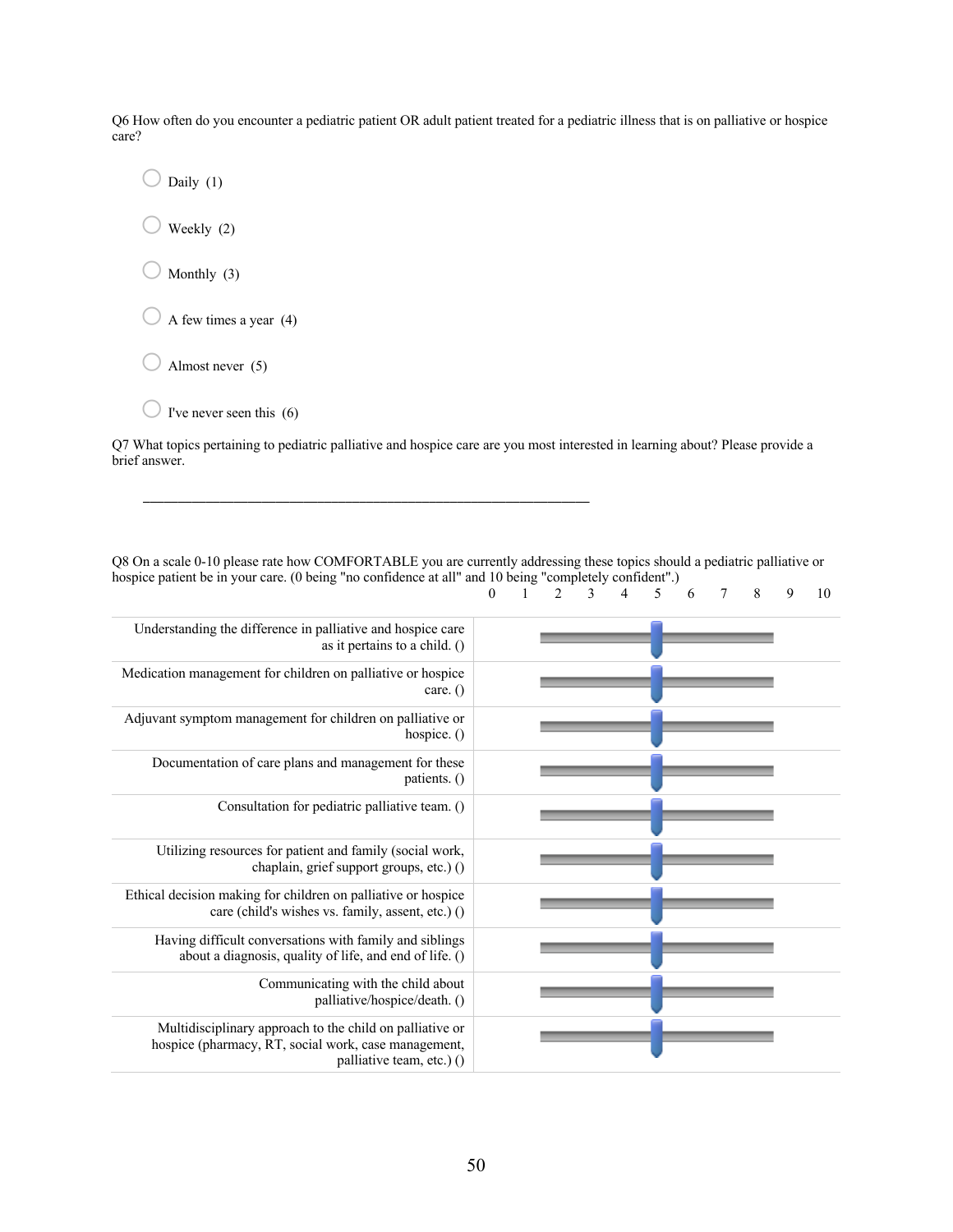Q11 Would you be willing to participate in a web based training about pediatric palliative and hospice care for a DNP project?

 $\bigcirc$  Yes (1)  $\bigcirc$  Maybe (2)

 $\bigcirc$  No (3)

Q11 Please create a unique identifier by using your previous or current make or model of car and the year you were born (ex. malibu1965, mustang1988)

Q12 Please click or copy and paste the following link to access the zoom training module. At the end of the module there will be a link to click to access the post-survey.

https://www.icloud.com/iclouddrive/0awTZo1fHwd1ITtUvel17JNnQ#WBT\_zoom

\_\_\_\_\_\_\_\_\_\_\_\_\_\_\_\_\_\_\_\_\_\_\_\_\_\_\_\_\_\_\_\_\_\_\_\_\_\_\_\_\_\_\_\_\_\_\_\_\_\_\_\_\_\_\_\_\_\_\_\_\_\_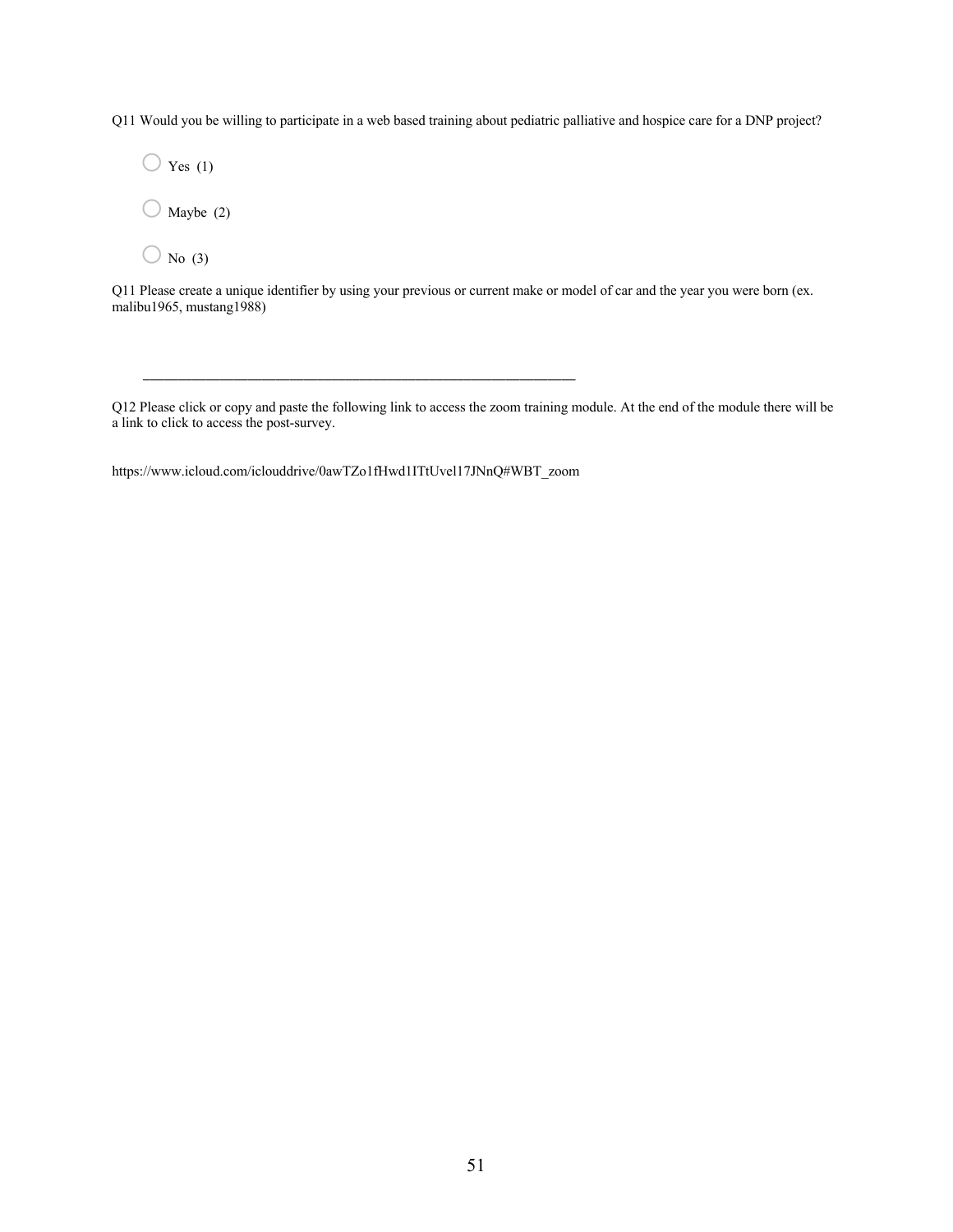## **Appendix 3. Post-survey**

# **Post Survey for Providers About Pediatric Palliative and Hospice**

Q1 Please enter the username you created in the pre-survey. (Remember this was formatted as car model followed by birth year; Malibu1980 example)

Q2 What topics do you feel were appropriately addressed regarding education about pediatric palliative and/or hospice care in the module? Select all that apply.

| Difficult Conversations (1)                 |
|---------------------------------------------|
| Grief for Family/Siblings (2)               |
| Symptom Management (3)                      |
| Using Resources (4)                         |
| Care Planning (5)                           |
| Ethical Decision Making (6)                 |
| Developmentally Appropriate Discussions (7) |
| Communication (8)                           |
| Other-Please specify here $(9)$             |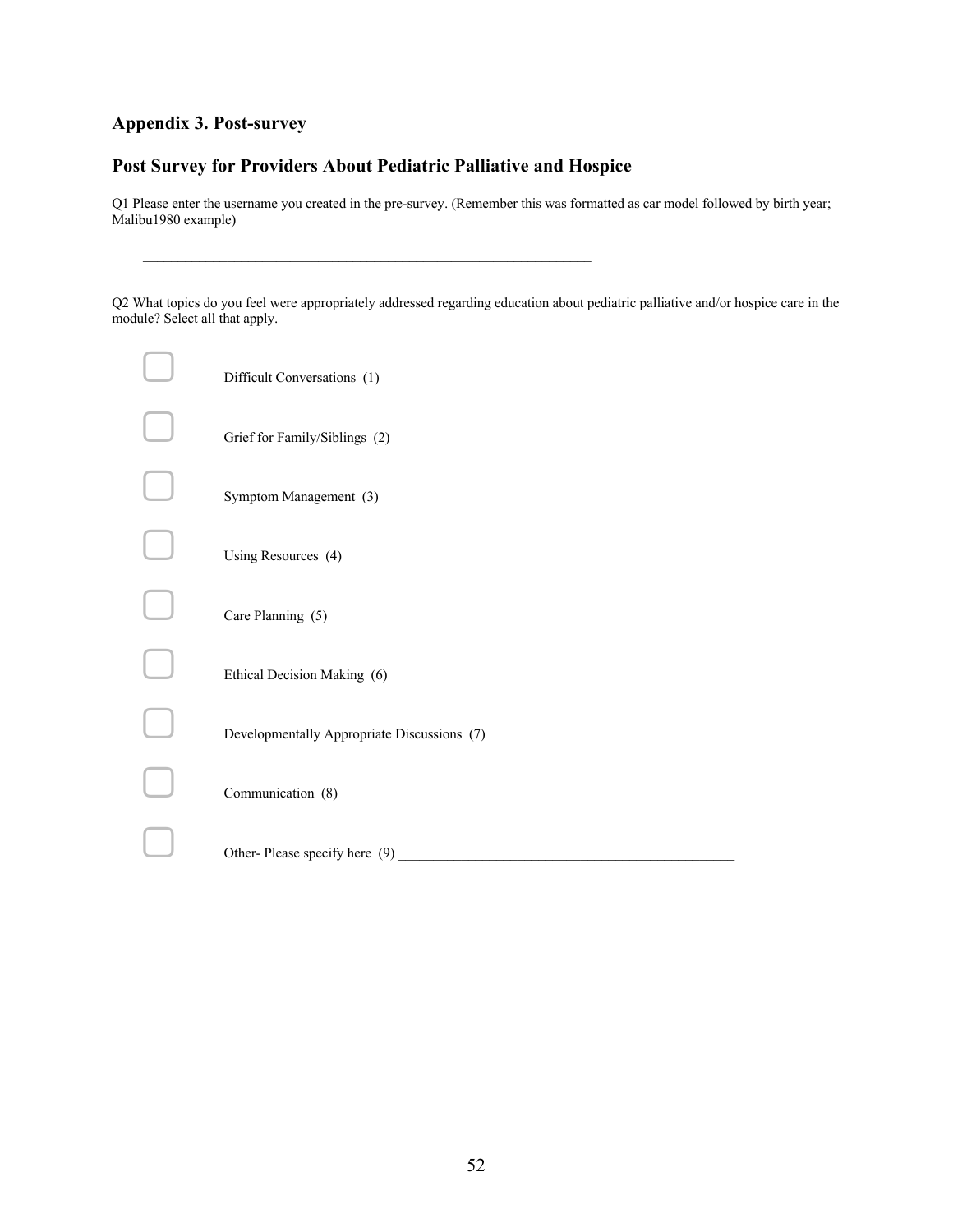Q3 How well do you feel this module helped prepare you to care for a pediatric palliative or hospice patient?

 $\bigcirc$  Extremely well (1)

 $\bigcirc$  Very well (2)

 $\bigcirc$  Moderately well (3)

 $\bigcirc$  Slightly well (4)

 $\bigcirc$  Not well at all (5)

Q4 What topics pertaining to pediatric palliative and hospice do you feel should have been included in the module? Please provide a brief answer.

Q5 On a scale 0-10 please rate how COMFORTABLE you are addressing these topics should a pediatric palliative or hospice patient be in your care AFTER watching the module. (0 being "no confidence at all" and 10 being "completely confident".)

|                                                                                                                                               | $\mathbf{0}$ | $\mathfrak{D}$ | 3 | 4 | $\overline{\phantom{0}}$ | 6 | 7 | 8 | 9 | 10 |
|-----------------------------------------------------------------------------------------------------------------------------------------------|--------------|----------------|---|---|--------------------------|---|---|---|---|----|
| Understanding the difference in palliative and hospice care<br>as it pertains to a child. $()$                                                |              |                |   |   |                          |   |   |   |   |    |
| Medication management for children on palliative or hospice<br>care. $()$                                                                     |              |                |   |   |                          |   |   |   |   |    |
| Adjuvant symptom management for children on palliative or<br>hospice. $()$                                                                    |              |                |   |   |                          |   |   |   |   |    |
| Documentation of care plans and management for these<br>patients. $()$                                                                        |              |                |   |   |                          |   |   |   |   |    |
| Consultation for pediatric palliative team. ()                                                                                                |              |                |   |   |                          |   |   |   |   |    |
| Utilizing resources for patient and family (social work,<br>chaplain, grief support groups, etc.) ()                                          |              |                |   |   |                          |   |   |   |   |    |
| Ethical decision making for children on palliative or hospice<br>care (child's wishes vs. family, assent, etc.) ()                            |              |                |   |   |                          |   |   |   |   |    |
| Having difficult conversations with family and siblings<br>about a diagnosis, quality of life, and end of life. ()                            |              |                |   |   |                          |   |   |   |   |    |
| Communicating with the child about palliative/hospice/death<br>$\left( \right)$                                                               |              |                |   |   |                          |   |   |   |   |    |
| Multidisciplinary approach to the child on palliative or<br>hospice (pharmacy, RT, social work, case management,<br>palliative team, etc.) () |              |                |   |   |                          |   |   |   |   |    |